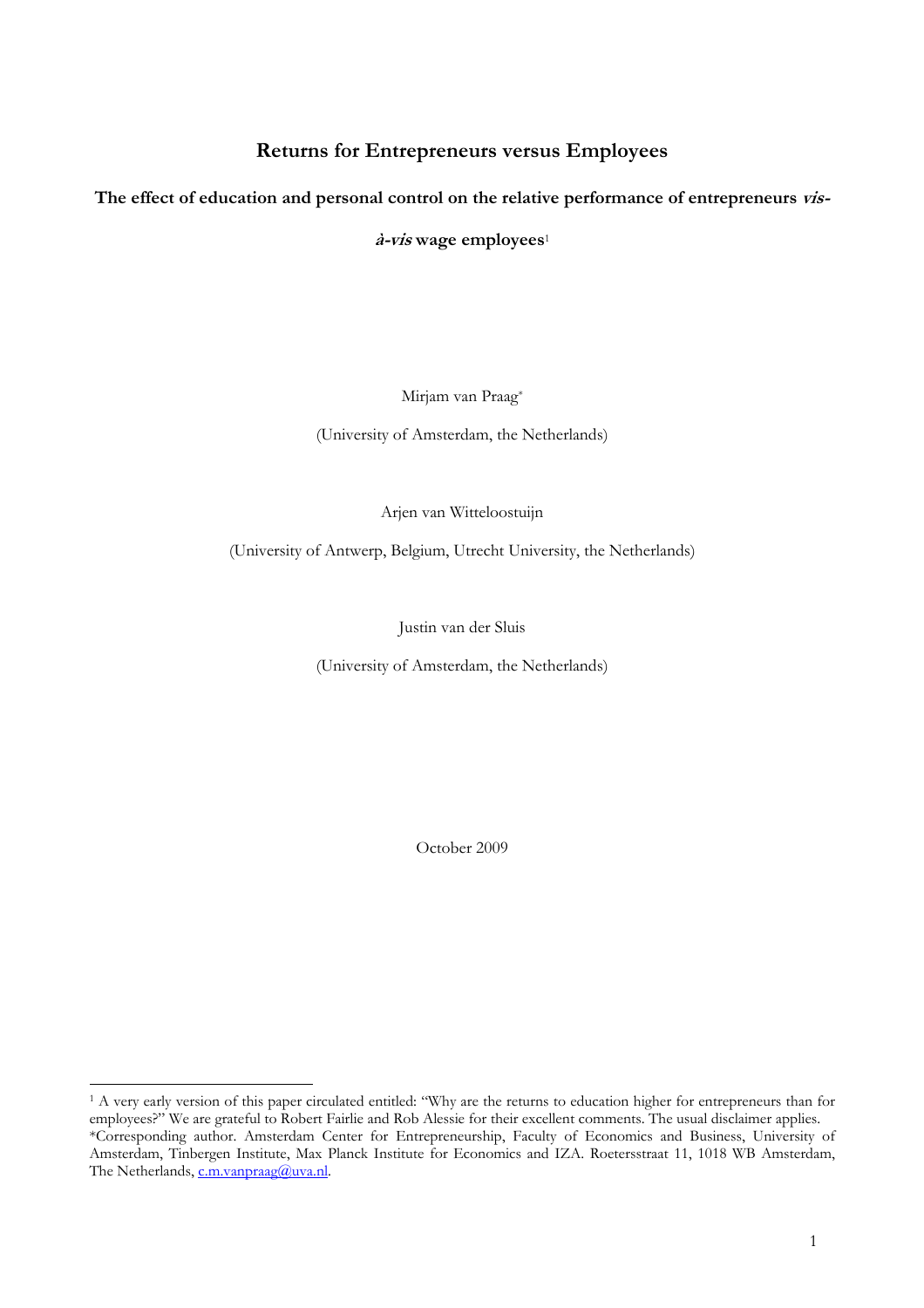# **Returns for Entrepreneurs versus Employees**

# **The effect of education and personal control on the relative performance of entrepreneurs visà-vis wage employees**

# **ABSTRACT**

How valuable is education for entrepreneurs' performance as compared to employees'? What might explain any differences? And does education affect peoples' occupational choices accordingly? We answer these questions based on a large panel of US labor force participants. We show that education affects peoples' decisions to become an entrepreneur negatively. We show furthermore that entrepreneurs have higher returns to education than employees (in terms of the comparable performance measure 'income'). This is the case even when estimating individual fixed-effects of the differential returns to education for spells in entrepreneurship versus wage employment, thereby accounting for selectivity into entrepreneurial positions based on fixed individual characteristics. We find these results irrespective of whether we control for general ability and/or use instrumental variables to cope with the endogenous nature of education in income equations. Finally, we find (indirect) support for the argument that the higher returns to education for entrepreneurs is due to fewer (organizational) constraints faced by entrepreneurs when optimizing the profitable employment of their education. Entrepreneurs have more personal control over the profitable employment of their human capital.

# JEL-codes: J23, J24, J31, J44, M13

Keywords: entrepreneurship, self-employment, returns to education, performance, personal control, locus-ofcontrol, human capital, wages, incomes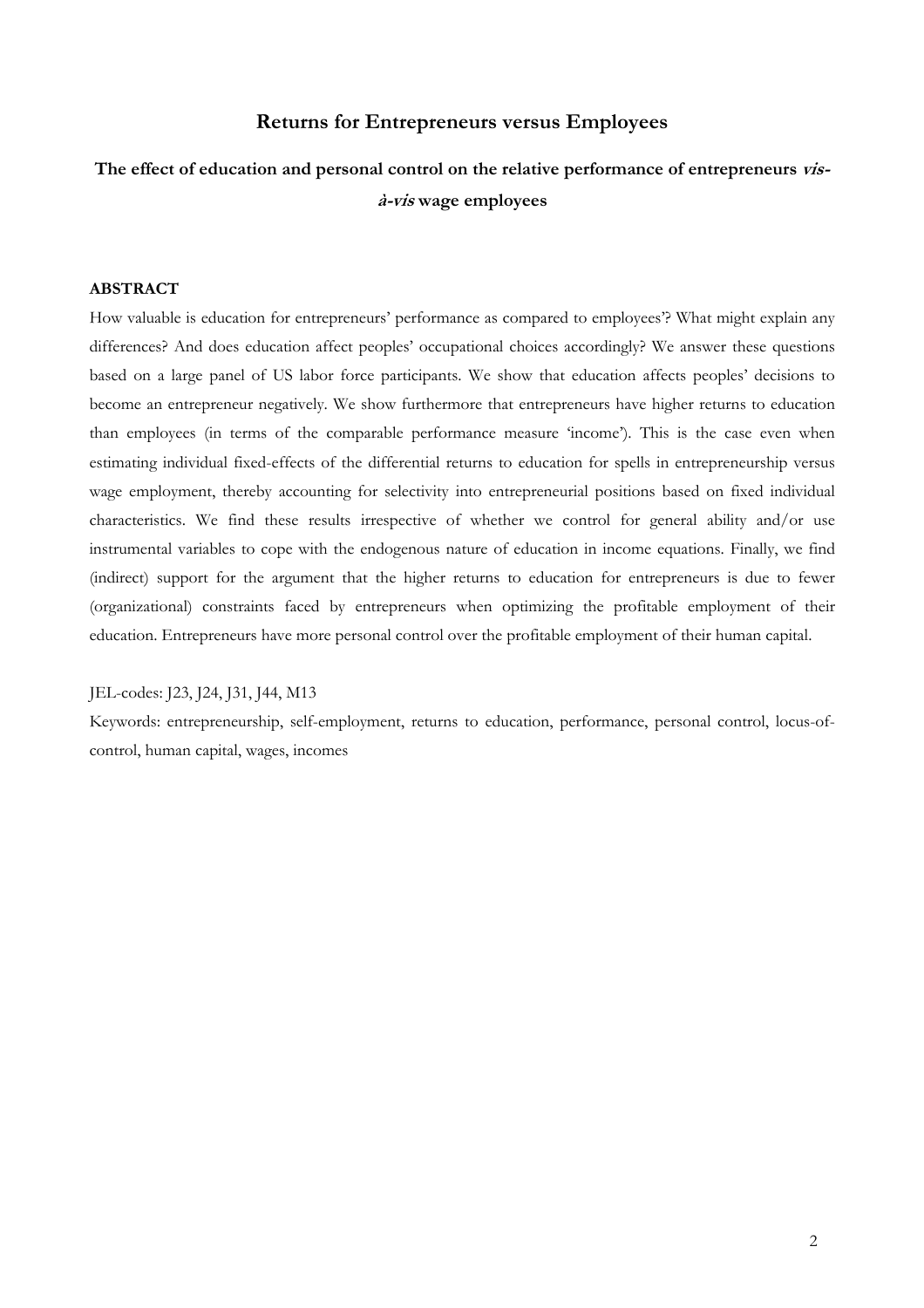#### **1. INTRODUCTION**

Entrepreneurship is a multidisciplinary field with a wide topical coverage. Shane and Venkataraman took stock of the entrepreneurship literature in a note in the *Academy of Management Review* of 2000. They defined the field "as the scholarly examination of how, by whom, and with what effects opportunities to create future goods and services are discovered, evaluated and exploited" (Shane and Venkataraman, 2000: 218). Indeed, by and large, the entrepreneurship literature revolves around these three key issues. First, the "how" question deals with entrepreneurship strategies such as firm entry and product innovation (e.g., Wu and Knott, 2006). Second, the "who" question relates to the examination of what makes an entrepreneur different from a non-entrepreneur, varying from family background to genetic heritage (e.g., Nicolaou, Shane, Cherkas, Hunkin and Spector, 2008). Third, the "what" question focuses on entrepreneurial performance, searching for the drivers of performance heterogeneity (e.g., Zott and Amit, 2007), has received most scholarly attention, to date (Ireland, Reutzel and Webb, 2005).

 The first question addressed in the current paper primarily relates to the "what" question, too. We study the effect of one particular source of human capital, i.e., education, on the relative performance of entrepreneurs *vis-à-vis* employees. How is formal education related to entrepreneurial performance? Any insight in the "what" question may have important implications. As demonstrated by a recent literature review (Van Praag and Versloot, 2007), there is hard evidence supporting the important contribution of entrepreneurs to the economic development of nations. However, Henrekson and Johansson (2009) show that the higher end of the distribution of entrepreneurs over performance levels is to a disproportionate large extent responsible for creating economic value. Successful entrepreneurs are responsible for economic growth, sustained levels of competition, the creation of jobs, and innovations. The established benefits imply positive external effects at the societal level, making insight in determinants of success, the "what" question, valuable: "*Those business men who have pioneered new paths have often conferred on society benefits out of all proportion to their own gains, even though they have died millionaires*" (Marshall, 1890: 598). Indeed, many developed countries and regions, including the US and the EU, have installed policies fostering successful entrepreneurship. One of these is providing people opportunities to develop their human capital by means of education. An underlying assumption of this approach is that investments in human capital increase people's performance as an entrepreneur. In other words, these policies are consistent with the belief that entrepreneurship competencies can be developed by means of education. But how valid is this assumption? Can entrepreneurship be learned in school?

 To answer this "what" question, we measure the effect of investing in human capital through formal education on the performance of entrepreneurs, and compare this to employees. In so doing, we believe we introduce a good proxy for the impact of opportunity cost. From the perspective of the management literature, key is that an entrepreneur's "performance advantage may be insufficient to compensate for the opportunity cost of the alternatives" (Shane and Venkataraman, 2000: 217). In line with this fundamental starting point, Shane and Venkataraman (2000) recommend to focus on the individual whilst taking into account opportunity costs. This is anything but easy, as profit opportunities and opportunity costs are difficult-to-observe constructs.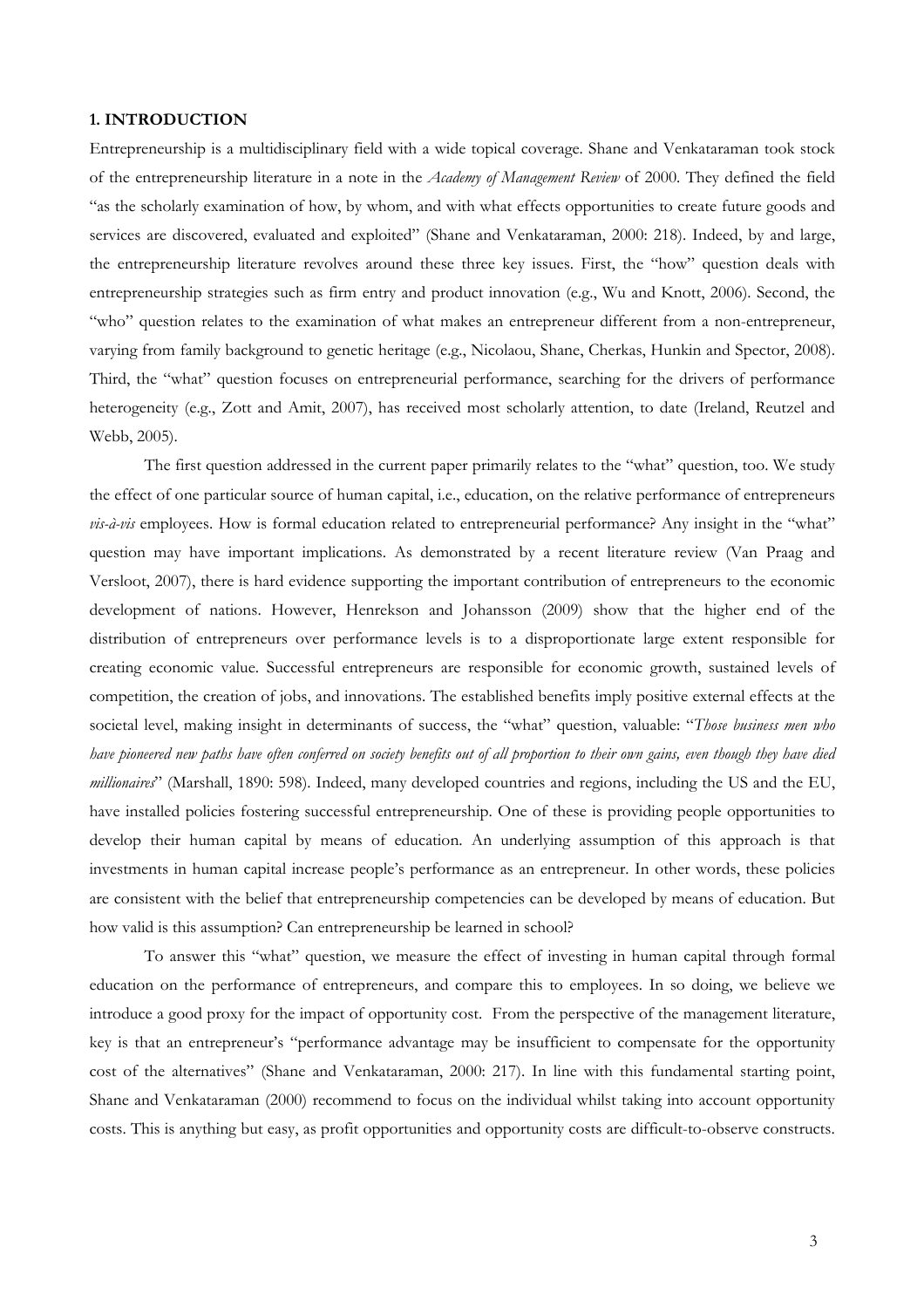The returns to education measure suits this purpose very well, we argue, by offering the opportunity to compare the entrepreneurs' returns to education with the employees'. In so doing, the entrepreneurs' returns are estimated in comparison with that forms the alternative career option: wage employment.

Although the comparison is sometimes flawed with measurement issues, as we will discuss below, the income performance measure is the only available measure for both entrepreneurs and employees, albeit in somewhat different fashions (Hamilton, 2000). It reflects an appropriate complementary measure of entrepreneurial performance, next to the standard objective and subjective performance measures currently in use in the management literature. It is the most widely used performance measure in the economics of entrepreneurship (see the survey of Van der Sluis, Van Praag and Vijverberg, 2008).

Basically, the measured effect of education on performance boils down to the measured return to education in terms of income. For the US, we show that formal education enhances the performance of entrepreneurs importantly and significantly. Even stronger, the returns to education for entrepreneurial spells are not only large and significant, they are also significantly higher than the returns to education in wage employment, at least in the US. Of course, we do not argue that income reflects the measure of entrepreneurial performance. Without any doubt, depending upon the research question at hand and the associated level of analysis, other performance measures such as new venture survival, small firm growth or subjective performance evaluation offer rich yardsticks in entrepreneurial research. Rather, we argue that our analysis provides an interesting complementary perspective by offering a way to deal with the tricky issue of opportunity costs. This is our first contribution.

 The second, supplementary, issue we address relates to an important "who" question: "Are higher educated people more or less likely to enter into entrepreneurship?" One all too frequently hears those stories about very successful entrepreneurs who were early dropouts from the education system. For instance, at www.yougentrepreneur.com a list is (more or less proudly) presented consisting of the world's richest billionaire dropouts from school. Among them are Sir Richard Branson (Virgin), Michael Dell (Dell computers), Bill Gates (Microsoft) and Larry Ellison (Oracle), who all dropped out from their schools at various stages. It is often claimed that education is a waste of time in case you want to become an entrepreneur. Education would only be worthwhile for wage employees. Hence, these claims imply that entrepreneurship competencies cannot be (effectively) developed through formal education. However, perhaps, this popular rhetoric should be taken with a grain of salt, since the most recent list of the world's billionaires included 1,125 billionaires with only 73 of them, i.e., six per cent, having dropped out at some stage of schooling. This popular narrative as to what may be coined the Bill Gates effect can be contrasted with the standard argument that formal education is associated with a higher likelihood of opting for entrepreneurship, the reason being that higher educated people are more likely to observe entrepreneurial opportunities. In this paper, we will test both alternative hypotheses. That is, is choice behavior more in line with Bill Gates' dropout example or with the belief that entrepreneurship performance (and thereby rewards) can be boosted by education? Is there a negative, positive or zero correlation between an individual's education level and the probability that they are observed as an entrepreneur? Our analyses show that the choice for entrepreneurship versus wage employment is negatively related to education. So, the choice behavior is inconsistent with (information about) higher returns to education in entrepreneurship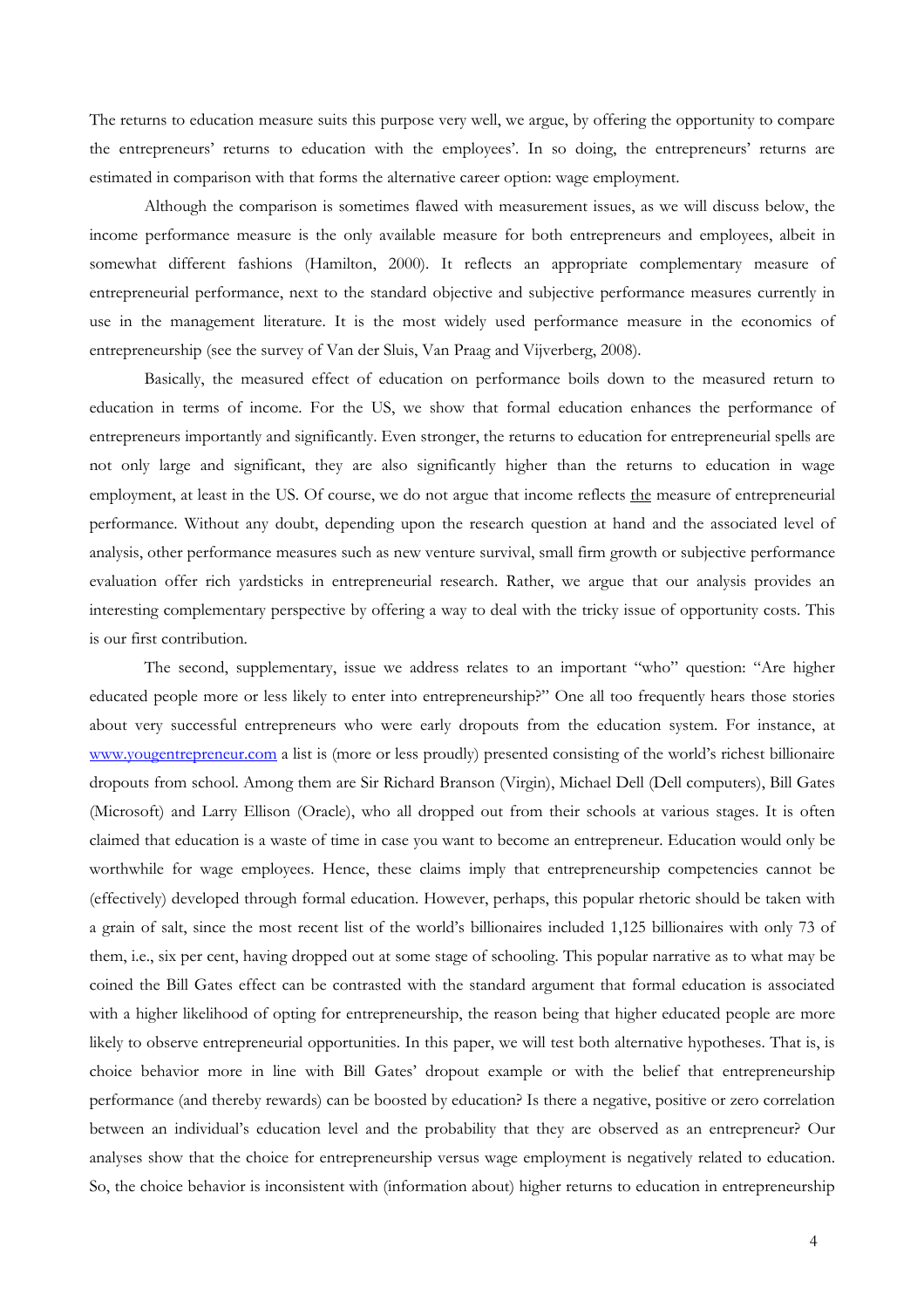than in wage employment. We put these seemingly contradictory findings in the perspective of the literature that has shown wide support for the fact that the choice for entrepreneurship is not primarily driven by income maximization. It is referred to as the 'returns to entrepreneurship puzzle' (Benz and Frey, 2008; Blanchflower and Oswald, 2008; Hamilton, 2000; Hartog, Van Praag and Van der Sluis, 2009; Hyytinen, Ilmakunnas and Toivanen., 2008; Parker, 2004; Van Praag and Versloot, 2007). Since we study the effect of education on the proceeds from and choice for entrepreneurship, we can suggest a solution for this particular demonstration of the puzzle: The Bill Gates effect. This is our second contribution.

 The third issue that we focus on deals with a key issue associated with the "why" question, given the finding of the employee-entrepreneur returns differential in favor of the latter: "Why are the returns to education higher for entrepreneurs than for wage employees?" Using insights from personal control theory (e.g., Benz and Frey, 2008; Douhan and Van Praag, 2009; Hyytinen *et al.*, 2008) , we argue that the higher returns to education for entrepreneurs are due to fewer (organizational) constraints faced by entrepreneurs when optimizing the profitable employment of their education. As an entrepreneur, an individual can operate as a residual claimant. S/he can freely decide to engage in those activities where s/he believes that her / his talents are most likely to generate high returns. In contrast, as an employee, an individual is bounded by organizational processes and structures, with the higher ranked making the key decisions. So, there are limits to what an individual can decide to do inside the "iron cage" of an organization owned by others. We will test this personal control hypothesis, as well as a number of alternative explanations of the higher entrepreneurial returns to education. This is our third contribution.

A fourth motivation for this paper relates to the way in which we deal with three important econometric issues. Shane (2006) concludes that entrepreneurship (performance) studies have to deal with three econometric issues: unobserved heterogeneity, sample selection and endogeneity (see his "Introduction to the Focused Issue on Entrepreneurship" of this journal). Only then, we can hope to generate unbiased estimates. Our data are from the National Longitudinal Survey of Youth (NLSY1979), which runs from 1979 to 2000. The nationally representative part of this survey panel includes 6,111 individual respondents aged between 14 and 22 in 1979. These respondents have been interviewed annually up to 1994, and on a bi-annual basis since then. Apart from entrepreneurship-employment status, money income and formal education, this survey includes rich information about a variety of other issues. Exploiting the panel nature and richness of this dataset, we take great care in dealing with the three econometric pitfalls of entrepreneurial (performance) research. In so doing, we respond to "the desire among entrepreneurship scholars to form longitudinal or panel samples and then to use appropriate methods for testing purposes" (Ireland *et al*., 2005: 562; see Özcan and Reichstein, 2009, for a recent example). We benefit from the returns to education literature in labor economics, albeit almost exclusively applied to employees, by adopting the estimation strategies developed in that literature that adequately deal with critical econometric pitfalls that are endemic in earlier entrepreneurship performance work. Thus, we form well founded answers to relevant questions about the role that education plays for entrepreneurship choices and performance, and why this is so. This is our fourth contribution.

The structure of this paper is as follows. First, we briefly review the labor economics literature on returns to education, specifically focusing on work on entrepreneurship (Section 2). Subsequently, we develop a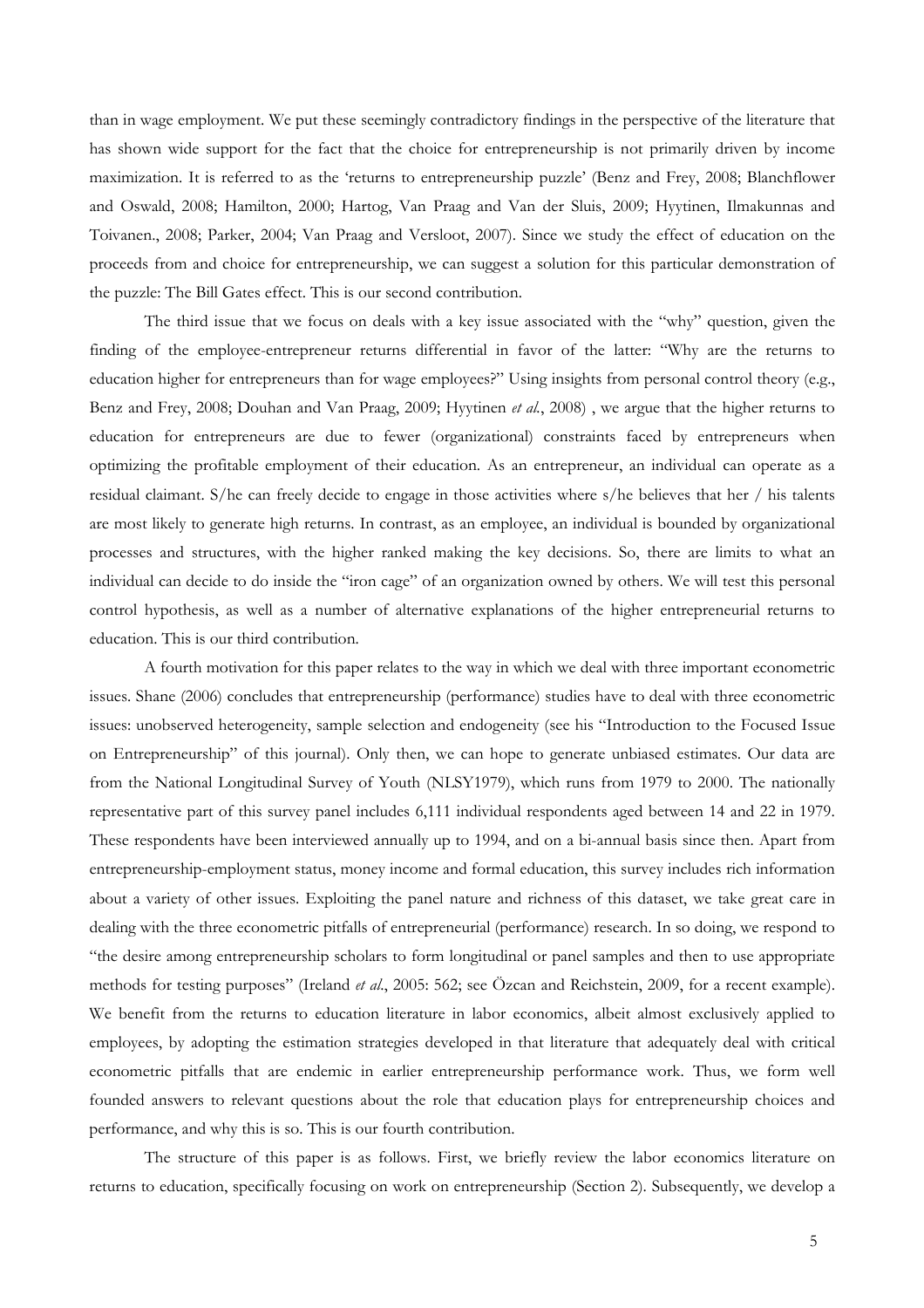set of four hypotheses that help to structure our series of empirical analyses (Section 3). After that, we introduce our data and method (Section 4). Next, we present the empirical evidence (Section 5). Finally, we conclude with an appraisal, reflecting on this study's limitations and the implied opportunities for future research (Section 6).

#### **2. THE RETURNS TO EDUCATION LITERATURE**

 $\overline{a}$ 

The study of returns to education has a long tradition in labor economics. By and large, this tradition is based on standard human capital theory. Human capital refers to the stock of skills and knowledge relevant to performing labor to produce economic value. It is the skills and knowledge gained through education and experience that was first defined as such by Adam Smith (1776). Thus, schooling is viewed as an investment in human capital (Mincer, 1958; Becker, 1964), implying that the returns to schooling may be measured in terms of the income generated. More precisely, the internal rate of return is the discount rate that equates the present values of the lifetime earnings flows in the case of *x* years of education versus the case of *x*-1 years of education (Hartog and Oosterbeek, 2007). Mincer (1974) has introduced a simplified estimation strategy of rates of return to schooling, which boils down to estimating the rate of return as the coefficient of schooling years in a cross-section regression for individual earnings (Hartog and Oosterbeek, 2007). The rate of return thus measures how much extra units of income are generated, *ceteris paribus*, by an extra unit of education. The more recent labor economics literature has produced estimates of the rate of return to education that, apart from controlling for a variety of alternative explanations, address the three critical econometric pitfalls identified by Shane (2006): unobserved heterogeneity, sample selection and endogeneity (e.g., Card, 1999; Oreopoulos, 2006). However, these estimates pertain almost exclusively to the returns to education in wage employment. There is a separate but less developed returns literature for entrepreneurs. Bringing them together is interesting since a combined analysis of entrepreneurs and employees enables a comparison of the *relative* value of education for the performance of entrepreneurs and employees, so indirectly capturing the critical notion in the entrepreneurship literature of opportunity cost.

 In the entrepreneurship literature, a stream of studies has focused on determinants of performance of entrepreneurs. In many of these studies, education has been included as a determinant. Van der Sluis *et al*.(2008) draw four conclusions relevant in our context, based on a meta-analysis of more than hundred studies of the relationship between education and entrepreneurship (entry and performance). First, the relationship between education and selection into entrepreneurship is mostly insignificant – i.e., in 75 per cent of the cases. Second, the relationship between schooling and entrepreneurship performance is unambiguously positive and significant in 67 per cent of the studies, irrespective of the performance measure used (such as survival, profit, income or firm growth).4 Third, the meta-analysis identifies approximately twenty studies that have actually measured the relationship between education and earnings for both entrepreneurs and employees in a comparable fashion.

<sup>4</sup> The meta-analysis further reveals that the most widely used performance measure for entrepreneurs is their income, in line with the measure used in this study.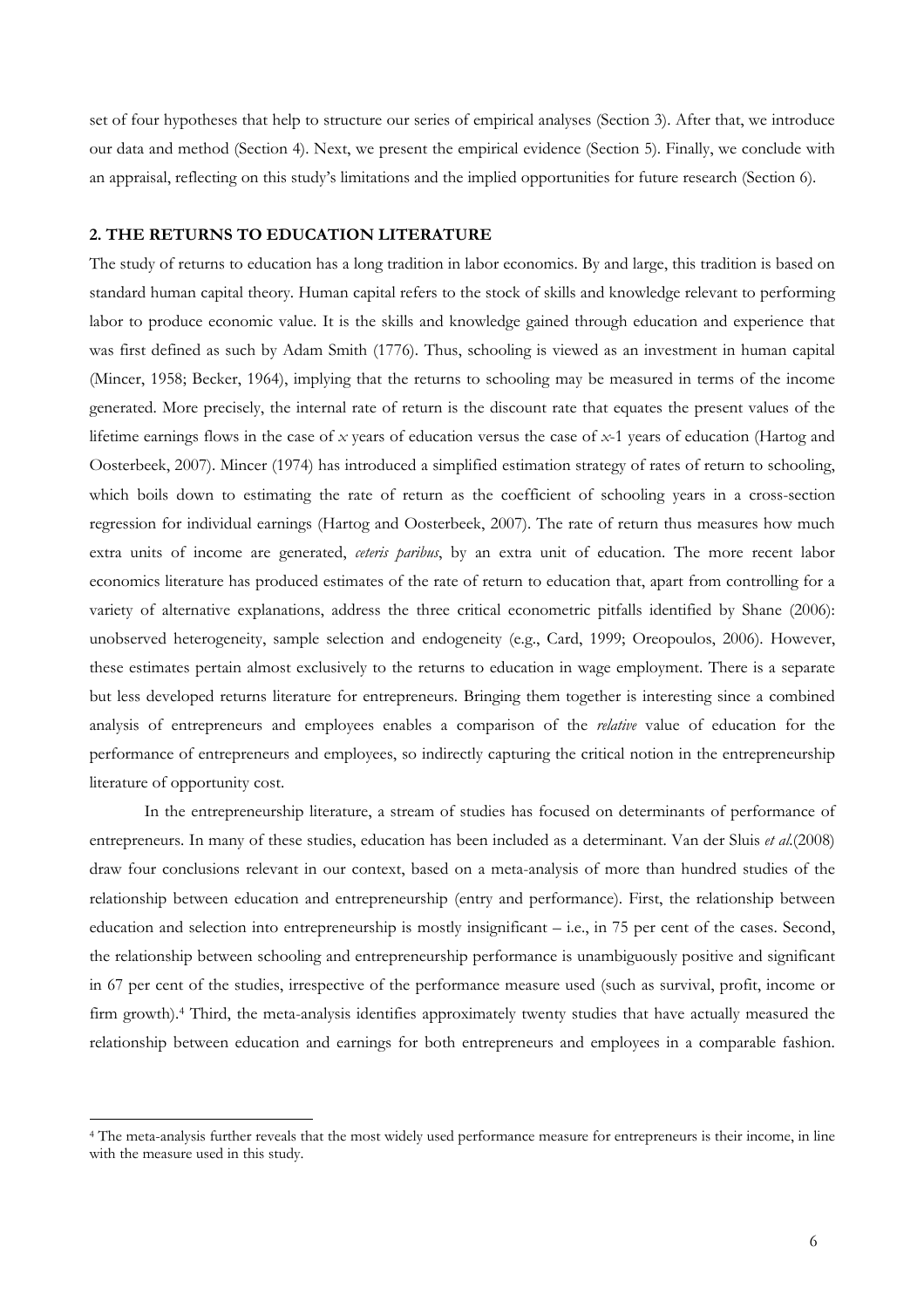The conditional correlations between education and income turn out to be similar for entrepreneurs and employees, though somewhat higher for entrepreneurs in the US.

 The fourth conclusion from the meta-analysis is that only few studies try to cope (in credible manners) with endogenous selection of individuals into entrepreneurship *vis-à-vis* wage employment. Moreover, earlier studies did not yet employ estimation strategies that account for the endogeneity of schooling in performance equations, nor did they deal with unobserved individual characteristics that may drive the result, possibly leading to inconsistent estimates. This may perhaps be explained by the fact that many of the earlier studies measure the relationship between education and entrepreneurship outcomes as a by-product, while focusing on different issues. This is in sharp contrast with the common practices developed in labor economics, when studying the returns to education for employees (see Ashenfelter, Harmon and Oosterbeek, 1999). The first strategy used to cope with unobserved ability is trying to make the unobservable observable. Various proxies of intelligence and test scores have been included in income equations. The effects of adding such controls on the estimated returns to education have been ambiguous (see Table 3 in Ashenfelter *et al.*, 1999, for an overview).5 Inclusion of ability proxies in the income function does not completely shield the estimated returns against ability bias due to an imperfect correlation between such proxies and ability. Similarly, the endogeneity issue is not solved since ability is not necessarily perfectly correlated with the optimization behavior of individuals. Additional approaches are thus used to estimate the returns to education for employees, such as the employment of samples of monozygotic twins (e.g., Ashenfelter and Krueger, 1994; Bonjour *et al.*, 2003), where identification comes from those twins who differ in their schooling and income, assuming that all unobserved factors are approximately equal. The usual finding is that treating education as an exogenous variable leads to downward biased estimates of the returns to education (e.g., Ashenfelter *et al.*, 1999).

 The most widely used identification strategy is the instrumental variable (IV) approach. Instruments are identified that explain a substantial proportion of the variance of the endogenous variable, education in this case, but are unrelated to the dependent variable – i.e., income. Key is that the instrumented endogenous variable is not related to the error term anymore. This method strongly hinges on the quality and validity of the identifying instruments used. Like using twins, the IV-strategy leads to higher estimates of the returns to education of employees than when treating education as an exogenous variable. This is not only the case when parental background variables are used as identifying instruments (Blackburn and Neumark, 1993), but also when changes in compulsory schooling laws are introduced (e.g., Angrist and Krueger, 1991; Oreopoulos, 2006). Harmon, Oosterbeek and Walker (2003: Figure 6 on page 139) show that, based on a meta-analysis of models with endogenous schooling, IV-estimates of returns to schooling are higher than OLS-estimates, and that IVestimates based on exogenous variation in schooling attainment are even higher than when instruments are based on family background variables.

 Since the meta-analysis by van der Sluis *et al.* (2008), and prior to this study, three studies have used IVmethodologies to measure the returns to education for entrepreneurs: Van der Sluis and Van Praag (2004, 2007) and Parker and van Praag (2006). In the current study, we re-evaluate the returns to education for entrepreneurs

<sup>&</sup>lt;sup>5</sup> Theory predicts that omitting ability in the wage equation causes OLS-estimates to be upward biased (Griliches, 1977; Harmon and Walker, 1995; Ashenfelter *et al*., 1999).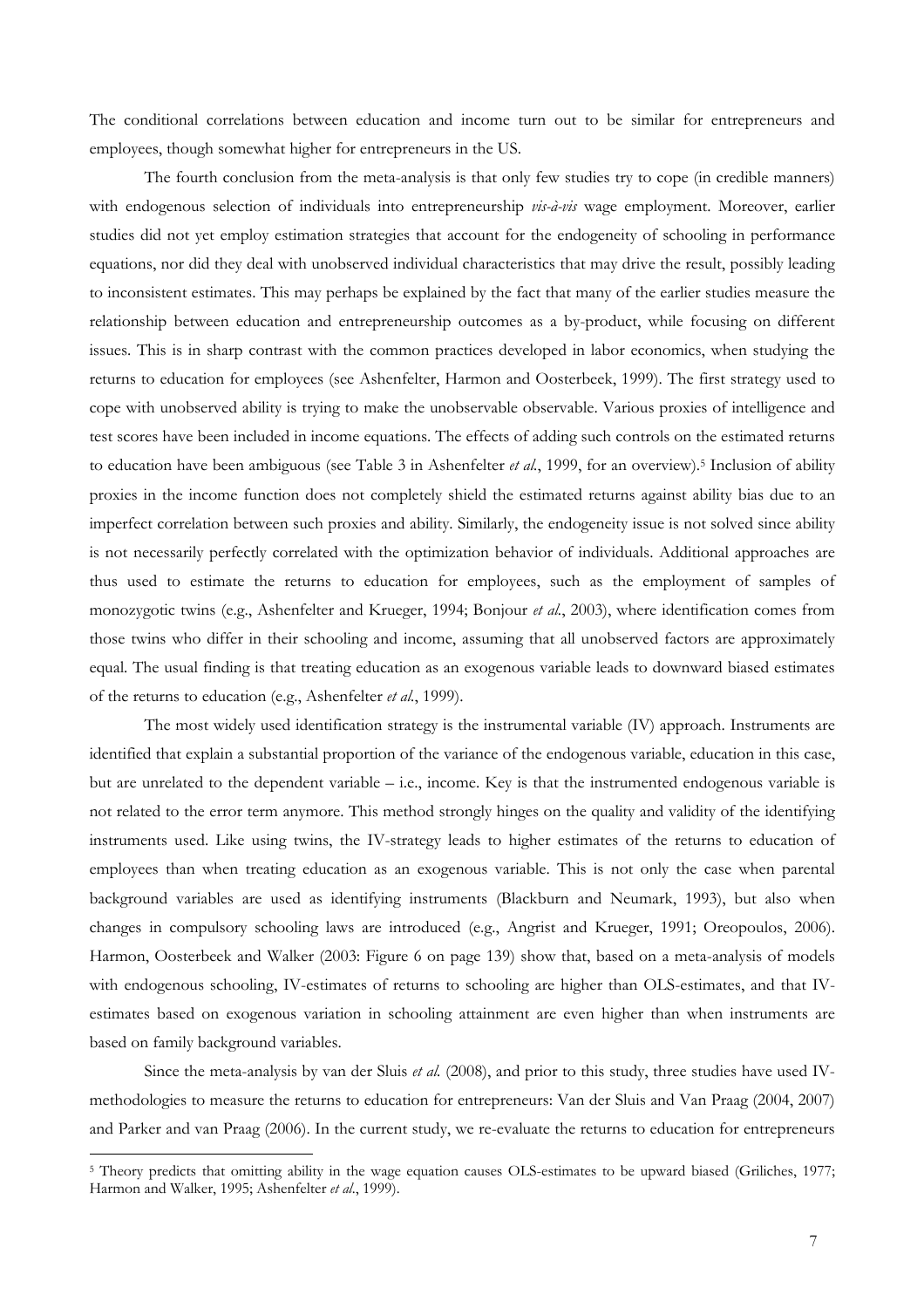(relative to employees), without some of the drawbacks that characterized the earlier attempts. Like van der Sluis and van Praag (2004, 2007), and unlike Parker and van Praag (2006), we measure the returns to education for entrepreneurs as well as employees. Unlike van der Sluis and van Praag (2004), we measure the returns to education for both groups within one framework (income equation) such that the (significance of the) difference in the returns to education across the two groups can be compared (by including interactions: see below). Moreover, using one framework offers the opportunity to produce fixed effects estimates, which has not been attempted previously.6

Like van der Sluis and van Praag (2004), but unlike Parker and van Praag (2006) and van der Sluis and van Praag (2007), the data enable estimating income equations with limited survival bias for entrepreneurs thanks to the (bi)annual (panel) data collection of all labor market activities and sources of income in the past period (see below). Furthermore, the identifying instruments used for estimating education are, albeit based on family background characteristics, an improvement over van der Sluis and van Praag (2004) and Parker and van Praag (2006). Nevertheless, relying on family background variables as identifying instruments for education is a limitation in comparison to van der Sluis and van Praag (2007) where identification is based on changes in compulsory schooling laws. Finally, in the current study, we suggest and find an explanation for the robust finding of van der Sluis and van Praag (2004, 2007) and the current study that the returns to education are higher for entrepreneurs than for wage employees. This is a novel result.

# **3. HYPOTHESES**

 $\overline{a}$ 

In this paper, we take an individualistic perspective on entrepreneurship as our starting point, in line with the Austrian school (Kirzner, 1973, 1997), and as recommended by Shane and Venkataraman (2000). We assume that individuals maximize utility and that utility is determined mainly by financial income. Thus, if a (potential) entrepreneur evaluates the income from wage employment to be higher than from entrepreneurship, s/he will opt for the former, and *vice versa*. With these assumptions in place, we formulate two hypotheses that deal with the "what" question (Hypotheses 1 and 2), one that involves the "why" question (Hypothesis 3), and a pair of hypotheses that relates to the "who" question (Hypotheses 4 and 4alt).

A basic proposition derived from human capital theory is that education leads to higher productivity and thus to higher incomes (Mincer, 1958; Becker, 1964). This proposition has been widely tested and supported by labor economists (Ashenfelter *et al.*, 1999). According to Hartog and Oosterbeek (2007), these returns are typically estimated to be between 5 and 15 per cent. The far majority of tests pertain to employees only (or an implicit combination of entrepreneurs and wage employees). However, it has been contended that, in general, human capital theory indicates that the previously acquired knowledge plays a critical role in intellectual performance, also assisting in the integration and accumulation of new knowledge as well as the adaptation to new situations (Weick, 1996). This must then be the case for entrepreneurs as well. Indeed, there is broad and

<sup>6</sup> The interacted regressor 'Entrepreneur\*Education' in the income equation varies over time per individual due to variations over time per individual in occupational status. A substantial fraction of the individuals in the sample has been both an entrepreneur and an employee in the observed period, and can thus be used to identify the differential effect of education for spells in entrepreneurship *vis-à-vis* wage employment for specific individuals.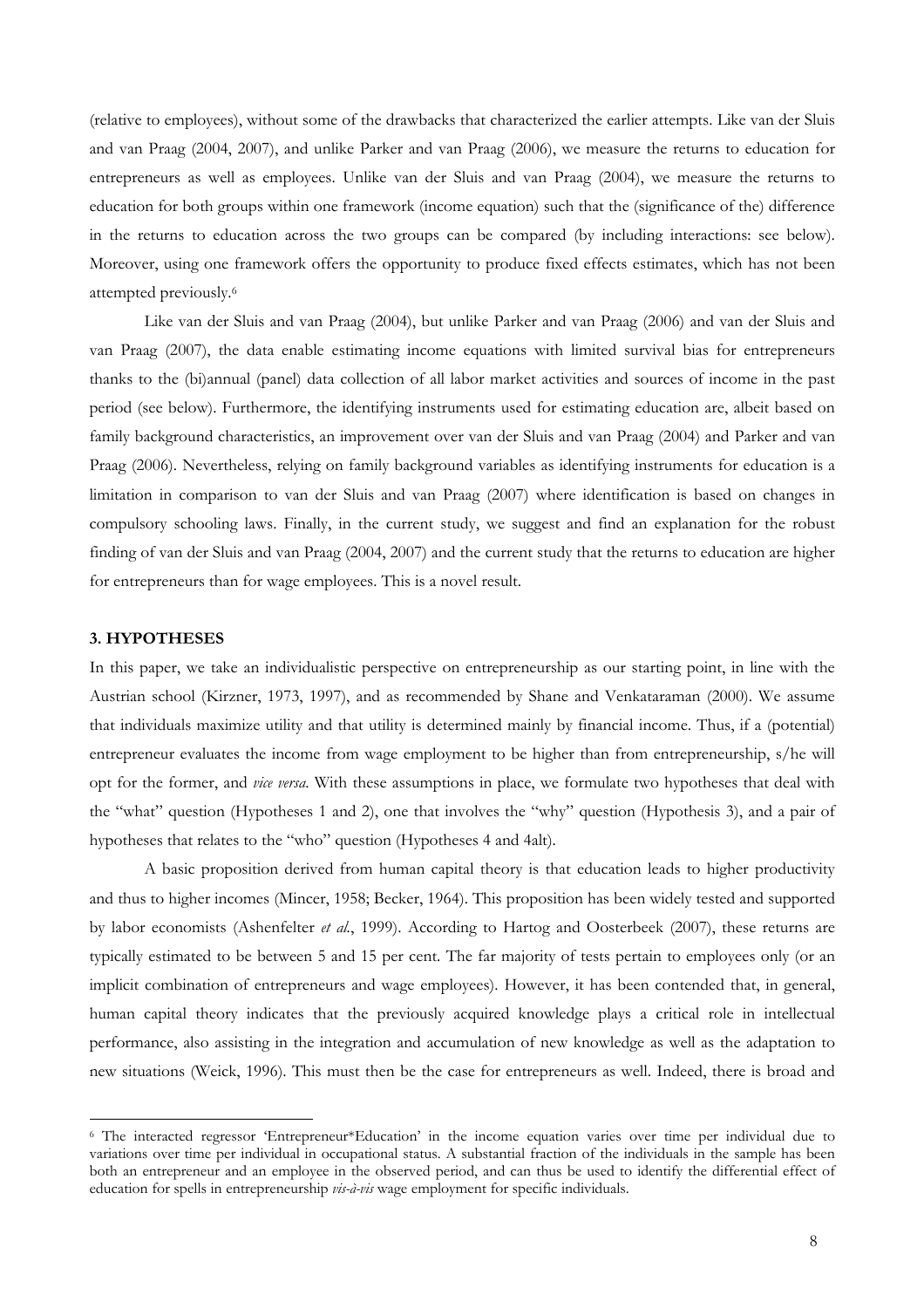rather strong empirical support for a positive relationship between the performance of entrepreneurs and education (see the meta-analysis of van der Sluis *et al.*, 2008), although the evidence is not unambiguous (e.g., Davidsson and Honig, 2003).

*Hypothesis 1: The returns to education are positive for entrepreneurs.* 

The human capital model offers just one of several perspectives on the role of education, however (van der Sluis *et al.*, 2008). As Harmon *et al.* (2003: 133–134) argue, "[t]he literature has been dominated by human capital theory and the econometric analysis has been interpreted in this framework. However, an important concern is that education may have a value in the labor market not because of any effect on productivity but for 'spurious' reasons."

In particular, education may act as a signal of ability (or other characteristics that employers value because they contribute to productivity, but which they cannot easily observe). Thus, schooling is not only acknowledged for its productive effect, as assumed by Mincer, but also has value as a signal of productive ability in labor markets without complete information (Spence, 1973; Riley, 2002), leading to positive returns to education as well (even if education *per se* had no productive value). For long, economists believed that education is a valuable signal only for employees – i.e., in the selection and hiring process by employers (Weiss, 1995). They treated entrepreneurs as a control group for which education has no signalling value (van der Sluis *et al.*, 2008). However, as recent studies indicate and support empirically, entrepreneurs may use their education as a signal toward suppliers of capital (Parker and van Praag, 2006) or (prospective) customers and highly qualified employees (Backes-Gellner and Werner, 2007). Thus, there is no reason to believe *a priori* that education has a greater value for employees than for entrepreneurs. Human capital and signalling theories are silent about the relative returns to education for entrepreneurs in comparison to employees.

 However, combining empirical evidence with organization and economic theory may give insight in the relative returns to education for entrepreneurs versus employees. The scarce evidence discussed above suggests that the returns to education are higher for entrepreneurs than for employees (van der Sluis and van Praag, 2004, 2007). What could be the underlying mechanism? Douhan and van Praag (2009) build a theoretical model proposing that the underlying mechanism is "personal control". The type of control they refer to is an individual's control over the employment of and accruals from human capital. Entrepreneurs can better form, manage and control the environment in which they operate than wage employees. They can more easily adapt their production processes such that they yield the highest return to their assets. One of these assets is their own human capital obtained through education. Entrepreneurs are not constrained by rules from superiors, and can decide on how to employ their education in such a way that its productive effect is the highest. In addition, the benefits of the profitable use of their human capital accrue fully to the entrepreneur as (s)he is the residual claimant of the firm. In contrast to the entrepreneur, the organizational structure surrounding an employee makes it more difficult, or perhaps even impossible, to maximize this individual's returns to education. Organizations cannot adapt their structure to every individual, due to organizational inertia and individual incompatibilities. Furthermore, entrepreneurs can also better control the accruals from the employment of their human capital: there is a one-to-one correspondence between profits and the employment of assets, whereas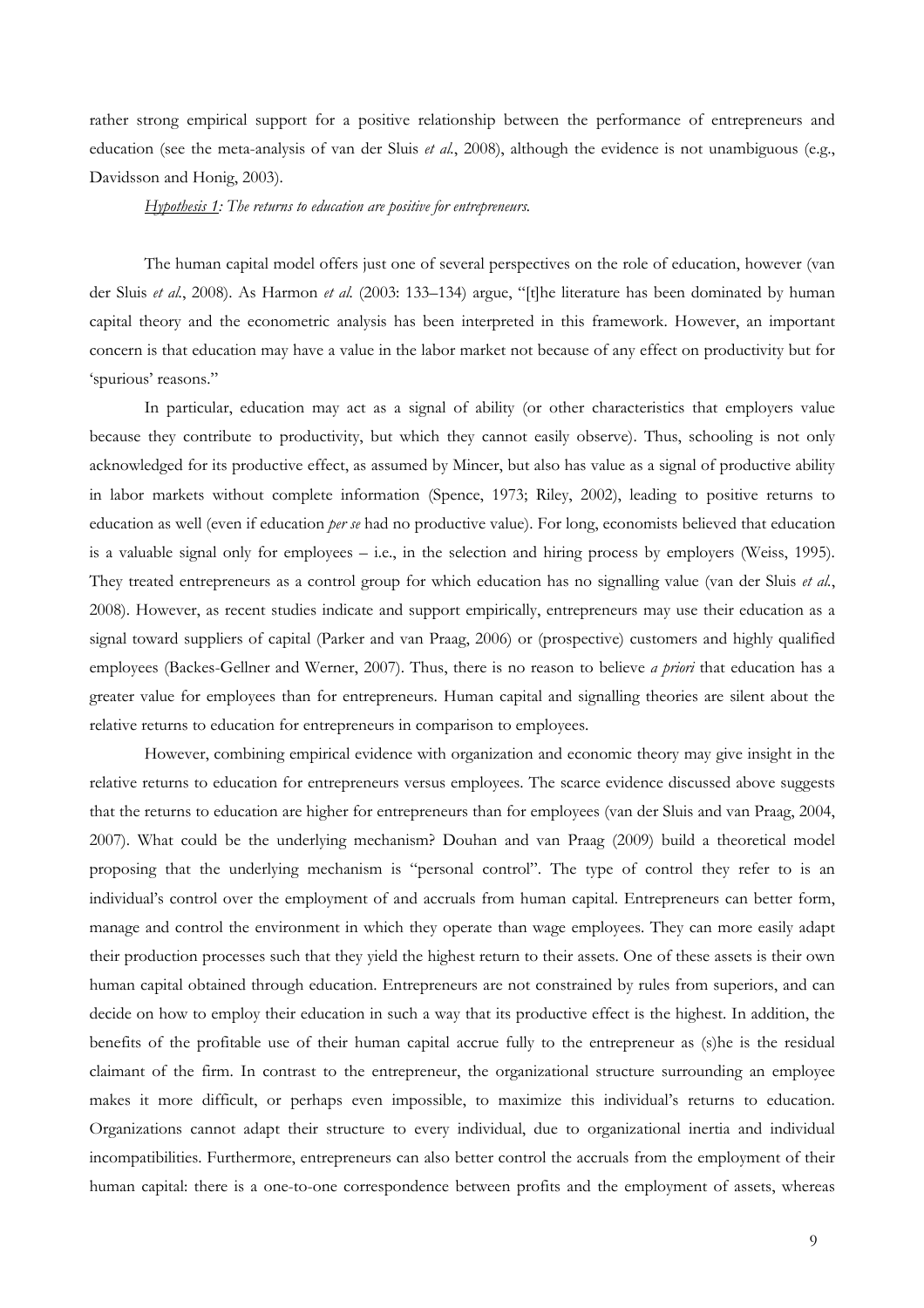wage employees are tied to wage brackets that are based on the average productivity of their peers. As a consequence, entrepreneurs are in a position to better control the profitable employment of their education. Indeed, there is some direct and indirect evidence that entrepreneurs experience more personal control and autonomy than employees. The indirect evidence is drawn from the observation that it may be more satisfying to be an entrepreneur than an employee, despite longer working hours, more risk, more variable but often lower expected incomes, based on a number of cross-section studies (e.g. Blanchflower and Oswald, 1998; Hundley, 2001) and panel studies (e.g. Benz and Frey, 2008, Kawagushi, 2006, Taylor, 1996,). The direct evidence relates to the explanation of this difference that can be attributed to more autonomy and personal control over (the accruals from) one's own work as an entrepreneur compared to positions in wage employment (Benz and Frey, 2008; Hyytinen *et al*., 2008). Interestingly, Hyytinen *et al*., 2008, studying the decision to become an entrepreneur in a large and rich panel of Finnish monozygotic twins find a significant difference between entrepreneurial versus wage positions on exactly the dimension of the influence one has on how to conduct one's task (p. 18): entrepreneurs have more influence, thus more personal control compared to employees. Control over one's work thus seems like an important distinguishing feature of entrepreneurship leading to higher returns to human capital including education.

 Studies from an organizational perspective addressing the effect of organizational context on the entrepreneurship decision have also built theory and (indirect) evidence in line with limited personal control for employees in larger and older organizations (Dobrev and Barnett, 2005; Sørensen, 2007), more bureaucratic organizations (Sørensen, 2007, who argues that organization size and age are indicators of bureaucracy) or public sector organizations (Özcan and Reichstein, 2009). All these organizational contexts are argued to reflect nonentrepreneurial, i.e., constraining, environments. For example, Dobrev and Barnett (2005: 445) observe that "[m]embers of organizations become unlikely to leave their organizations to build new ones as their organizations age and grow—evidence that organizations are effective in shaping and constraining the innovative behavior of their members." Hvide (2009) shows that high-quality entrepreneurs come from larger firms. He explains this result exactly in line with the "personal control" explanation, arguing that small firms are more entrepreneurial than large firms: "Small firms can implement a wage policy that is fine-tuned to workers' outside option … On the other hand, large firms have a more rigid wage policy and as a consequence lose the best workers and ideas." (Hvide, 2009: 1011).

*Hypothesis 2: The returns to education are higher for entrepreneurs than for employees* 

*Hypothesis 3: The higher returns to education for entrepreneurs vis-à-vis employees are due to higher levels of personal control as how to employ one's assets, including human capital obtained through education.* 

The above logic has implications for the "who" question as well. The assumption that individuals maximize utility and that utility is determined mainly by financial income results in the proposition that a relatively high return to education for entrepreneurs would lead to a higher marginal effect of education on the probability of choosing for entrepreneurship versus the alternative, i.e., wage employment. A recent example of a study supporting this claim is Özcan and Reichstein (2009), who report a significantly positive effect of years of education on the likelihood of a transition to entrepreneurship. Moreover, Dobrev and Barnett (2005) show that employees with top jobs and larger spans of control are more likely to leave their organization to establish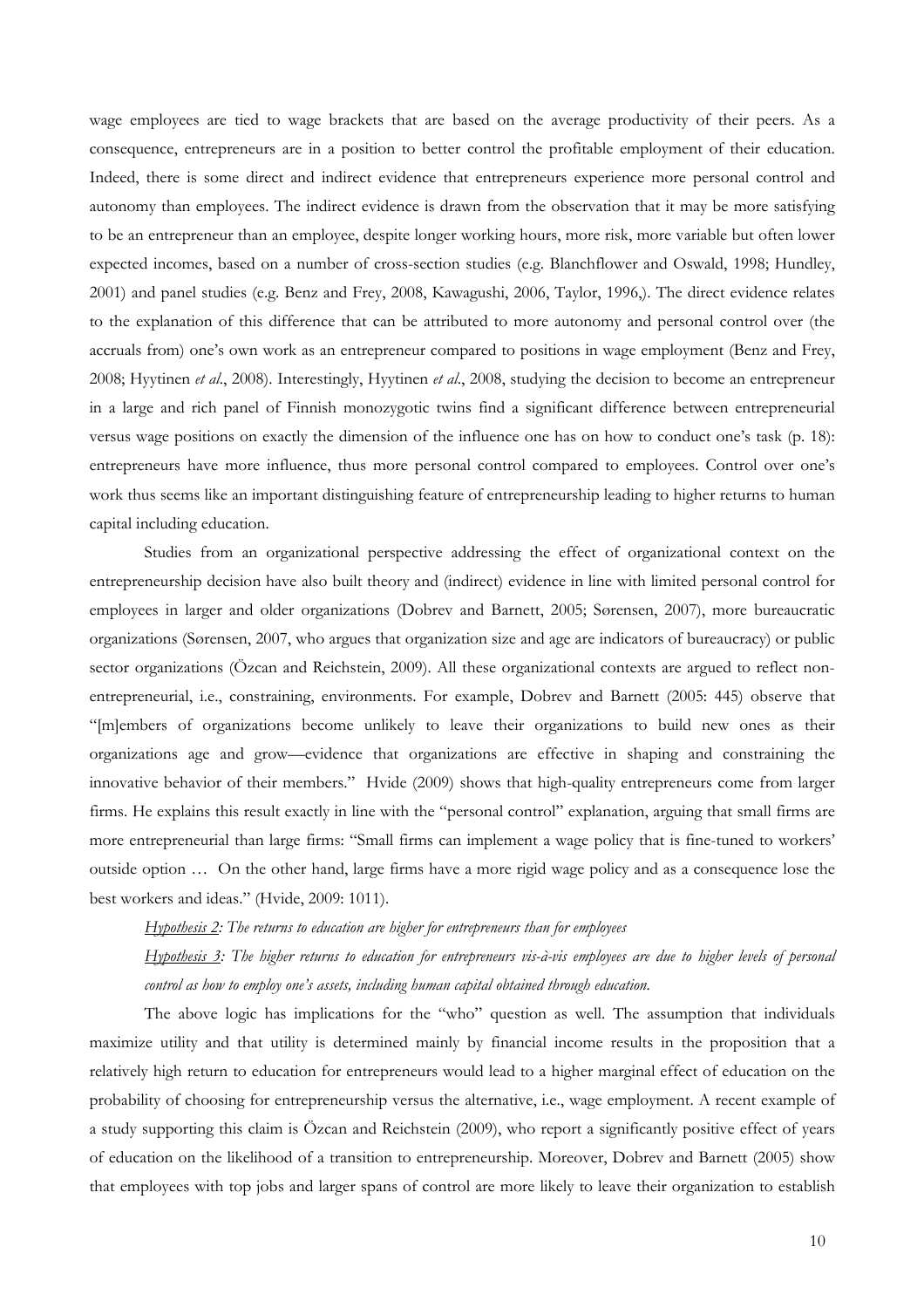an entrepreneurial venture than their counterparts with non-top jobs. However, we must admit, although this argument is consistent with Hypothesis 2 and the assumption of rational behavior of income-maximizing agents, the evidence about the relationship between education and entrepreneurship status is rather mixed (see the meta-analysis of van der Sluis *et al.*, 2008). The ambiguous evidence may well be caused by the possibility that other non-pecuniary and cognitive factors than income maximization may play a more prominent role in this decision: autonomy, as we indicated (Benz and Frey, 2008), a tendency towards entrepreneurship caused by genetic factors (Nicolaou *et al.*, 2008), cognitive biases arising from overoptimism (Lowe and Ziedonis, 2006; Dushnitsky, 2009) or overconfidence (Hayward, Shepherd and Griffin., 2006). Also, this mixed evidence echoes the Bill Gates effect as discussed in the Introduction.

*Hypothesis 4: Education is positively associated with entrepreneurship status. Hypothesis 4alt: Education is negatively associated with entrepreneurship status.* 

#### **4. DATA AND ESTIMATION**

#### **National Longitudinal Survey of Youth**

We will estimate Mincerian income equations using panel data from (the representative part of) the National Longitudinal Survey of Youth (NLSY) 1979-2000, see also Hartog *et al*., 2009 for a description of the dataset. The nationally representative part of the NLSY consists of 6,111 individuals aged between 14 and 22 years in 1979.7 They have been interviewed annually up to 1994, and since then on a bi-annual basis. Thus, the maximum number of observations per individual is 19. Within each observed year, our sample selection includes all persons who are entrepreneurs or employees (defined below), while excluding students and people who are unemployed or otherwise not working. Given this selection criterion and omitting missing person-year observations, the resulting sample includes, on average and per annum, 5,600 entrepreneurs/employees, leading to a total number of person-year observations of 66,000. Hence, the average number of year-observations per individual is 11. An important feature of the panel is that it includes both entrepreneurial and employee spells for a subset of the individuals who have changed occupational status during the observed period 1979-2000. This enables estimating the differential returns to education in an entrepreneurial spell versus a spell in wage employment controlling for fixed traits of individuals. Moreover, as occupational positions are administered at each interview, also over the past period, all entrepreneurship spells of at least six months are recorded. Therefore, the survivorship bias is limited. Our estimates of the returns to education will not pertain to surviving entrepreneurs only.

#### **Key variables**

 $\overline{a}$ 

We define entrepreneurs conventionally as labor market participants whose main occupation is in selfemployment or who are owner-director of an incorporated business.8 We acknowledge the limitations of this

<sup>&</sup>lt;sup>7</sup> The original NLSY sample consists of 12,686 individuals. We exclude the supplementary military and minority samples.<br><sup>8</sup> Thus, entrepreneurs in our sample are not necessarily founders, they may as well have bought an e presume that the majority will be founders, however. Parker and Van Praag (2007) calculate that 83 percent of the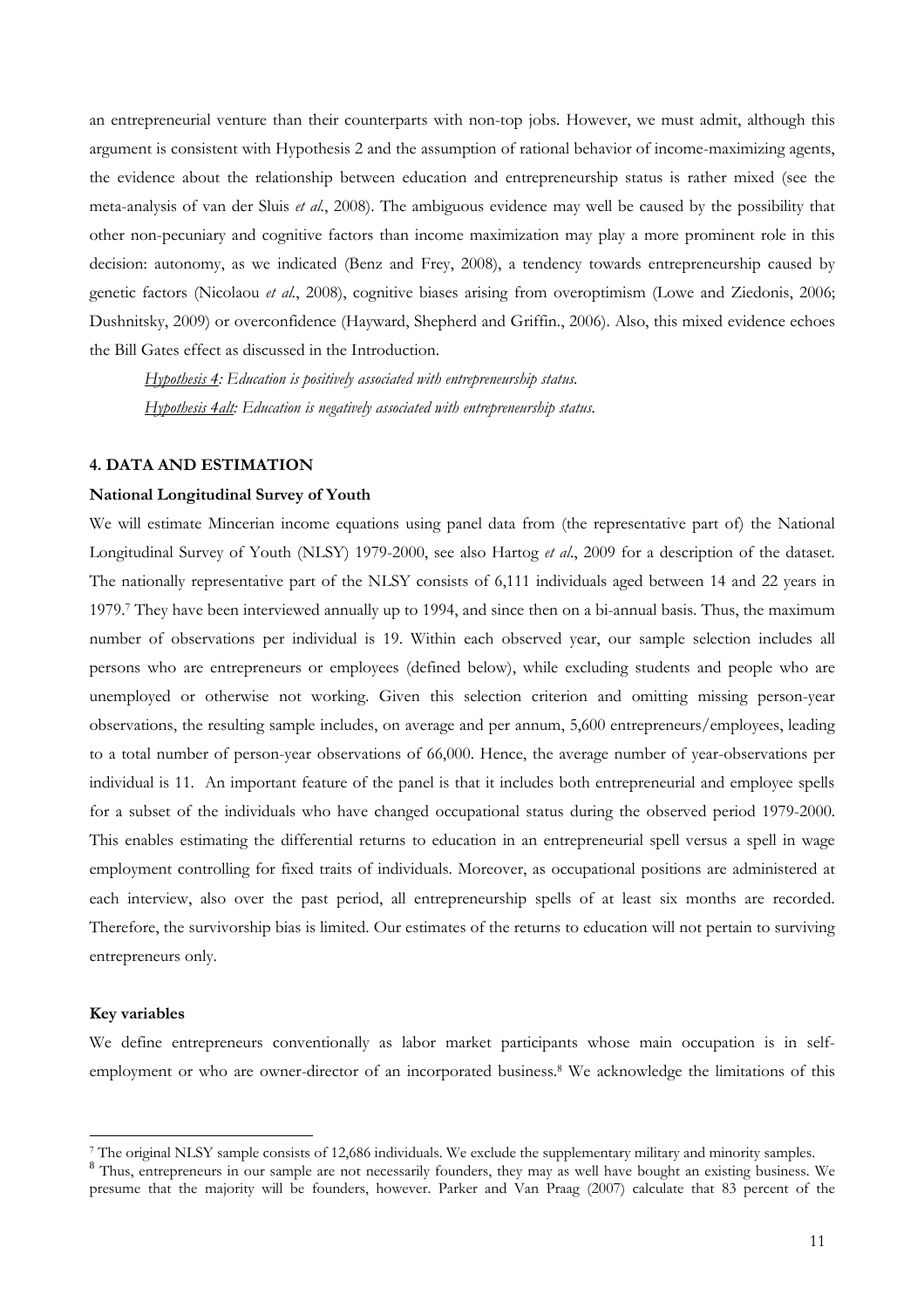definition, also including, for instance, independent bar and bookkeepers, in the set of entrepreneurs. Moreover, not all entrepreneurial activities take place in (newly founded) firms, initiated by their founders. As usual, farmers are excluded from the sample of entrepreneurs. Furthermore, in line with common practice (Fairlie, 2005b; Hartog et al., 2009), we exclude 'hobby' entrepreneurs from the sample by using a lower boundary of 300 hours per year worked as an entrepreneur.10 An employee is defined as a person whose main occupation is a salaried job. The descriptive in Table 1 reveal that approximately six per cent of the (fairly young) sample is entrepreneur at any moment, a quarter of the sample has ever been an entrepreneur at some point, and the average entrepreneurial spell is 3.3 years. The education level of both groups is measured in years of completed schooling, with a topcode of 20. The mean education level is similar for entrepreneurs and employees.

#### [Insert Table 1 about here]

 $\overline{a}$ 

Absolute labor market performance is measured by means of gross incomes, as this is the only performance measure which is (to some extent) comparable for entrepreneurs and employees. It is constructed as the average annual total earnings (from wage and business income; see Fairlie, 2005b). We also use hourly incomes as a performance measure, where the gross annual income is divided by the number of hours worked in that year.

 Parker (2004) documents various reasons that limit the comparability of entrepreneurs' incomes to those of employees: for instance, the fact that the self-employed have more opportunity to under-report (tax) income (Levitt and Dubner, 2006: 237), the failure to deal properly with negative incomes and 'top-coding', ignoring employee fringe benefits that are unavailable for entrepreneurs, and the fact that entrepreneurs' incomes may include returns to capital besides returns to labor. For all these reasons, the absolute income levels of entrepreneurs and employees may only be compared with great caution. However, the extent to which all these biases affect the marginal returns to a regressor such as education is probably limited. In robustness analyses, we shall explicitly evaluate the presence and effect of several of the potential problems of the income measure for entrepreneurs mentioned by Parker (2004) and Fairlie (2005b). Based on this, we are rather confident about the comparability of regression coefficients pertaining to the main "anchoring" variable of interest – i.e., education. Table 1 shows the income statistics of entrepreneurs and employees separately. The mean, median and standard deviation of the distribution of hourly and annual incomes are higher for entrepreneurs than for employees, in line with Fairlie (2005a) and Parker (2004), among many.13

entrepreneurs in their representative Dutch sample have started up a firm whereas only 17% acquired their entrepreneurial positions through takeover of a (family) firm.

<sup>&</sup>lt;sup>10</sup> We tested whether the results reported above are sensitive to increasing this lower boundary of the number of hours. We find that the results do not change substantially.

<sup>&</sup>lt;sup>13</sup> As will become clear when discussing the regression results reported above, the income premium for entrepreneurs vanishes and turns negative when controlling for individual characteristics such as education, abilities, cohort effects, age effects, and macroeconomic circumstances. This is a common finding for the US (Parker, 2004).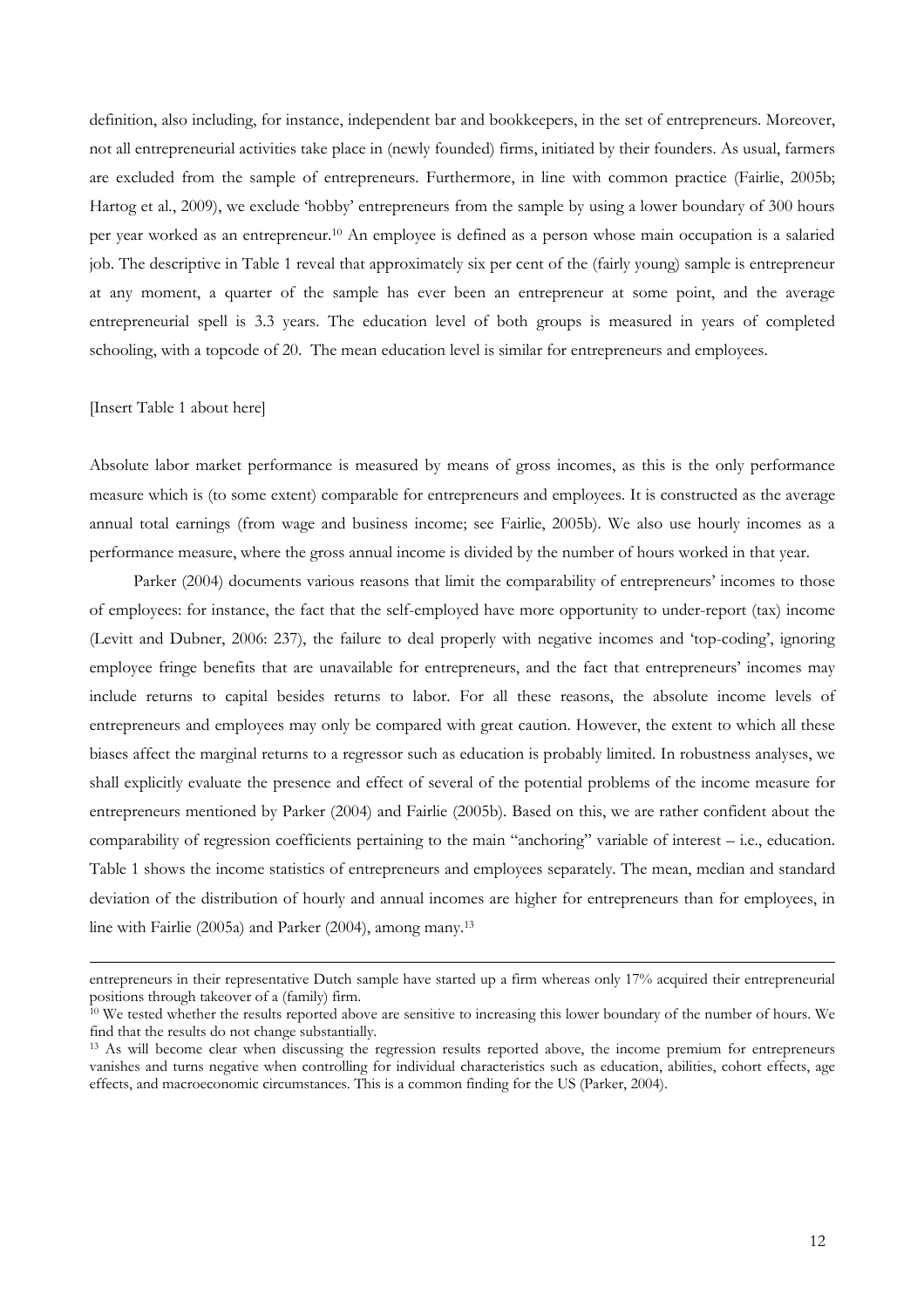Finally, we need to construct a measure that reflects Hypothesis 3's control argument. Ideally, we would like to test this explanation directly by randomly allocating entrepreneurs and employees to environments with more and less control, to subsequently observe the differences in returns to education between people working in these two sorts of environments. Unfortunately, such an experiment is very difficult to realize – if at all. However, if it is true that a better control of the environment influences the possibility to optimize the returns to education, it might also be true that individuals' perceived control of the environment affects their returns to education. Those entrepreneurs and employees having the perception that they are in control of their environment should then experience higher average returns to education than others. This would support the control-related explanation indirectly. An individual's perceived control of the environment is measured by psychologists through the personality trait called 'locus-of-control'. This measure, introduced by Rotter in 1966 in the context of his social learning theory, is included in the NLSY.14 Locus of control is defined as an individual's general expectancy of the outcome of an event as being either within or beyond her or his personal control and understanding (Rotter, 1966). Individuals with an external locus-of-control personality tend to perceive an event as beyond their control, and attribute the outcomes of the event to chance, luck, as under control of powerful others, or as unpredictable. Individuals with an internal locus of control tend to believe that events are contingent upon their own behavior or relatively permanent characteristics. In the psychological literature, there is ample evidence that locus of control is a fundamental and stable personality trait, with clear behavioral consequences (Boone and De Brabander, 1993; Boone, Van Olffen and Van Witteloostuijn, 2005). The argument is that people with "more internal locus of control are more likely to exploit opportunities" and will thus with a higher probability engage in entrepreneurial activities (Shane and Venkataraman, 2000: 223), perform better as entrepreneurs (Brockhaus, 1980) or be more effective leaders (Boone, De Brabander and van Witteloostuijn, 1996).<sup>15</sup> So, we decided to exploit the NLSY data on this personal characteristic well known in the entrepreneurship literature: locus of control. Table 1 includes the descriptive statistics of the standardized variable.

#### *Control variables*

 $\overline{a}$ 

We include a series of control variables known from the large labor economics literature to affect returns to education. The bottom panel of Table 1 shows the descriptive statistics of the control variables included in the analyses. Parental education levels are measured in the same fashion as the respondents' education levels: the number of completed years of education (with a topcode of 20 years). Furthermore, dummy variables are included for gender, race, marital status, geographic location in the US and health conditions, where the latter three variables vary over time. All equations, even the ones where the dependent variable is hourly income,

<sup>14</sup> The NLSY includes an abbreviated version of the original Rotter scale. The test was administrated in 1979, before the respondents had made any major decisions regarding their jobs or occupations. We use a normalized version of the Rotter score.

<sup>&</sup>lt;sup>15</sup> Locus of control plays a role in the literature on the "how" question as well. There, the argument is that entrepreneurs with specific traits have a preference for specific strategies (Wijbenga and van Witteloostuijn, 2007). We here ignore this issue.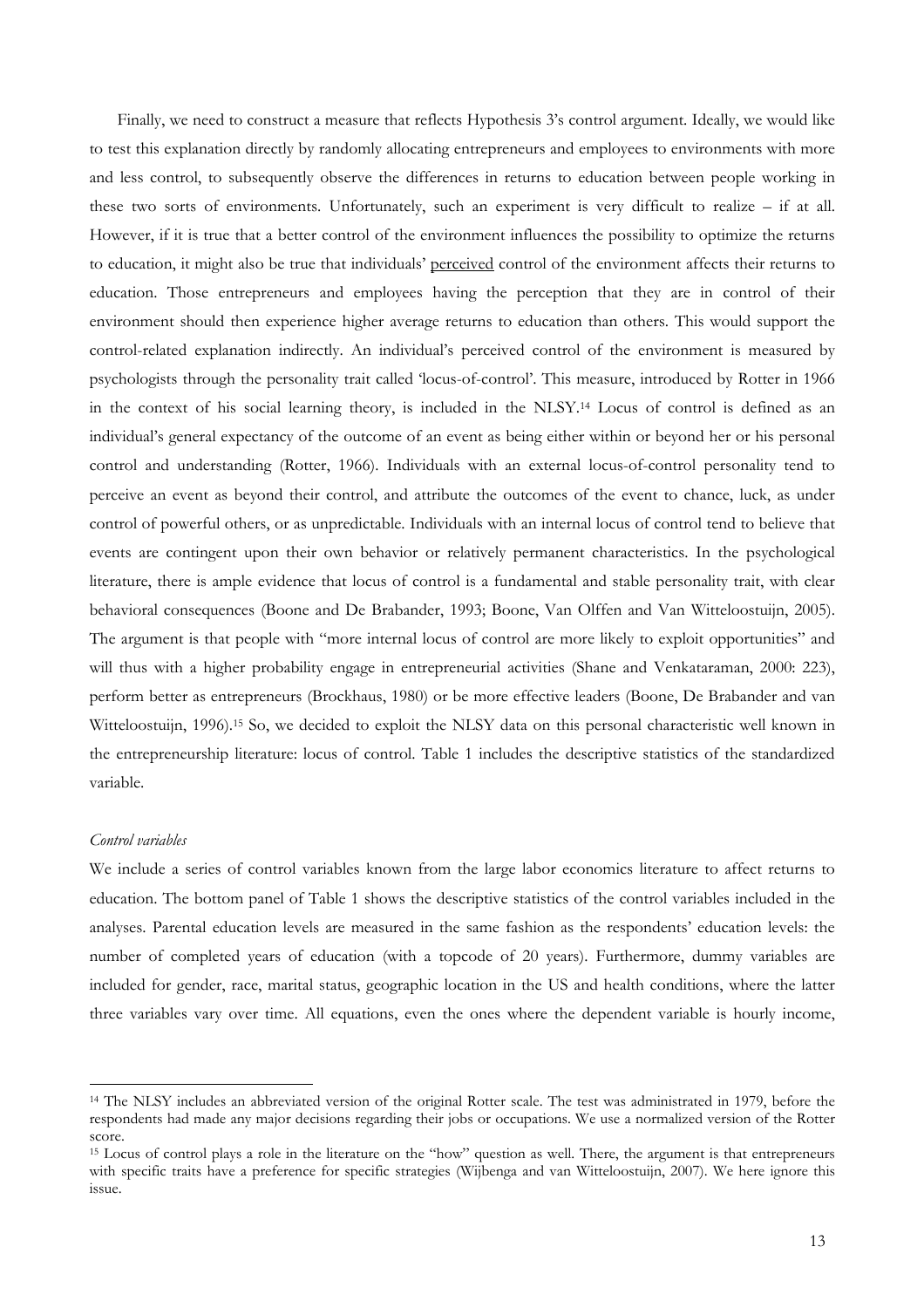control for the number of hours worked per year since this may affect both income measures strongly.<sup>16</sup> As a measure of general ability we use the Armed Forces Qualification Testscore (AFQT) included in the NLSY and administered in 1980. This is a general measure of trainability and a primary criterion of eligibility for service in the armed forces. "It has been used extensively as a measure of cognitive skills in the literature." (Heckman, Stixrud and Urzua, 2006: 415). It comprises five areas of ability: word knowledge, paragraph comprehension, arithmetic reasoning, coding speed and mathematics knowledge.

 However, ability measures administered at different ages and education levels within this age range (in our case, between 15 and 23 years old) are incomparable (Heckman *et al.*, 2006; Hartog et al., 2009). Age affects measured ability, whereas the causality of the relationship between education and measured ability goes both ways: 'schooling causing test scores and test scores causing schooling' (Hansen, Heckman and Muller, 2004: 40). Therefore, we remove the age and education effects from the AFQT by regressing the test scores on a set of age and education dummies (see also Blackburn and Neumark, 1993; Hartog *et al*., 2009). The individuals' residuals are computed and normalized. These corrected test scores are used as the measure of general ability. Since education and general ability are so closely related, we shall estimate all equations while including and excluding the corrected AFQT scores. Moreover, each income equation includes a set of transformed year, birth year and age dummies according to the method proposed by Deaton (2000), such that the year effects add to zero, and are orthogonal to a time trend (see Hartog *et al*., 2009). In this manner, the estimates are obtained while controlling for cohort effects, age effects and macroeconomic circumstances.17 Finally, we include four detailed family background variables in the income regression equations. As we shall discuss in the empirical methodology subsection, they are not just used as regular controls, but as instrumental variables for education.18 Although administered in 1979-1980, these variables are most of the time recollections of household characteristics at the age of 14 (e.g., the presence of a library card in the household). They will be discussed in detail in the next subsection.

#### **Empirical methodology**

 $\overline{a}$ 

To estimate the returns to education for entrepreneurs relative to employees, we specify a series of income equations where the dependent variable is the log of income, as defined above. Our main interest is in the difference between entrepreneurs and employees of the estimated coefficients pertaining to the education variable. Therefore, we first estimate separate income equations for entrepreneurs and employees such that we can compare the estimated levels of the coefficients of the education variable. These are specifications (1) and (2) throughout. We then combine the equations in the third specification, (3), and include interacted regressors of occupational status (a dummy variable that is equal to one for spells in entrepreneurship and equal to zero for spells in wage employment) with all other regressors. The coefficient of prime interest relates to the interaction

<sup>&</sup>lt;sup>16</sup> We note that the number of hours worked may depend, in turn, on income. Thus the variable is not truly exogenous.

<sup>&</sup>lt;sup>17</sup> These transformed dummies are included in all regression models, but their coefficients will not be shown in the tables reporting the estimation results.

<sup>&</sup>lt;sup>18</sup> They may be valid as such as they are possibly good predictors of the educational level of the respondent while otherwise independent of their future earnings.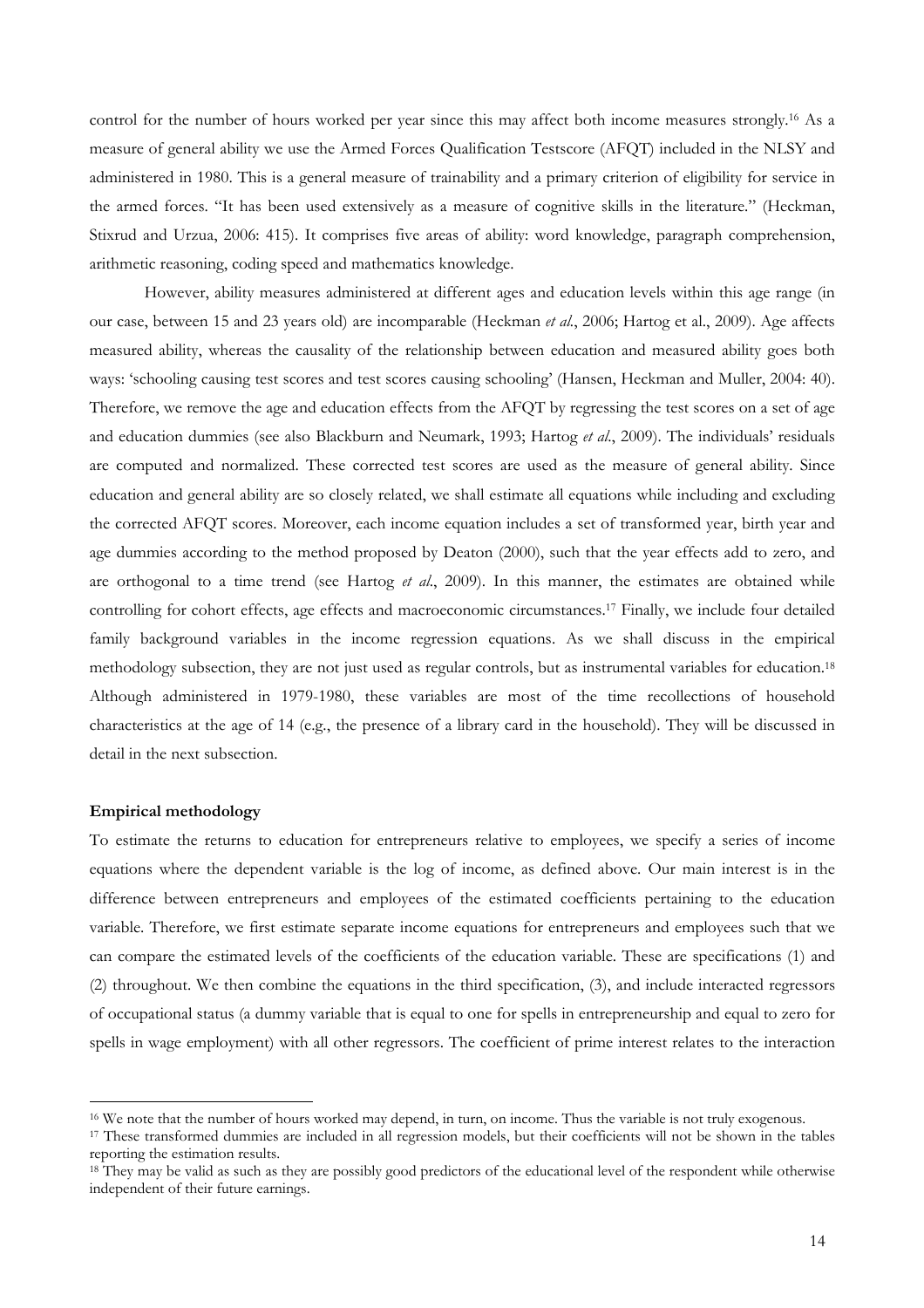of education and occupational choice, as this indicates the differential return to education for entrepreneurs *vis-àvis* employees.

 All three equations – i.e., the ones for entrepreneurs, employees and all labor force participants – are estimated by means of a random effects (RE) model. A potential problem when estimating these specifications is that the resulting estimates might be biased due to the fact that the choice between entrepreneurship and salaried employment may well be endogenous. Individuals might decide to become entrepreneurs because their education and some of their unobserved (fixed) characteristics have higher value as an entrepreneur than as an employee.<sup>19</sup> To address the issue of selectivity, the third equation  $-$  i.e., the one combining entrepreneurs and employees – is also estimated by means of an individual fixed effects (FE) model.<sup>20</sup> This fourth specification, (4), controls for unobserved individual characteristics that do not change over time, without imposing zero correlation between the individual effect and the other explanatory variables. It eliminates the bias originating from permanent disposition, inclination and aptness for entrepreneurial activity. It will not eliminate bias from favorable unobservable circumstances that stimulate an individual to seize an opportunity at a particular point in time. A fifth specification, (5), is added that uses clustered standard errors.<sup>21</sup> The drawback of these fixed effects specifications is that we do not obtain estimates of the absolute levels of the returns to education for entrepreneurs and employees, but only of the difference between the two. We are therefore also interested in the results from the random effects specifications, albeit they may be biased due to selection.

 All five specifications are estimated (i) with a limited number of control variables so as to obtain some sort of 'descriptive statistics', (ii) with all control variables except general ability, (iii) with all control variables including general ability. However, as was pointed out already, the education variable is likely to be endogenous in the income equation. Therefore, we next instrument this variable included in all five specifications. Whenever interacted terms with education are included in the specification, i.e., "Education\*Entrepreneur", this interacted variable is instrumented in the same fashion. We introduce four family background variables as identifying instruments: (1) *Magazines present in the household at age 14*; (2) *Library card present in the household at age 14*, (3) *Presence of a stepparent in the parental household*, and (4) *Number of siblings in the parental household*.

These instruments are expected to have a significant relationship with the number of years of education attained, but not with incomes directly (given that we control for parental education and IQ).<sup>22</sup> Having magazines and/or a library card in the household signifies access to reading/studying material, which might

<sup>&</sup>lt;sup>19</sup> As we shall show in the results section, selection into entrepreneurship is, indeed, co-determined by education.<br><sup>20</sup> Please note that the estimate of interest, the coefficient pertaining to the interacted variable '

status', is identified based on the subset of individual observations (approx. 1,000 individuals) that switches occupational status in the observed time horizon. Obviously, education as a stand-alone variable and other time-invariant variables are omitted from this specification. The model is identified because we only estimate the difference in returns to education between entrepreneurial and employee status.<br><sup>21</sup> As long as there is no serial correlation in the error terms, the use of these clustered or heteroskedasticity and

autocorrelation-consistent (HAC) standard errors will generate the same result as the fourth specification (see, for instance, Angrist and Pischke 2008). However, it could be the case that there are some unobserved individual characteristics that vary over time whilst (a) affecting income levels and (b) being serially correlated. This will not affect the estimated coefficients, but only the standard errors and therefore the significance levels.

<sup>&</sup>lt;sup>22</sup> Blackburn and Neumark (1993) use an IV-approach to estimate the returns to education (for employees) based on the NLSY data. They use a broad set of identifying instruments, including the set of instruments we use, as well as the education levels of the respondents' parents.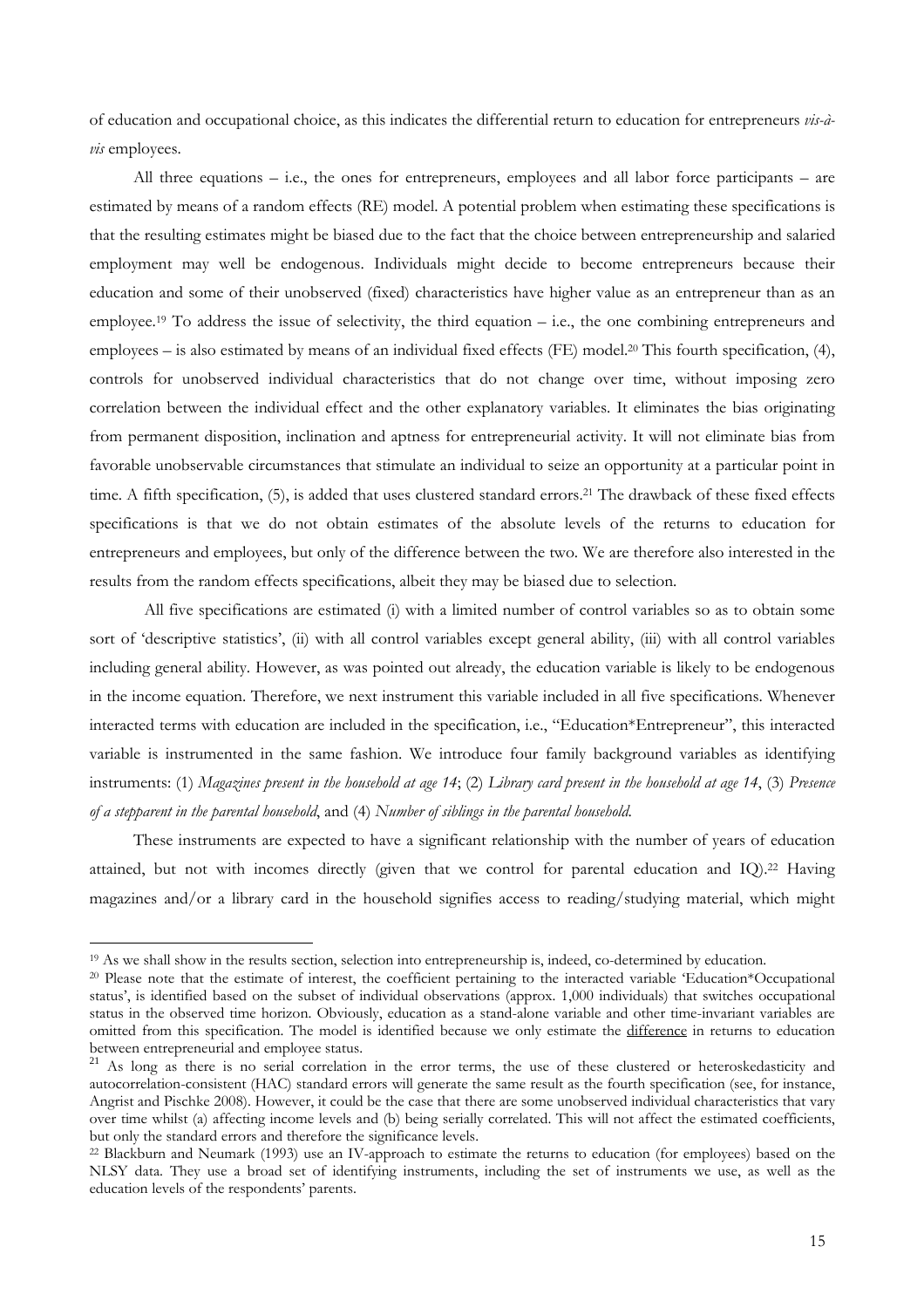inspire the child to learn more, thereby possibly affecting the number of years of education. In contrast, the presence of a stepparent is expected to reduce the level of education by increasing the probability that there has been turmoil (divorce or death of a parent) in the child's learning environment. The number of siblings is expected to have a negative relationship with education, as explained in, for instance, Black, Devereux and Salvanes (2005), Parker and van Praag (2006) and De Haan (2009).23

 There are two sorts of critique on the aforementioned instruments (but we do not have better ones). First, family background variables may, besides influencing education, have a direct impact on the labor market performance of the respondent. In order to minimize this direct impact, which would turn the instrument invalid, the education levels of the parents are used as control variables in all equations – rather than as additional identifying instruments, as is common when using this type of instruments. Moreover, controlling for indicators of ability decreases the likelihood that the identifying instruments do, in fact, measure the unobserved (inherited) talents of the respondent. Using the number of siblings as an instrument in an entrepreneurship context has an additional drawback: the availability of (inherited) resources – per child – could also have a direct effect on the child's ability to invest in a new business, thereby diluting any capital constraints and thus increasing business earnings (Parker and Van Praag, 2006). We address this critique in our robustness analyses, where we find that the estimation results are invariant to the inclusion of a direct measure of assets in the earnings equation.24

 To assess the credibility of the results that will be obtained by using the selected identifying instruments, we check whether the proposed set of identifying instruments is (i) of sufficient quality and (ii) valid, and (iii) whether instrumentation is relevant at all. The results from the tests of validity and relevance do critically depend on the choice of regressors to be used in the second-stage earnings equation (see below). All outcomes support the use of this set of identifying instruments as being of sufficiently high quality, validity and relevance.25 Besides, as we shall see in the next section, the basic result pertaining to the difference in returns to education between entrepreneurs and employees remains qualitatively the same, irrespective of whether or not education is instrumented.

 To estimate the determinants of occupational choice – i.e., entrepreneurship versus employment – from which we can assess whether or not education affects this choice, we estimate probit equations where the dependent variable is occupational status, measured in three different ways. We estimate this relationship with and without control variables in a random effects framework. Also in this case, education may be an endogenous variable (people who wish to become entrepreneurs would attain higher or lower schooling levels than others).

<sup>23</sup> As de Haan (2009, p. 2) discusses "a negative relationship between family size and educational achievements is not necessarily proof of a negative effect of the number of children. The number of children is a choice variable of the parents and it might be that certain characteristics of parents, such as their educational attainments, affect both the number of children as well as the educational attainments of those children". Various authors, including De Haan, have analyzed whether this negative relationship is evidence of a causal effect. Most studies then find this not to be the case. Anyway, for our purposes, the negative relationship is what counts. 24 The measure of assets is excluded from the basic set of regressions since it is available for fewer years, and would

therefore limit the sample size.

<sup>&</sup>lt;sup>25</sup> The set of identifying instrument is also tested to be valid when capital-constraint related variables, such as residence value, stock value, value of assets, value of inheritances and total savings, were included in the earnings equation. This renders additional support for the validity of the identifying instrument 'number of siblings' that could perhaps affect earnings through its effect on capital constraints.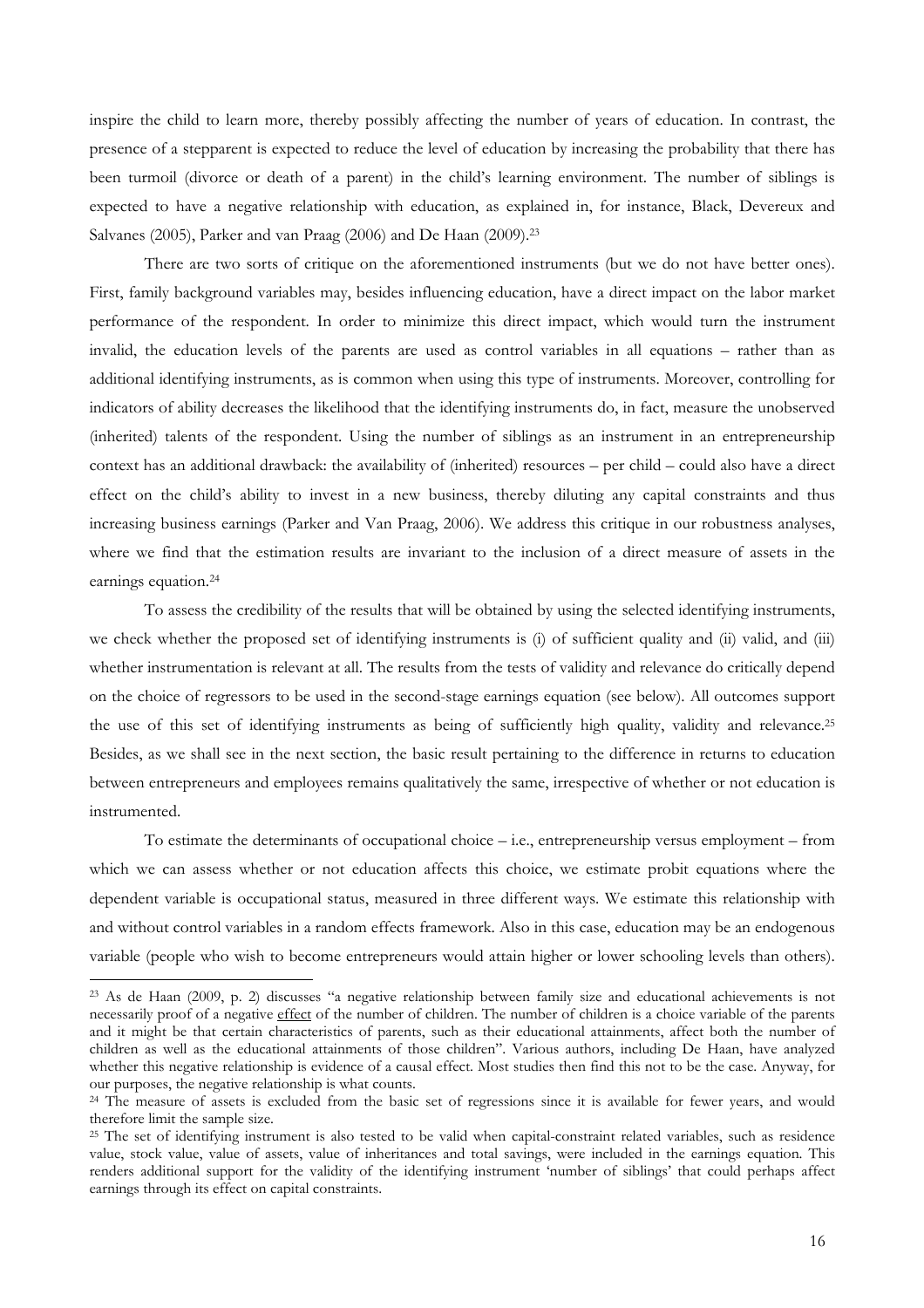Therefore, once again, we also run a version of the model where education is instrumented by means of the same set of identifying instruments as is used in the income equations.

#### **5. EVIDENCE**

Table 2 shows the benchmark results from estimating our five specifications without control variables. Column (1) shows that the conditional correlation between an entrepreneur's income and her education level is 0.094. In other words, on average, each additional year of education increases an entrepreneur's earnings by a significant 9.4%. This is in line with Hypothesis 1. The results from the second specification in Column (2) reveal that the corresponding percentage for employees is somewhat lower at 8.1%. The third specification in Column (3) shows that the difference between what entrepreneurs and employees gain, on average, from an extra year of education is significant.

[Insert Table 2 about here]

The last two Columns (4) and (5) show what the average individual in the sample who switches from wage employment (entrepreneurship) to entrepreneurship (wage employment) gains (loses) per year of education. As it turns out, the significant difference is 1.7%. In other words, when you are an entrepreneur you earn a 1.7% higher return on your education than when you are an employee. These results have been obtained without controlling for other individual covariates and with the log of annual income the as dependent variable. Panel B of Table 2 indicates that the results are very similar when applying the same specifications while using hourly income as the dependent variable.27

 Panel A of Table 3 shows the estimation results upon inclusion of the discussed control variables into the regression, whereas 'general ability' is included as an additional regressor in Panel B of Table 3. The resulting picture is consistent with the picture drawn by Table 2, although slightly more pronounced. The significant premium for entrepreneurs *vis-à-vis* employees on the payoff of an additional year of education is around 1.5%, on average, in the random effects framework, amounting to 2% in the fixed effects framework. The 1.5% premium is in accordance with previously obtained results using OLS estimation on US data (see, for instance, Fredland and Little, 1981; Tucker 1985, 1987; Evans and Leighton, 1990; Robinson and Sexton, 1994). Adding general ability as a control to the regression does not decrease the premium for entrepreneurs (who also earn a premium on their general ability; see also Hartog *et al*., 2009), on the contrary.

[Insert Table 3 about here]

<sup>&</sup>lt;sup>27</sup> For this reason, in what follows, we shall only tabulate the results for annual incomes (the others are available upon request from the authors).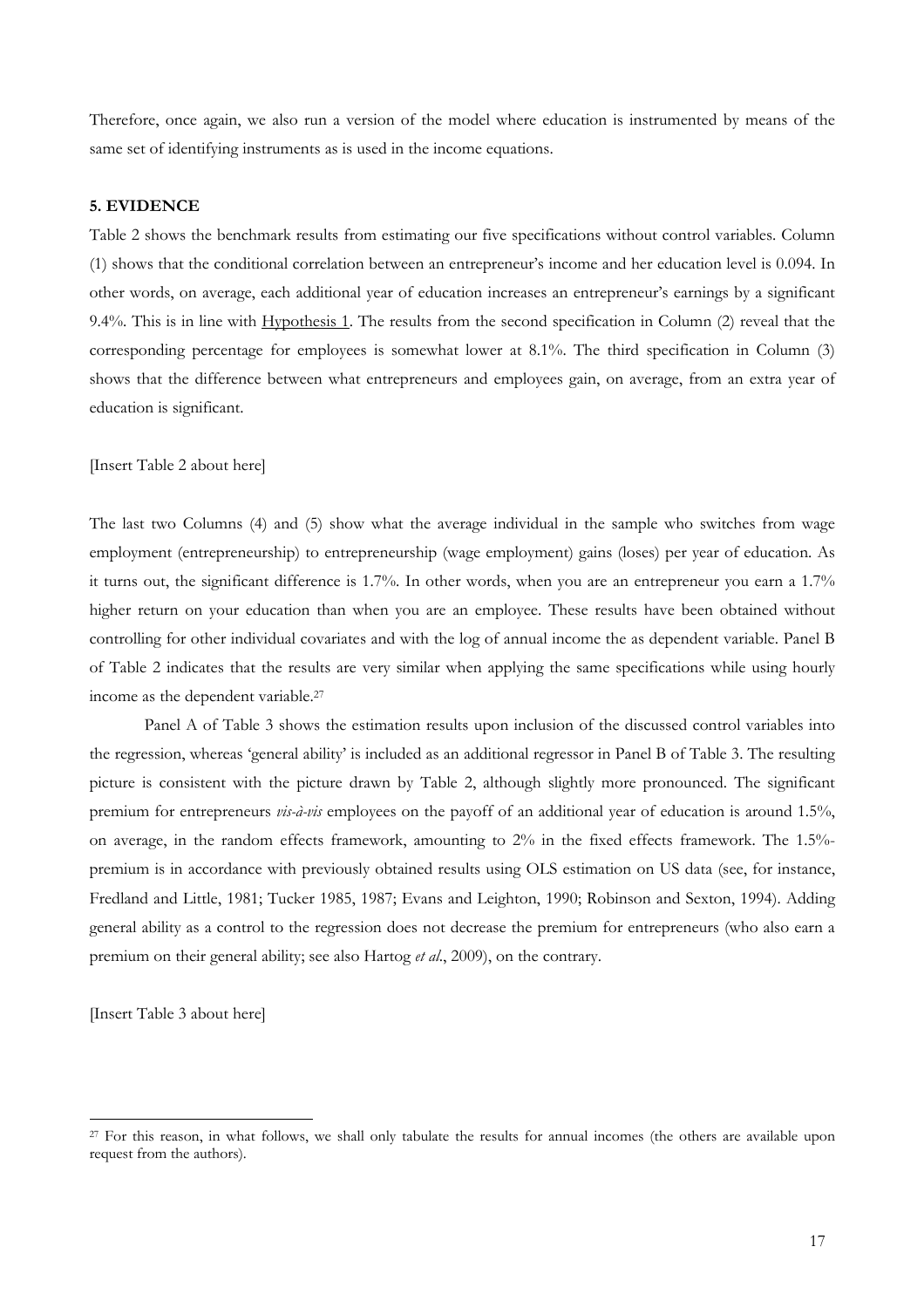The next step is to estimate all these specifications by using instrumental variables to cope with the possible endogeneity of education in these income equations, as discussed in Section 4. Table 4 shows the results of estimating the five specifications using IV.

#### [Insert Table 4 about here]

 $\overline{a}$ 

Again, the difference between Panels A and B is the inclusion of general ability as a control variable. These results reveal, again, that the returns to education are (a) larger for entrepreneurs than for employees and (b) larger in an entrepreneurial spell for any individual than in a spell in wage employment. The results show that the estimated returns to education are much higher both for entrepreneurs and employees than when estimated without instrumentation. The increased estimate of the returns to education for employees is consistent with previous research, using various sets of identifying instruments (e.g., Ashenfelter *et al*., 1999; Blackburn and Neumark, 1993). A novel finding is the greater jump in the returns to education for entrepreneurs from 6.4 to 17.6 per cent.

 Overall, the results in Tables 2-4 thus conform that neither selectivity, nor the omission of control variables, including general ability, nor the endogenous nature of education in income equations is the driving force behind the higher returns to education for entrepreneurs versus employees. We conclude from these results that the returns to education are significantly and substantially higher for entrepreneurs than for employees, in support of Hypothesis 2.

 This relates to the next issue: why is education more valuable for entrepreneurs than for employees? The suggestion implied by Hypothesis 3 is a control-based explanation. That is, a straightforward organizationoriented argument could be that entrepreneurs have more freedom than employees to optimize their employment of assets, such as human capital obtained through education. We explore this control-related explanation for the higher returns to education for entrepreneurs than employees indirectly by testing whether individuals with an internal locus of control generate higher returns from their education than their external counterparts.

 Table 5 shows the same results as reported in Table 3, but now upon the inclusion of the standardized locus-of-control variable, *Locus*, its interaction with occupational status and education, *Locus\*Occupational Status* and *Locus\*Education*, as well as the three-way interaction of *Locus\*Education\*Occupational status*. 29 If differences between entrepreneurs and employees in the extent to which they can employ their control would explain the premium of entrepreneurs in the returns to education, we should find a significantly positive difference between entrepreneurs and employees for the interacted variable of education and locus of control. Moreover, the 'raw'

<sup>29</sup> IV estimation is left out since it does not render credible results upon the inclusion of all these interactions, resulting in four endogenous variables: (1) *Education*, (2) *Education\*Entrepreneurship*, (3) *Education\*Locus of control*, and (4) *Education\*Entrepreneur\*Locus of control*.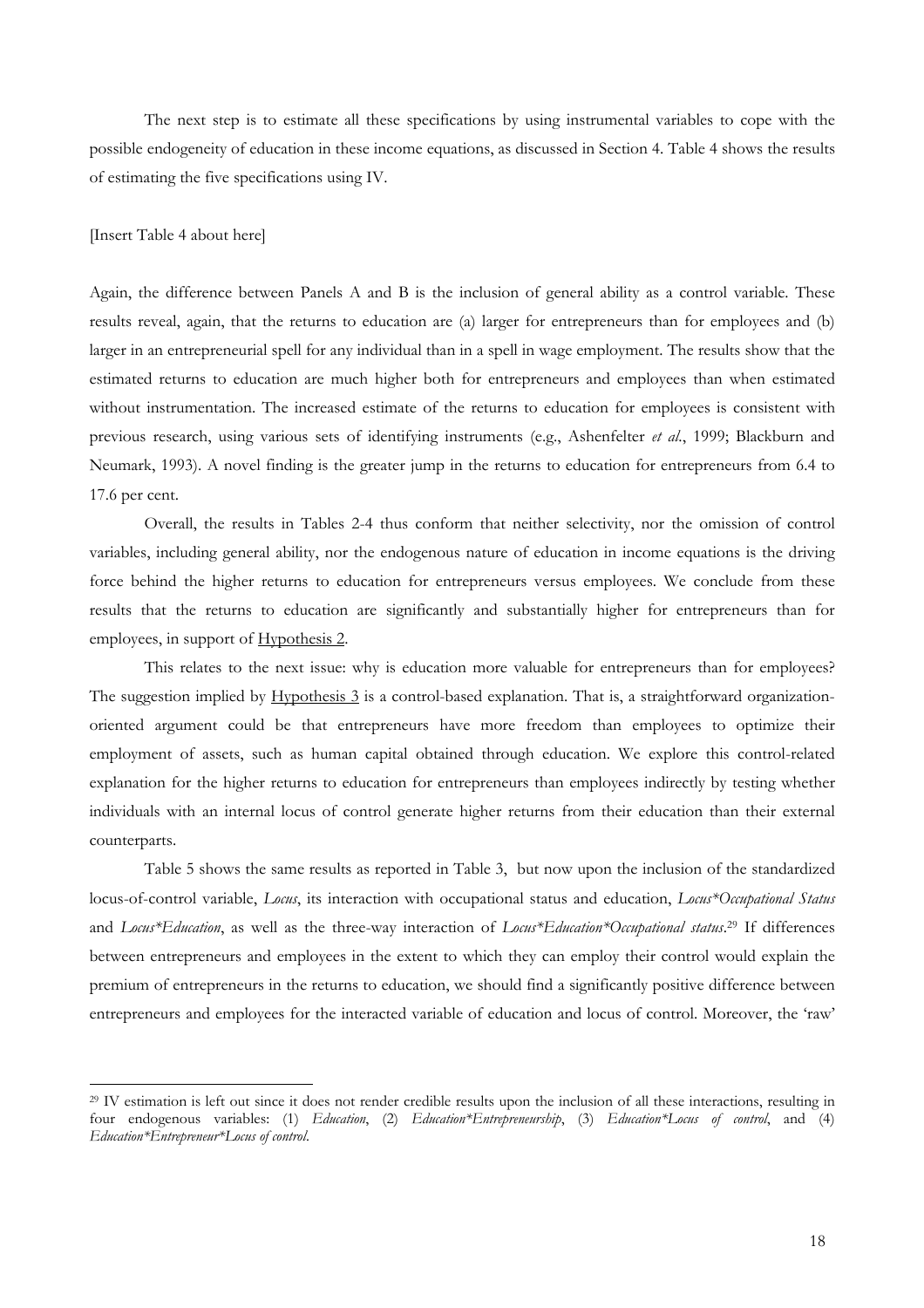difference in returns to education between entrepreneurs and employees should become smaller and/or less significant.

#### [Insert Table 5 about here]

We find, indeed, that the returns to education are higher for individuals with a more internally oriented locus of control than for individuals with an external locus of control. However, this holds true for entrepreneurs only. The coefficient pertaining to the three-way interaction is significantly positive in all equations. Moreover, the overall difference in the returns to education between entrepreneurs and employees has become insignificant. We conclude that control matters, offering a plausible explanation for the higher returns to education obtained by entrepreneurs. This is in support of Hypothesis 3. Entrepreneurs who feel more in control of their environment extract higher returns from their investment in education. We do not find the same result for employees, because the organizational constraints they experience possibly prevent them from using their control profitably.

 To close the circle, our next and final step is to analyze the effect of education on occupational choice, as reflected in Hypothesis 4 and Hypothesis 4alt. A first glance at Table 6 reveals that the effect of education on the choice to become an entrepreneur instead of a wage employee is negative in all specifications and panels.30 The marginal effect of an extra year of education decreases the probability of entrepreneurship by between one and four percentage points.

#### [Insert Table 6 about here]

 $\overline{a}$ 

The first panel shows the effects on the probability that someone in the sample has been observed at least once as an entrepreneur in the sample period, while the standard errors are corrected for the fact that individuals are observed for more than once in most cases (standard errors are based on clusters per individual). Time-varying covariates are not included as control variables in this specification. The second panel provides the results from a random effects panel probit regression where the dependent variable is one for spells in entrepreneurship and zero for spells in wage employment. The third panel is most comparable to the results obtained in the literature so far (see van der Sluis *et al.*, 2008, for an overview), and results from estimating a probit regression where the occupational status in the year 2000 (a random choice, the last observed year) is the dependent variable. Again, time-varying covariates are not included as control variables in this specification.

 The lowest estimates (of even less than one percentage point) are shown in Column (1), where the regressions include no control variables. The results in Column (2), where control variables are included, and Column (3), where general ability has also been added, do not differ much. All effects in these two columns are between 2 and 4 per cent, being significantly negative. Apparently, higher levels of education are, if anything, driving people out of entrepreneurship (although the returns to education are higher in entrepreneurial spells

<sup>30</sup> The IV-results are not shown because the Wald tests of exogeneity (Wooldridge, 2002, p. 472-477) all rejected the hypothesis that the difference between the IV results and the ones tabulated were significantly different.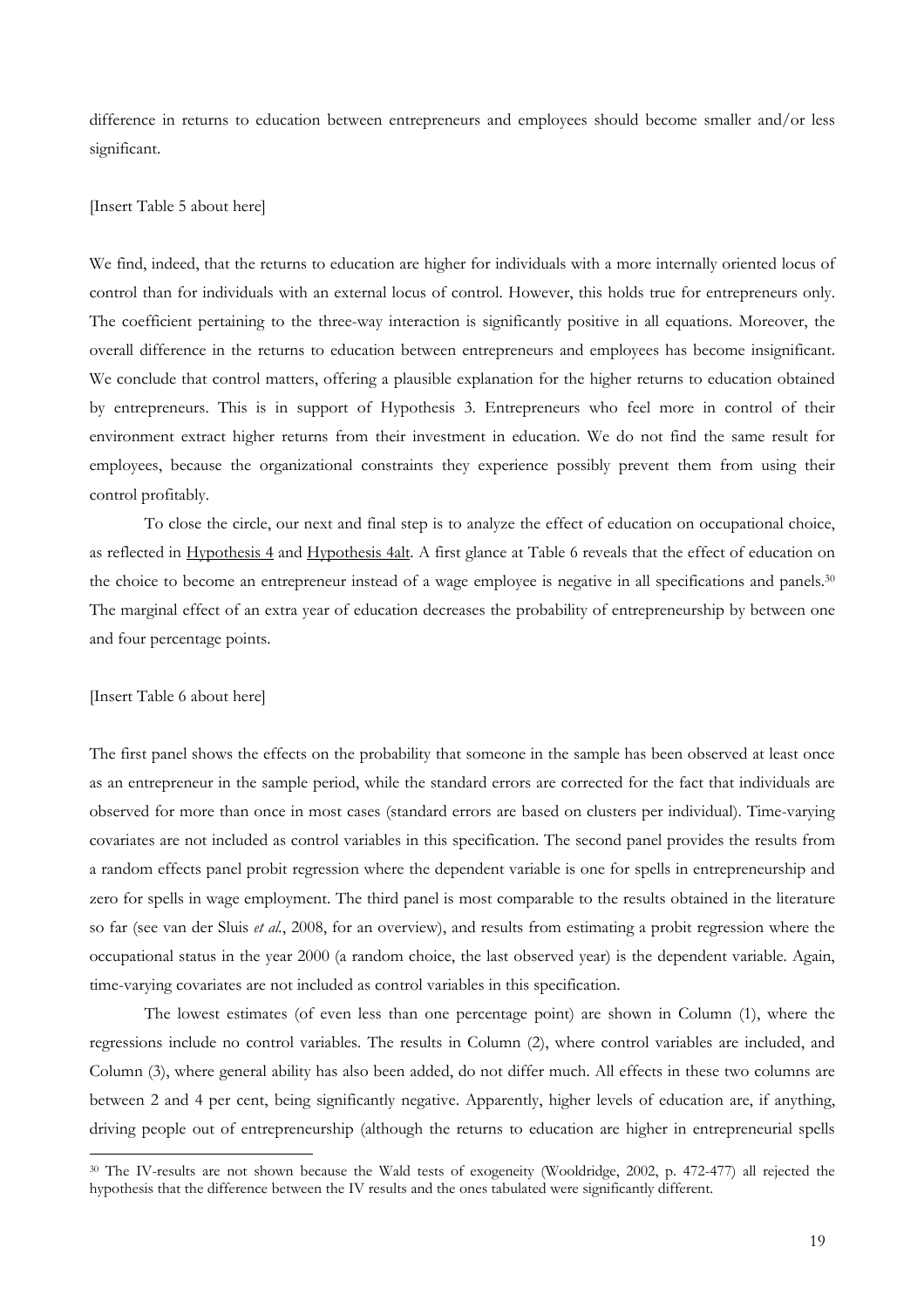than in spells of wage employment). So, people either perceive education as less valuable for entrepreneurship or people with higher levels of education are less motivated to become entrepreneurs, in line with the Bill Gates effect and Hypothesis 4alt. Perhaps, the educational system teaches them to become employees or, perhaps, many individuals are motivated by other issues than income. Anyway, the choice behavior is inconsistent with (information about) higher returns to education in entrepreneurship than in wage employment in combination with income maximizing individuals. As was noted, indeed, the literature has provided, so far, quite wide support for the fact that the choice for entrepreneurship is not primarily driven by income maximization and is referred to as the 'returns to entrepreneurship puzzle' (Benz and Frey, 2008; Blanchflower and Oswald, 2008; Hamilton, 2000; Hartog, Van Praag and Van der Sluis, 2009; Hyytinen, Ilmakunnas and Toivanen., 2008; Parker, 2004; Van Praag and Versloot, 2007). Since we study the effect of education on the proceeds from and choice for entrepreneurship, we can suggest a solution for this particular demonstration of the puzzle: The Bill Gates effect. Future research is needed to further eexplore this suggestion and other possible explanations.

#### **Robustness analyses**

Of course, we cannot exclude that the above findings are due to misspecification or alternative explanations. Hence, this subsection is devoted to exploring four plausible alternative explanations for the key result that the estimated return to education is significantly higher for entrepreneurs than for employees. Where appropriate, we checked the validity of a possible alternative explanation by running additional analyses based on the fixed effects specifications – i.e., specifications (4) and (5) in Table  $3<sup>31</sup>$ 

#### *Risk premium*

 $\overline{a}$ 

The first possible explanation relates to the question as to whether the difference in returns to education between entrepreneurs and employees can be attributed to a *risk premium* required by higher educated entrepreneurs. More highly educated individuals would perhaps require a higher risk premium for being an entrepreneur if higher educated individuals experience more additional income risk as an entrepreneur compared to employees *vis-à-vis* lower educated individuals. This could perhaps be the case if higher educated individuals have better outside opportunities, and are thus more likely to venture into projects with a higher expected return. If such projects are at the same time more risky, they may require an additional risk premium.

 The check proceeds in three steps. First, we regress the individual (time) variances of the residuals of the income equations presented above on entrepreneurs' education levels and control variables.32 We find no significant education effect. Hence, the variance over time of an individual's entrepreneurial income, our indicator of risk, is not higher for more highly educated individuals, all else equal. Second, we estimate the same equation for employees, revealing a significant positive coefficient for education. Third, the variance in earnings is lower for employees than for entrepreneurs, at all possible education levels. These three observations together

<sup>&</sup>lt;sup>31</sup> The tables on which the conclusions are based are available upon request.<br><sup>32</sup> For this purpose, since the analysis requires time series of an individual's income, we define an entrepreneur as someone who has ever been observed as an entrepreneur and an employee as someone who has ever been observed as an employee but never as an entrepreneur.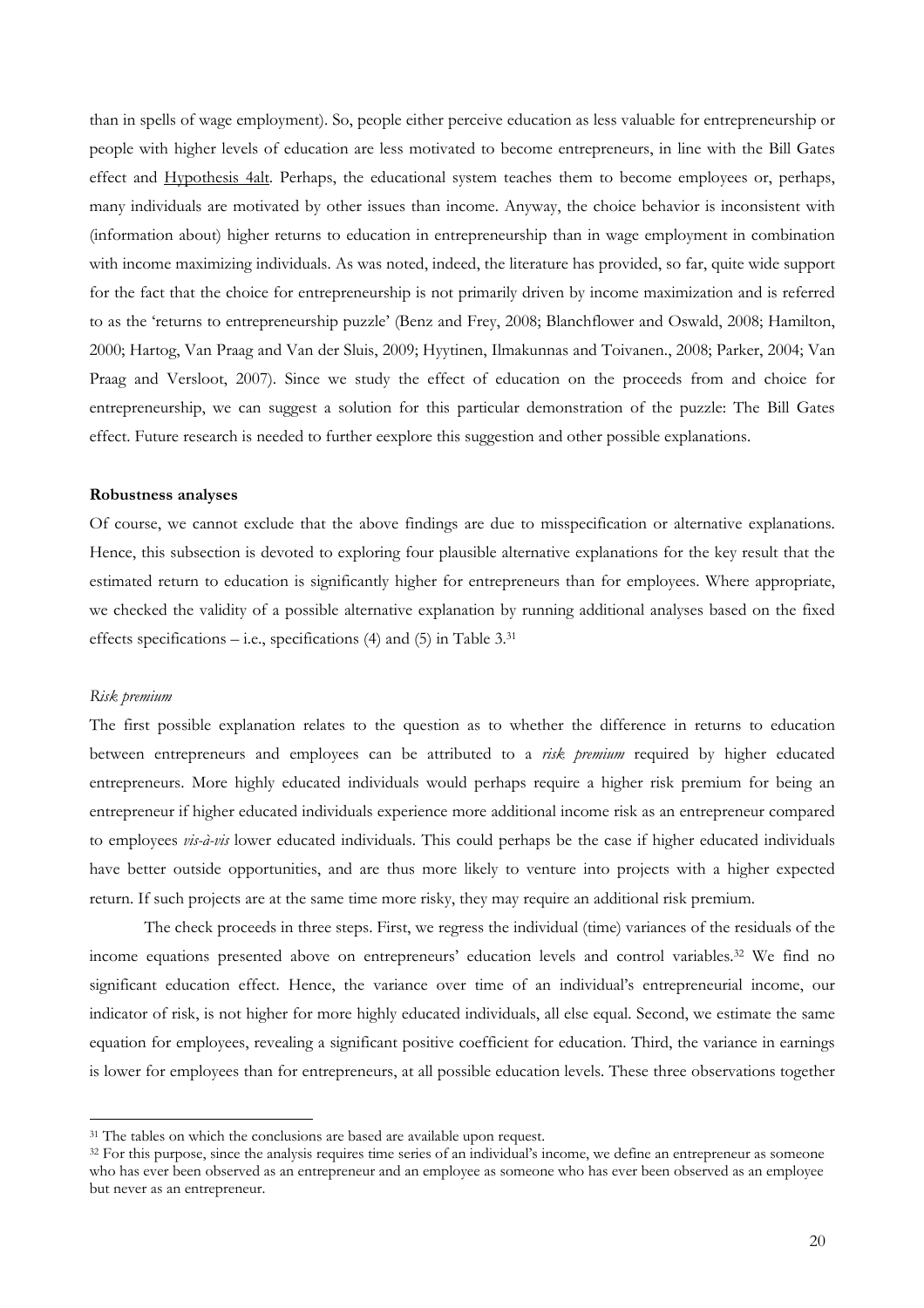imply that entrepreneurs are exposed to more income risk than employees, but that the difference is a decreasing rather than an increasing function of education. Thus, we conclude that the higher returns to education for entrepreneurs are not a kind of risk premium.

#### *Underreporting of earnings*

The second possible explanation pertains to recent evidence that entrepreneurs underreport their incomes more than employees do (Levitt and Dubner, 2006; Feldman and Slemrod, 2007). Underreporting is not a problem for the estimation of the returns to education, as long as underreporting and education are unrelated. However, there is evidence by Lyssiotou, Pashardes and Stengos (2004) showing that this might not be the case. Blue collar entrepreneurs underreport their incomes to a higher degree than white-collar entrepreneurs. Since blue collar entrepreneurs have a lower average level of education than white-collar entrepreneurs, the returns to education estimate for the total population of entrepreneurs could be upward biased. This, in turn, might explain the difference in returns to education between employees and entrepreneurs that we established. If underreporting has an effect on our estimation results, we would expect that the difference in returns to education between entrepreneurs and employees would be smaller for the group of white-collar workers. However, this is not the case.33

#### *Returns to capital*

As a third explanation, we address the issue raised by Fairlie (2005b) that some entrepreneurs in the NLSY might have erroneously included the returns to (business) capital in their reported income. This could explain the result if more highly educated entrepreneurs have higher returns to capital than lower educated entrepreneurs. As proposed by Fairlie (2005b), income possibly needs to be adjusted for entrepreneurs who receive a business income from unincorporated businesses (others receive a 'wage' from their incorporated business that excludes returns to capital). Following Fairlie (2005b), the adjustment implies that five per cent of their total business value is subtracted from their business incomes. As was indicated above, the variable 'total business value' has not been measured in every year, resulting in a smaller sample size. Therefore, we compare the estimation results obtained while adjusting entrepreneurial incomes with the results obtained for the same subsample without the correction in the income measure. The difference in the returns to education between entrepreneurs and employees becomes, if anything, larger instead of smaller upon adjustment for capital returns.

#### *Professional workers*

 $\overline{a}$ 

The fourth and final possible explanation we want to explore here is based on the idea that professional workers such as lawyers and medical doctors have high earnings, are highly educated and are often entrepreneurs. This might drive the result. However, excluding professional workers, including accountants, actuaries, pharmacists, health-diagnosing occupations, therapists, lawyers, dieticians, and architects, from the sample does not decrease the estimated difference between entrepreneurs and employees.

<sup>&</sup>lt;sup>33</sup> Using only the subset of white collar workers does not render valid results for the instrumentation of the education variable. The conclusion is based on the results obtained without using instruments for education.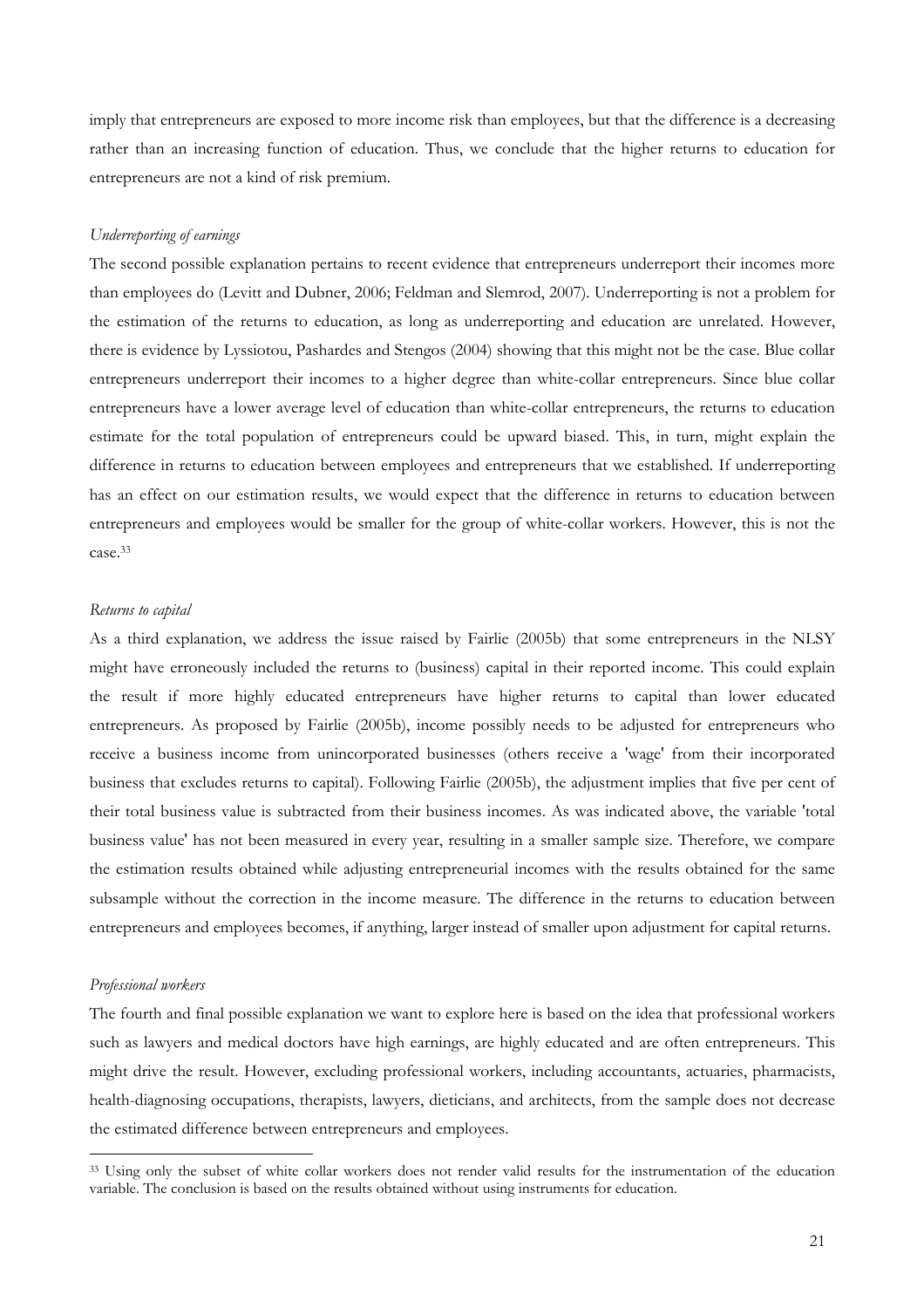#### **6. CONCLUSION**

#### **Contributions**

This study's aim was to answer three questions: How valuable is education for entrepreneurs' incomes as compared to employees?; If we find a significant difference between the returns to education for entrepreneurs and employees, can we find an explanation for the difference?; and Does education affect peoples' occupational choices accordingly? We find rather consistent answers to each of these questions and they are robust against various alternative explanations.

 To answer the first question, we estimated income equations by means of random effects for entrepreneurs and employees separately and in a combined fashion. The combined sample of entrepreneurs and employees also enabled us to estimate the difference in returns to education by means of fixed effects, where estimates of the coefficient of interest are based on those individuals who have been moved at least once in the observed period in or out of entrepreneurship. All these equations have been estimated with(out) controls, controlling for general ability as well as by means of instrumental variables. The latter addresses the endogenous nature of education in an income equation. The fixed effects estimates are meant to control for the possible endogeneity of occupational choices in an income equation. All results (see Tables 2-4) point in the same direction: as an entrepreneur the returns to education are between 2 and 13 per cent higher than as an employee. The significant result turned out not to vanish, on the contrary, upon estimating fixed effects (thereby accounting for selectivity), upon including general ability as a control (thereby diminishing ability bias) or, upon instrumenting education (thereby accounting for endogeneity). We compare our results pertaining to employees to previous studies and conclude that our estimates are in line with the ones reported there. For entrepreneurs, there are few comparable previous studies. The exceptions are Parker and van Praag (2006) and van der Sluis *et al.* (2004, 2007), whose findings are consistent with the current findings.

The explanation for the significantly higher returns to education for entrepreneurs relative to employees supported by the test outcomes that utilize the locus-of-control concept is that entrepreneurship gives better opportunities to optimize the use of and returns from one's education, i.e., higher levels of personal control. This result is consistent with recent insights and evidence in support of higher levels of personal control and autonomy in entrepreneurship than in wage employment (e.g., Benz and Frey, 2008; Douhan and Van Praag, 2009; Hyytinen *et al.*, 2008) and organization theory (e.g., Dobrev and Barnett, 2005; Sørensen, 2007; Özcan and Reichstein, 2009). The higher returns to education for entrepreneurs are due to fewer (organizational) constraints faced by entrepreneurs when optimizing the profitable employment of their education. Entrepreneurs can freely decide to engage in those activities where their human capital is likely to generate high returns. In contrast, as an employee, an individual is bounded by organizational processes and structures. Wage employees are constrained inside the "iron cages" of organizations owned by others.

The choice for entrepreneurship is not positively, but even negatively associated with education. The expectedly higher returns in entrepreneurship for the higher educated are apparently not incorporated in their occupational decision. People either perceive education as less valuable for entrepreneurship or people with higher levels of education are less motivated to become entrepreneurs, in line with the Bill Gates effect. Anyway,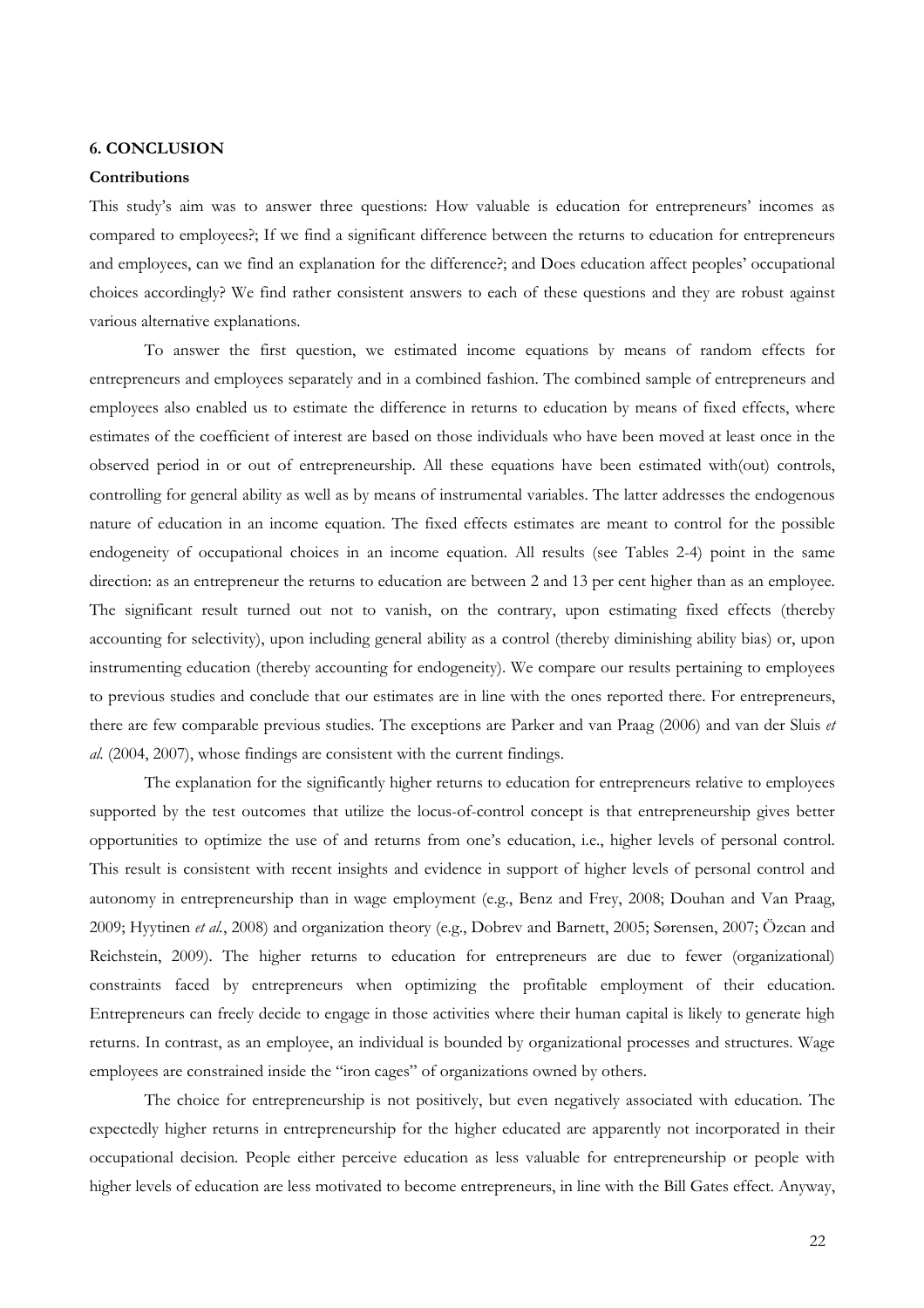the choice behavior is inconsistent with (information about) higher returns to education for entrepreneurs if we assume that labor market decisions are based, primarily, on income maximization. Previous studies have shown that this latter assumption is, at least, questionable and is referred to as the 'returns to entrepreneurship puzzle' (e.g., Benz and Frey, 2008).

Altogether, we believe that our findings bear implications for researchers and policy makers alike, even though our study is subject to some limitations (and raises new questions).

# **Limitations**

This is one of the first studies aiming at estimating the returns to education for entrepreneurs relative to employees, while accounting for endogeneity of education and self-selection. Our estimates only pertain to a specific US cohort and the significant results are very consistent but they vary widely (the point estimates of the premium on the returns to education in entrepreneurship over wage employment varies between two and thirteen percentage points). Moreover the instruments that we have used are certainly not without critique, although all tests we performed are passed. Moreover, we only account for self-selection insofar determined by fixed individual unobserved characteristics, not for temporary unobserved circumstances that increase the probability of entrepreneurship. As always, more research is required to study remaining questions: Is the observation that the (downward) bias in the estimated returns to education without using IV is larger for entrepreneurs than for employees a finding that would also result when using other instruments and datasets (see also Van Der Sluis and Van Praag, 2007)? Why would this be the case? Will other studies support the conclusion that the returns to education are larger for entrepreneurs than for employees? Will this turn out to be a US phenomenon or will the same results be obtained for Europe? Would other studies using panel data also find that the effect of education on the probability to be (ever) observed as an entrepreneur is negative (where the only alternative is wage employment)? And, is the control explanation also valid when tested using a different operationalization than 'locus-of-control beliefs'? Can we find alternative explanations, not addressed in this study, that are responsible for the higher returns to education for entrepreneurs than for employees?

#### **Implications**

The limitations pertaining to this study (and remaining questions), however, do not prevent us from drawing conclusions and stressing implications based on our unambiguous answers to the three questions posed. However, before doing so, we elaborate on the remaining assumptions that are required to translate the estimation results into policy implications. Taking into account that entrepreneurship is economically valuable (Van Praag and Versloot, 2007), we assume that the difference between the social and private returns to education of entrepreneurial activity is at least as large as this difference is for employees. A successful entrepreneur is, for example, more likely to influence competition in a market positively, create employment, innovation and growth than an employee. Since all these performance measures, such as growth, employment creation and innovation are strongly correlated with incomes (Van Der Sluis *et al*., 2008), we can safely assume that higher levels of education do not only -more rapidly than for employees- lead to higher incomes, but also to more economic value creation.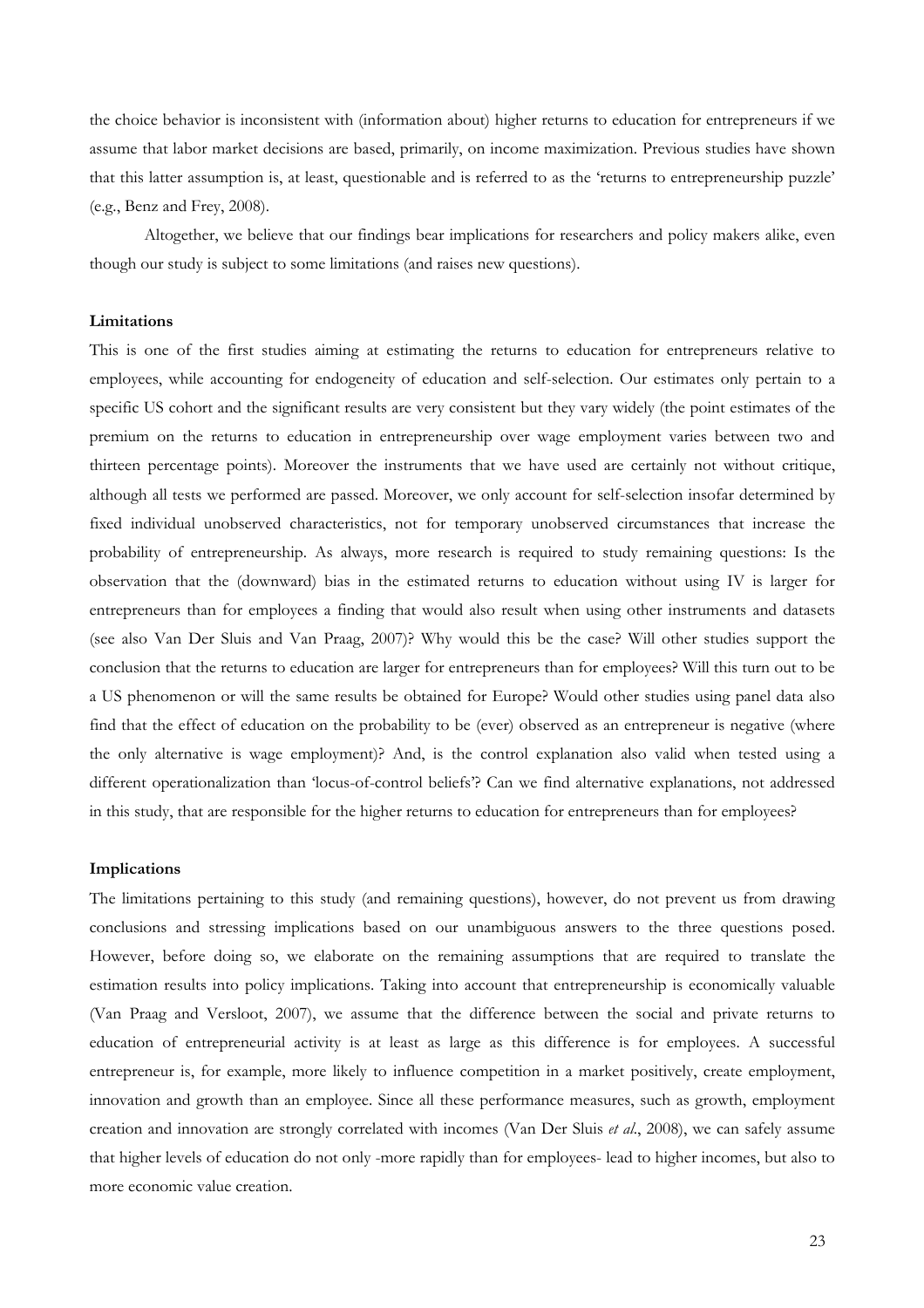Second, we assume that individuals invest in formal schooling at a stage in their lives at which they do not know yet, in general, whether they will become entrepreneurs or employees, or a (sequential) combination of both. As a consequence, investment in schooling is not motivated by the specific expected returns when belonging to the group of entrepreneurs, but by some (weighted) average expected returns of both employment modes. Our third assumption, based on our own results, is that individuals, policy makers, bankers and other parties involved, do not have more insight in the returns to education than we as researchers have. This implies that individuals and policy makers share the common opinion that the returns to education for employees are at least as high as, or lower than, these of entrepreneurs.

 Given these rather broad assumptions, the implications of this study are fourfold. First, as more highly educated entrepreneurs seem to perform better on average and this is not incorporated in people's occupational choices, it seems value enhancing to stimulate people with higher levels of education to become entrepreneurs, since, in particular, successful entrepreneurs (who often have higher levels of education) create economic value.

 Second, and in the same vein, it seems value enhancing to stimulate people who wish to become entrepreneurs to go to school first and not follow the ideas propagated by the relatively few billionaire dropouts, such as Richard Branson and Bill Gates.

 Third, it would be interesting to further investigate how firms can be organized such that human capital renders higher returns as is the case for entrepreneurs. Apparently, an avenue of organizing towards more value creation seems the assignment of more control to workers.

 Fourth, it seems valuable to further investigate how one can best develop skills and knowledge within educational programs that enhance entrepreneurial performance. Many programs are run and supported financially by governments to teach entrepreneurship in schools. However, little is known about how to proceed. Now that we know that formal education contributes to the development of entrepreneurial performance in general, the next question is: How can one build entrepreneurial competencies and relevant knowledge efficiently in entrepreneurship courses? A literature on the evaluation of entrepreneurship education has only recently emerged (see for instance Oosterbeek, Van Praag and IJsselstein, 2009).

#### **REFERENCES**

- Angrist, J. and A. Krueger (1991), Does compulsory school attendance affect schooling and earnings?, *Quarterly Journal of Economics* 106(4), 979-1014.
- Angrist, J. and J. Pischke, 2008, *Mostly Harmless Econometrics*, Princeton Univ. Press, Princeton NJ.
- Ashenfelter, O., C. Harmon and H. Oosterbeek (1999), A review of estimates of the schooling/earnings relationship, with tests for publication bias, *Labour Economics* 6(4), 453-470.
- Ashenfelter, O. and A. Krueger (1994), Estimates of the returns to schooling from a new sample of twins, *American Economic Review* 84(5), 1157-1173.
- Backes-Gellner, U., and A. Werner (2007) Entrepreneurial signalling via education: A success factor in innovative start-ups, *Small Business Economics* 29, 173-190.
- Becker, G. (1964) *Human Capital*: *A theoretical and empirical analysis with special reference to education*, Chicago, University of Chicago Press (3rd edition, 1993)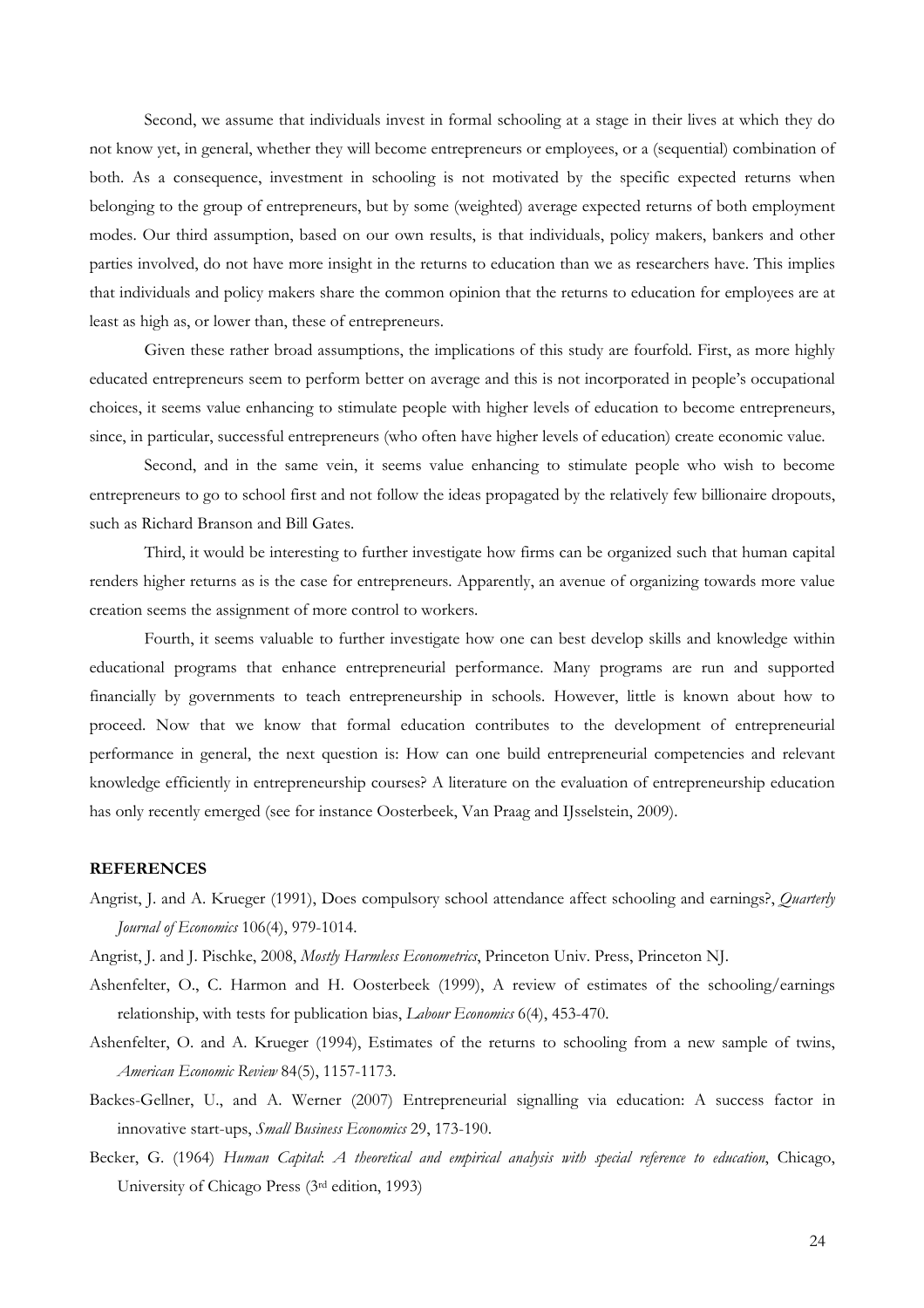- Benz, M. and B. Frey (2008) Being independent is a great thing: Subjective evaluations of self-employment and hierarchy, *Economica* 75(298), 362-383.
- Black, S., P. Devereux and K. Salvanes (2005), The more the merrier? The effect of family composition on children's education, *Quarterly Journal of Economics* 120(2), 669-700.
- Blackburn, M. and D. Neumark (1993), Omitted-ability bias and the increase in the return to schooling, *Journal of Labor Economics* 11(3), 521-544.
- Blanchflower, D. and A. Oswald (1998) What makes an entrepreneur?, *Journal of Labor Economics* 16, 26-60.
- Bonjour, D., L. Cherkas, J. Haskel, D. Hawkes and T. Spector (2003), Returns to education: Evidence from U.K. twins, *American Economic Review* 93(5), 1799-1812.
- Boone, C. and B. De Brabander (1993), Generalized versus specific locus of control expectancies of chief executive officers, *Strategic Manangement Journal* 14, 619-626.
- Boone, C., A. De Brabander and A. van Witteloostuijn (1996) CEO locus of control and small firm performance: An integrative framework and empirical test, *The Journal of Management Studies* 33(5), 667-699.
- Boone, C., W. Van Olffen and A. Van Witteloostuijn (2005), Team locus-of-control composition, leadership structure, information acquisition, and financial performance: A business simulation study, *Acadamy of Management Journal* 48, 889-909.
- Brockhaus, R (1980) The effect of job dissatisfaction on the decision to start a business, *Journal of Small Business Management* 18(1), 37-43.
- Card, D. (1999). The Causal Effect of Education on Earnings In *Handbook of Labor Economics, Volume 3A*, ed. O. Ashenfelter and D., 1801–63. Amsterdam; New York and Oxford: Elsevier Science, North-Holland.
- Davidsson, P. and B. Honig (2003) The role of social and human capital among nascent entrepreneurs. *Journal of Business Venturing* 18(3), 301-331.
- De Haan, M. (2009), Birth order family size and educational attainment, forthcoming in *Economics of Education Review*.
- Deaton, A. (2000), *The Analysis of Houshold Surveys*, Johns Hopkins University Press.
- Dobrev, S.D. and W.P. Barnett (2005), Organizational roles and transition to entrepreneurship", *Academy of Management Journal*, 48: 433-449.
- Douhan, R. and M. van Praag (2009) Entrepreneurship, wage employment and control in an occupational choice framework, Tinbergen Institute *Discussion Paper*
- Dushnitsky, G. (2009), A Cross Country Study of Entrepreneurial Optimism and Valuations, University of Pennsylvania *Working Paper*
- Evans, D. and L. Leighton (1990), Small business formation by unemployed an employed workers, *Small Business Economics* 2(4), 319-330.
- Fairlie, R. (2005a), Entrepreneurship and earnings among young adults from disadvantaged families, *Small Business Economics* 25(3), 223-236.
- Fairlie, R. (2005b), Self-employment, entrepreneurship, and the NLSY79, *Monthly Labor Review* 128(2), 40-47.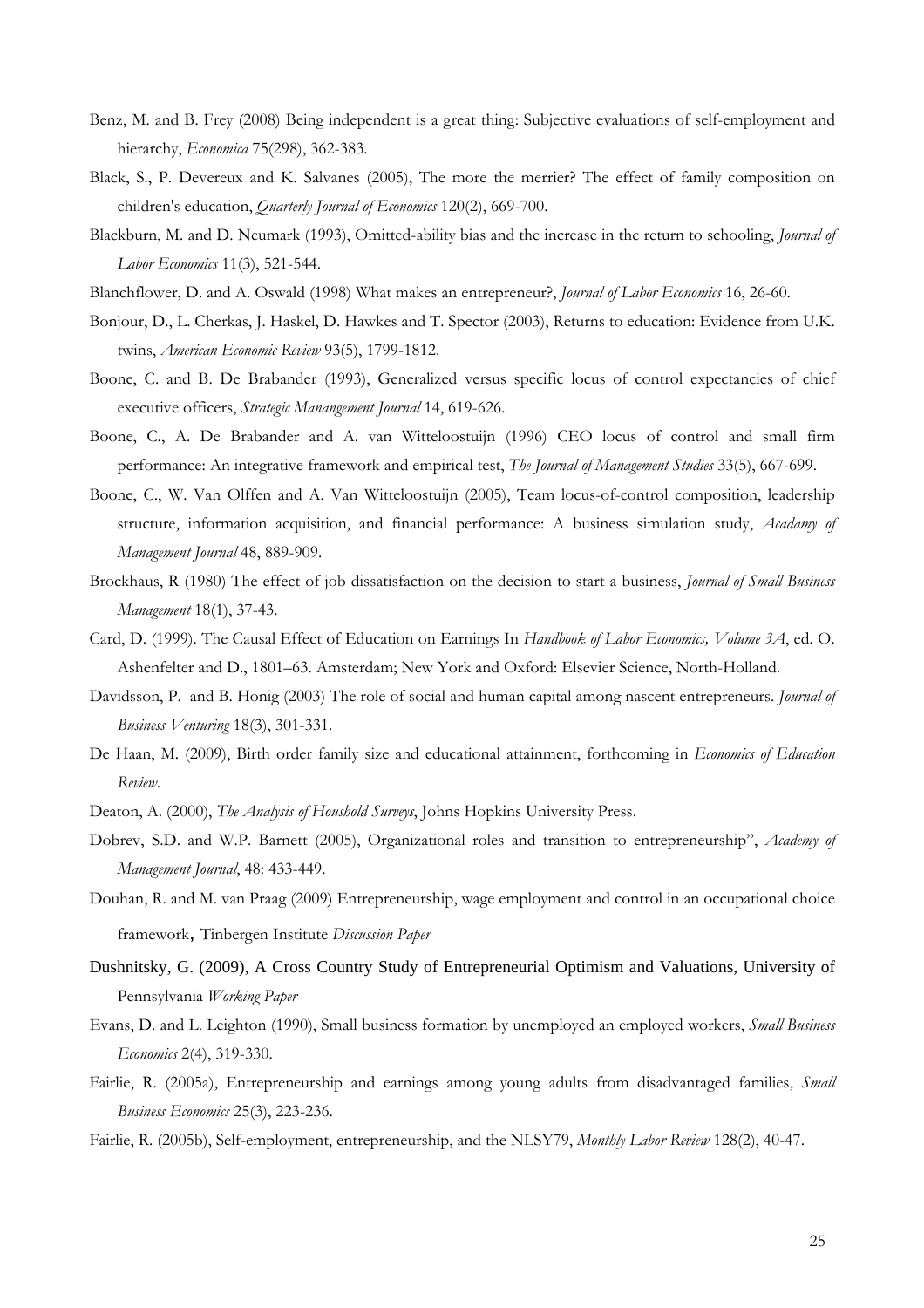- Feldman, N. and J. Slemrod (2007), Estimating tax non-compliance with evidence from unaudited tax returns, *Economic Journal* 117(518), 327-352.
- Fredland, J. and R. Little (1981), Self-employed workers: Returns to education and training, *Economics of Education Review* 1(3), 315-337.
- Griliches, Z. (1977), Estimating the returns to schooling: Some econometric problems, *Econometrica* 45(1), 1-22.
- Hamilton, B. (2000), Does entrepreneurship pay? An empirical analysis of the returns to self-employment, *Journal of Political Economy* 108(3), 604-631.
- Hansen, K., J. Heckman and K. Muller (2004), The effect of schooling and ability on achievement test scores, *Journal of Econometrics* 121: 39-98.
- Harmon, C. and I. Walker (1995), Estimates of the economic returns to schooling for the United Kingdom, *American Economic Review* 85(5), 1278-1286.
- Harmon, C., H. Oosterbeek and I. Walker (2003) The returns to education: Microeconomics, *Journal of Economic Surveys* 17, 115-156.
- Hartog, J. and H. Oosterbeek (2007) What should you know about private returns to education? In Hartog, J and Maassen van den Brink, H., *Human Capitial: Moving the Frontier*. Cambridge University Press.
- Hartog, J., M. Van Praag and J. Van Der Sluis (2009), If you are so smart, why aren't you an entrepreneur? Returns to cognitive and social ability: Entrepreneurs versus employees, forthcoming in the *Journal of Eocnomics and Management Strategy*.
- Hayward, M., D. Shepherd and D. Griffin (2006) A hubris theory of entrepreneurship, *Management Science* 52(2), 160-172.
- Heckman, J., Stixrud J. and Urzua S. (2006), The effects of cognitive and noncognitive abilities on labor market outcomes and social behavior, *Journal of Labor Economics*, 24 (3): 411-481.
- Henrekson, M. and D. Johansson (2009), Gazelles as job creators: a survey and interpretation of the evidence, forthcoming in *Small Business Economics*.

Hundley, G. (2001), Why and when are the self-employed more satisfied with their work? *Industrial Relations 40(2)*, 293-317.

Hvide, H. (2009), The quality of entrepreneurs, *The Economic Journal* 119 , 1010–1035.

- Hyytinen, A.. P. Ilmakunnas and O. Toivanen (2008), The return to entrepreneurship puzzle, *Working Paper*, Helsinki School of Economics
- Ireland, R, C. Reutzel and J. Webb (2005), From the editor: Entrepreneurship research in *AMJ*: What has been published and what might the future hold? *Academy of Management Journal* 48, 556-564.
- Kawagushi, D. (2006) Compensating wage differentials among self-employed workers: Evidence from job satisfaction scores, *Working Paper* Hitotsubashi University
- Kirzner, I. (1973), *Competition and Entrepreneurship*, Chicago: University of Chicago Press
- Kirzner, I. (1997), Entrepreneurial discovery and the competitive market process: An Austrian approach, *Journal of Economic Literature* 35(1), 60–85.
- Levitt, S. and S. Dubner (2005), *Freakonomics: The rogue economist explores the hidden side of everything*, HarperCollins Publishers, New York.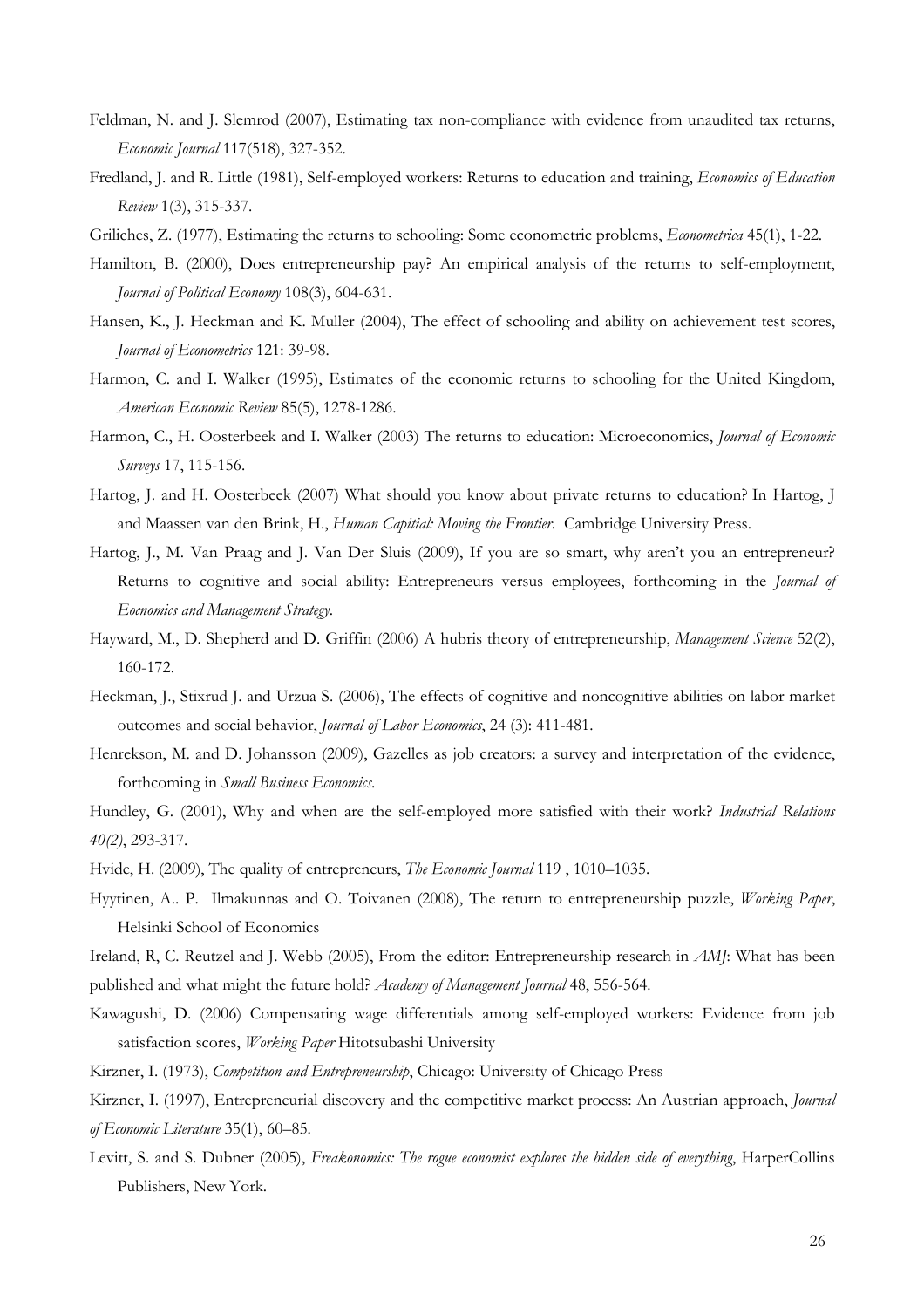- Lowe, R. and A. Ziedonis (2006) Overoptimism and the performance of entrepreneurial firms, Management Science 52(2), 173-186.
- Lyssiotou, P., P. Pashardes and T. Stengos (2004), Estimates of the black economy based on consumer demand approaches, *Economic Journal* 114(497), 622-640.
- Marshall, A. (1930), *Principles of Economics*, Macmillan and Co., London (first edition 1890).
- Mincer, J. (1958) Investment in human capital and personal income distribution, *Journal of Political Economy* 66(4), 281-302.
- Mincer, J. 1974. *Schooling, experience, and earnings*, National Bureau for Economic Research.
- Nicolaou, N., S. Shane, L. Cherkas, J. Hunkin and T.D. Spector (2008), Is the tendency to engage in entrepreneurship genetic?, *Management Science*, 54: 167-179.
- Oosterbeek, H., M. Van Praag and A. IJsselstein (2009), The impact of entrepreneurship education on entrepreneurship skills and motivation, forthcoming in *European Economic Review*.
- Oreopoulos, P. (2006), Estimating average and local average treatment effects of education when compulsory schooling laws really matter, *American Economic Review*, 96(1), pp. 152-175.
- Özcan, S. and T. Reichstein (2009), Transition to entrepreneurship from the public sector: Predispositional and contextual effects, *Management Science*, 55: 604-618.
- Parker, S. (2004), *The economics of self-employement and entrepreneurship*, Cambridge, UK.
- Parker, S. and M. Van Praag (2006), Schooling, capital constraints and entrepreneurial performance: The endogenous triangle, *Journal of Business and Economic Statistics* 24(4), 416-431.
- Parker, S. and Van Praag, M. (2007) The entrepreneur's mode of entry: Business takeover or new venture start?, *Working paper* Max Planck Institute for Economics.
- Riley, J. (2002), Weak and Strong Signals, *Scandinavian Journal of Economics* 104(2), 213-36.
- Robinson, P. and E. Sexton (1994), The effect of education and experience on self-employment success, *Journal of Business Venturing* 9(2), 141-156.
- Rotter, J. (1966), Generalized expectancies for internal versus external control of reinforcement, *Psychological Monographs* 80(1), 1-28.
- Shane, S. (2006), Introduction to the focused issue on entrepreneurship, *Management Science*, 52, 155-159.
- Shane, S. and S. Venkataraman (2000), The promise of entrepreneurship as a field of rsearch", *Academy of Management Review*, 25: 217-226.
- Smith, A. (1904: 1776) *An Inquiry into the Nature And Causes of the Wealth of Nations*, Edwin Cannan, ed., London: Methuen & Co.
- Sørensen, J. (2007), Bureaucracy and entrepreneurship: Workplace effects on entrepreneurial entry, *Administrative Science Quarterly*, 52: 387-412.
- Spence, A. (1973), Job Market Signaling, *The Quarterly Journal of Economics* 87(3), 355-74.
- Taylor, M, (1996), Earnings, independence or unemployment: Why become self-employed?, *Oxford Bulletin of Economics and Statistics*, 58, 253–66.
- Tucker, I. (1985), Use of the decomposition technique to test the educational screening hypothesis, *Economics of Education Review* 4(4), 321-326.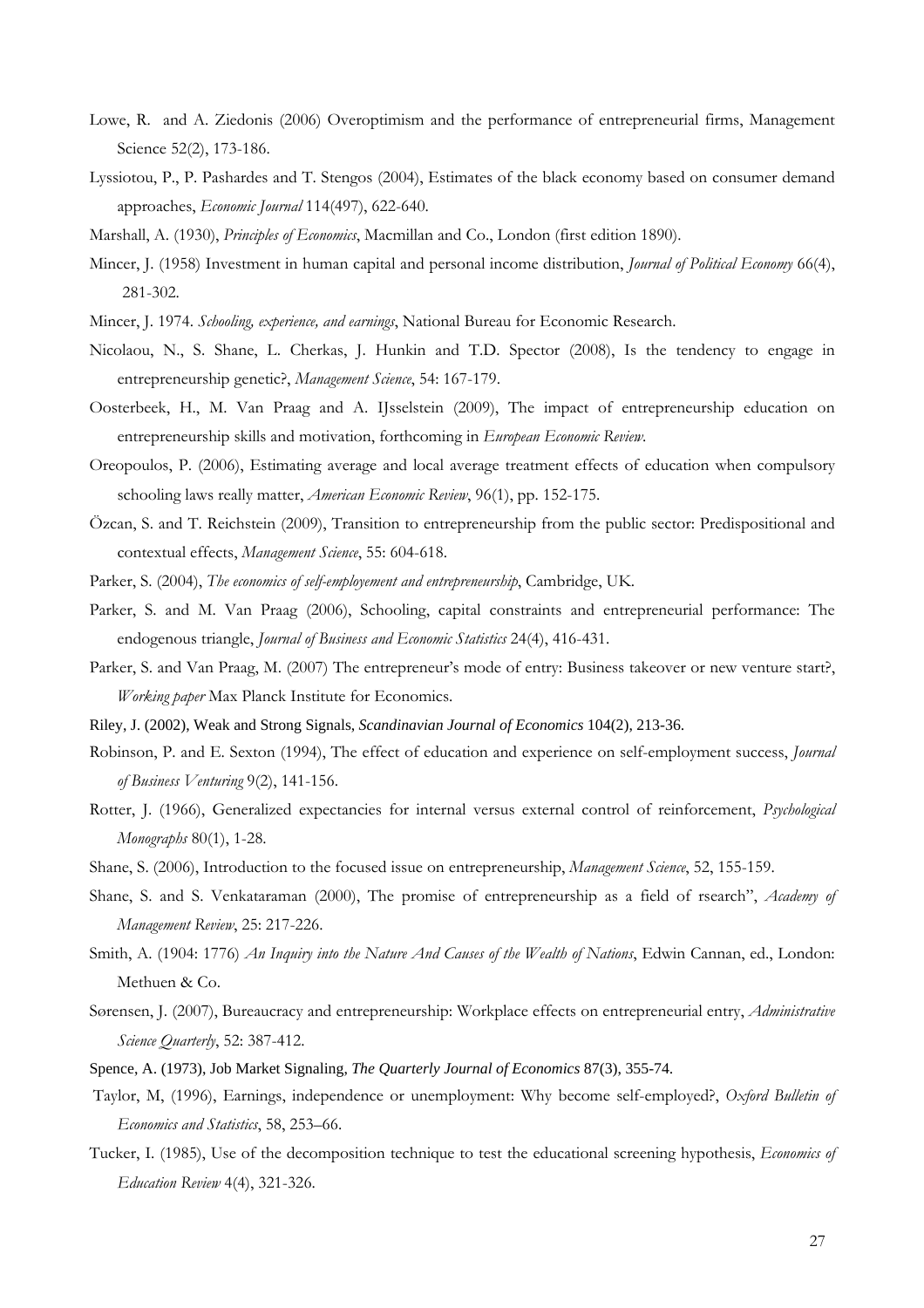- Tucker, I. (1987), The impact of consumer credentialism on employee and entrepreneur returns to higher education, *Economics of Education Review* 6(1), 35-40.
- Van Der Sluis, J. and M. Van Praag (2004), Economic returns to education for entrepreneurs: The development of a neglected child in the economics of education, *Swedish Economic Policy Review* 11(2), 183-225.
- Van Der Sluis, J. and M. Van Praag (2007), Identifying the difference in returns to education for entrepreneurs and employees: Identification by means of changes in compulsory schooling laws, *Working Paper* University of Amsterdam
- Van Der Sluis, J., M. Van Praag and W. Vijverberg (2008), Education and entrepreneurship selection and performance: a review of the empirical literature, *Journal of Economic Surveys*, 22(5), 2008, pp. 795-841.
- Van Praag, M. and P. Versloot (2007), What is the value of entrepreneurship? A review of recent research, *Small Business Economics* 29(4), 351-382.
- Weick, K. (1996), Drop your tools: An allegory for organizational studies, *Administrative Science Quarterly* 41(2), 301-313.
- Wijbenga F. and A. **van Witteloostuijn (2007),** *Entrepreneurial locus of control and competitive strategies: the moderating effect of environmental dynamism,* Journal of Economic Psychology 28(5), 566-589.
- Wooldridge, J. (2002) *Econometric Analysis of Cross Section and Panel Data*, MIT Press, Boston, Mass.
- Wu, B. and A.M. Knott (2006), Entrepreneurial risk and market entry, *Management Science* 52(9), p. 1315-1330.
- Zott, C. and R. Amit (2007), Business model design and the performance of entrepreneurial firms, Organization Science 18(2), 181-199.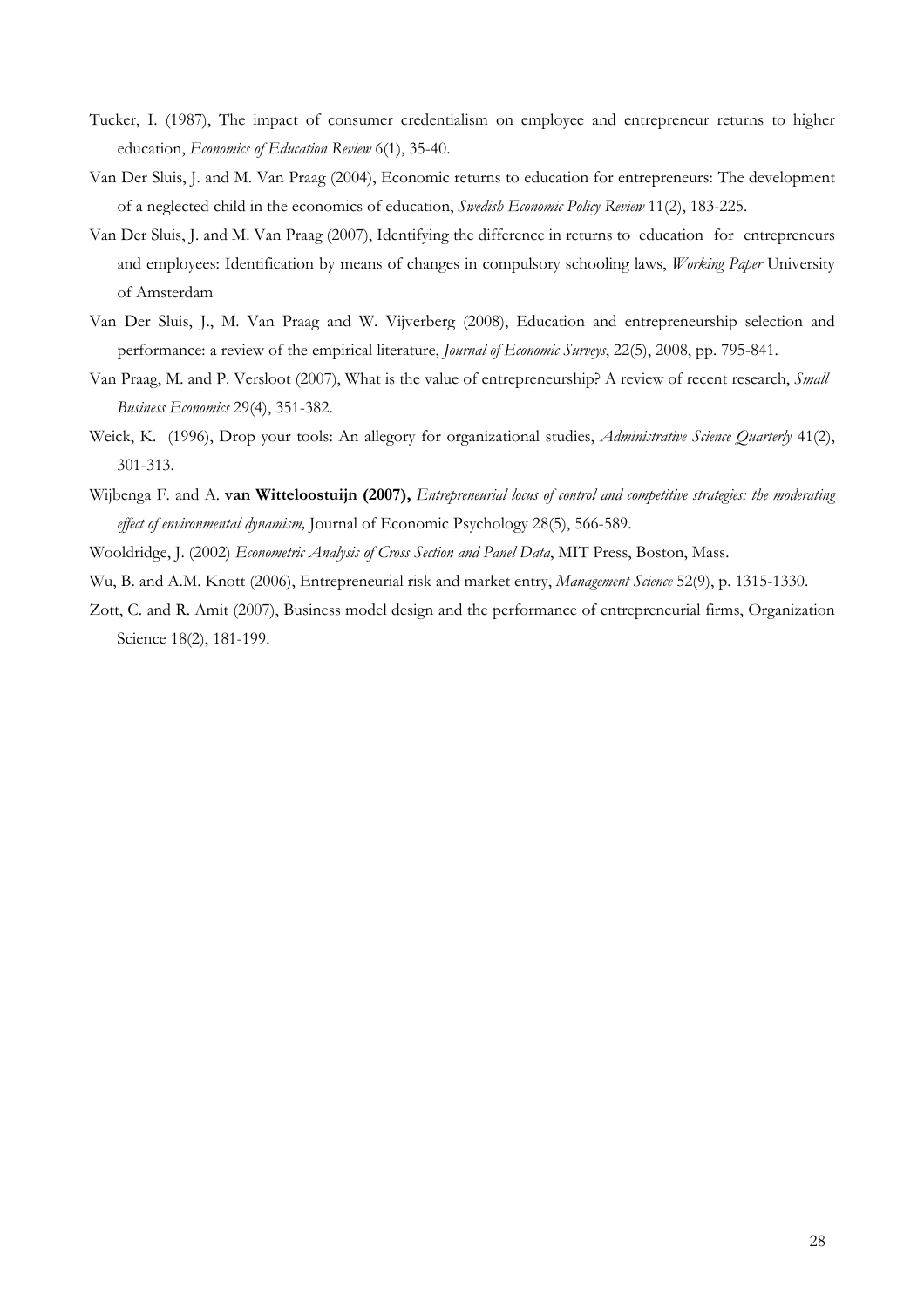| Panel A Key variables: Entrepreneurship, income and education |           |                      |                     |                      |                    |                       |        |
|---------------------------------------------------------------|-----------|----------------------|---------------------|----------------------|--------------------|-----------------------|--------|
|                                                               | $E$ ntr=1 |                      | $E$ ntr=0           |                      | A11                |                       |        |
|                                                               |           | $(N=4,083; n=1,355)$ |                     | $(N=62,130; n=5893)$ |                    | $(N=66,213; n=5,608)$ |        |
|                                                               | Mean      | <b>Std Dev</b>       | Mean                | <b>Std Dev</b>       | Mean               | <b>Std Dev</b>        | N      |
|                                                               |           |                      |                     |                      |                    |                       |        |
|                                                               |           |                      |                     |                      |                    |                       |        |
| 1. Fraction entrepreneurs                                     |           |                      |                     |                      | 0.062              | 0.241                 | 66,213 |
| 2. Percentage ever entrepreneur                               |           |                      |                     |                      | 0.240              | 0.431                 | 66,213 |
| 3. Duration entrepreneur spell (in yrs)                       |           |                      |                     |                      | 3.281              | 3.048                 | 66,213 |
| 4. Gross annual income (\$)                                   | 31,097    | 56,334               | 21,184              | 34,537               | 21,796             | 36,340                | 66,213 |
| 5. Gross hourly income                                        | 14.10     | $\overline{26.53}$   | 10.28               | 15.85                | 10.52              | 16.73                 | 66,213 |
| 6. Education in years (top code 20 yrs)                       | 13.131    | 2.477                | 13.15451            | 2.491979             | 13.153             | 2.491                 | 66,213 |
| 7. Locus of control (standardized)                            | 0.126     | 0.976                | $-0.008$            | 1.001                | 0.000              | 1.000                 | 66,213 |
| <b>Panel B Control variables</b>                              |           |                      |                     |                      |                    |                       |        |
|                                                               |           | Entr=1 $(n=3,025)$   | Entr=0 $(n=46,272)$ |                      | Entr=1 $(n=3,025)$ |                       |        |
|                                                               | Mean      | <b>Std Dev</b>       | Mean                | <b>Std Dev</b>       | Mean               | StD                   | N      |
| 1. General ability                                            | 0.015     | 0.945                | $-0.001$            | 1.003                | 0.000              | 1.000                 | 62,880 |
| 2. Birth year                                                 | 1960      | 2.19                 | 1960                | 2.18                 | 1960               | 2.18                  | 66,213 |
| $3. \text{Age}$                                               | 30.21     | 5.34                 | 28.15               | 5.66                 | 28.28              | 5.66                  | 66,213 |
| 4. Hours worked per year                                      | 2192      | 933                  | 1950                | 692                  | 1965               | 712                   | 66,213 |
| 5. Gender (male=1)                                            | 0.633     |                      | 0.517               |                      | 0.524              |                       | 66,213 |
| 6. Married $(=1)$                                             | 0.629     |                      | 0.504               |                      | 0.512              |                       | 66,211 |
| 7. Not healthy $(=1)$                                         | 0.039     |                      | .024                |                      | 0.025              |                       | 65,553 |
| 8. Education father (in years)                                | 12.15     | 3.45                 | 11.74               | 3.47                 | 11.77              | 3.47                  | 60,270 |
| 9. Education mother (in years)                                | 12.01     | 2.46                 | 11.51               | 2.66                 | 11.55              | 2.65                  | 62,863 |
| 10. Live in the South of US $(=1)$                            | 0.261     |                      | 0.327               |                      | 0.323              |                       | 63,025 |
| 11. Live outside big city, SMSA, (=1)                         | 0.221     |                      | 0.226               |                      | 0.225              |                       | 63,516 |
| 12. Hispanic $(=1)$                                           | 0.049     |                      | 0.061               |                      | 0.060              |                       | 66,213 |
| 13. Black $(=1)$                                              | 0.046     |                      | 0.111               |                      | 0.107              |                       | 66,213 |
| 14. Magazines in the parental hh $(=1)$                       | 0.741     |                      | 0.658               |                      | 0.663              |                       | 65825  |
| 15. Library card in the parent hh $(=1)$                      | 0.763     |                      | 0.743               |                      | 0.744              |                       | 65948  |
| 16. Stepparent in the parental hh $(=1)$                      | 0.055     |                      | 0.066               |                      | 0.066              |                       | 66213  |
| 17. No of siblings in the parental hh                         | 3.189     | 2.101                | 3.289               | 2.195                | 3.282              | 2.190                 | 66155  |

|  |  |  |  | Table 1: Descriptive statistics of the key and control variables by occupational status $*$ |
|--|--|--|--|---------------------------------------------------------------------------------------------|
|--|--|--|--|---------------------------------------------------------------------------------------------|

\*The values in the table represent averages over the period 1979-2000, where each year-sample includes only entrepreneurs and employees; hh = household.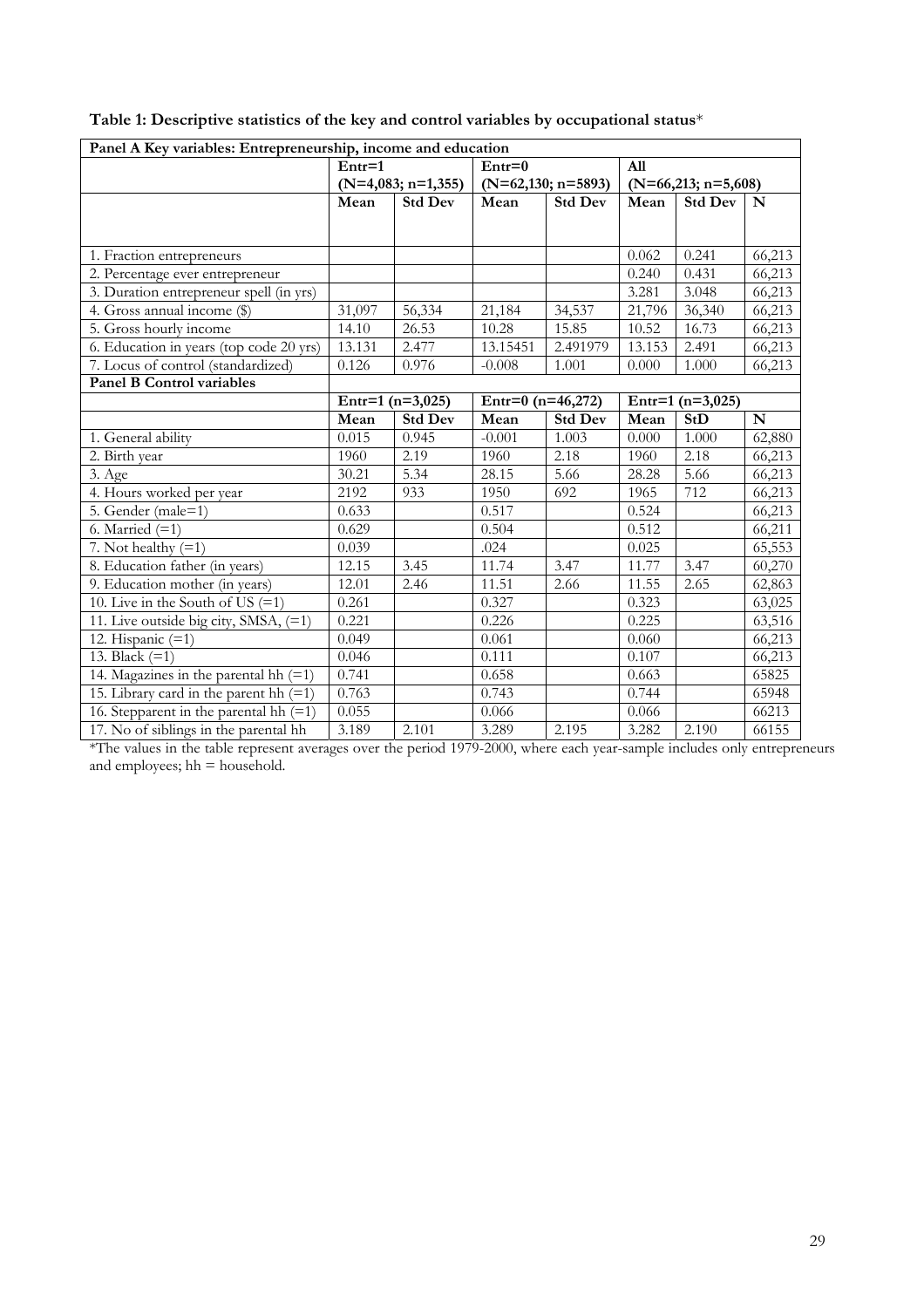| Panel A: baseline; no controls; dependent variable = Log of annual income          |                 |               |               |                  |                        |  |  |
|------------------------------------------------------------------------------------|-----------------|---------------|---------------|------------------|------------------------|--|--|
| Specification                                                                      | (1)             | (2)           | (3)           | (4)              | (5)                    |  |  |
| Sample                                                                             | Entr            | Empl          | All           | All              | All                    |  |  |
| <b>Estimation Method</b>                                                           | RE GLS          | RE GLS        | RE GLS        | FE               | FE clustered           |  |  |
| <b>Estimates</b>                                                                   |                 |               |               |                  |                        |  |  |
| Education                                                                          | 0.0944          | 0.0810        | 0.0816        |                  |                        |  |  |
|                                                                                    | $(.0098)$ ***   | $(.0022)$ *** | $(.0021)$ *** |                  |                        |  |  |
| Entrepreneur                                                                       |                 |               | .1674         | 0.1408           | 0.1408                 |  |  |
|                                                                                    |                 |               | $(.1015)*$    | (.1044)          | (.1384)                |  |  |
| Education*Entrepreneur                                                             |                 |               | 0.0137        | 0.0165           | 0.0165                 |  |  |
|                                                                                    |                 |               | $(.0067)$ **  | $(.0070)**$      | $(.0095)*$             |  |  |
| Income regr includes controls*                                                     | $\rm No$        | No            | No            | No               | $\rm No$               |  |  |
| Income regr includes general ability                                               | No              | No            | No            | No               | No                     |  |  |
| R-sq within                                                                        | 0.1425          | 0.4741        | 0.4431        | 0.4431           | 0.4431                 |  |  |
| R-sq between                                                                       | 0.4162          | 0.6376        | 0.6362        | 0.5550           | 0.5550                 |  |  |
| R-sq overall                                                                       | 0.2927          | 0.5328        | 0.5073        | 0.4638           | 0.4638                 |  |  |
| # Observations                                                                     | 4,083           | 62,130        | 66,213        | 66,213           | 66,213                 |  |  |
| # Individuals                                                                      | 1,355           | 5,893         | 5,916         | 5,916            | 5,916                  |  |  |
| Panel B: baseline; no controls; dependent variable = $\text{Log of hourly income}$ |                 |               |               |                  |                        |  |  |
| Specification                                                                      | (1)             | (2)           | (3)           | (4)              | (5)                    |  |  |
| Sample                                                                             | Entr            | Empl          | All           | $\overline{All}$ | A11                    |  |  |
| <b>Estimation Method</b>                                                           | <b>REGLS</b>    | <b>REGLS</b>  | <b>REGLS</b>  | FE               | FE clustered           |  |  |
| Education                                                                          | 0.0926          | 0.0808        | 0.0812        |                  |                        |  |  |
|                                                                                    | $(.0095)$ ***   | $(.0020)$ *** | $(.0020)$ *** |                  |                        |  |  |
| Entrepreneur                                                                       |                 |               | 0.0726        | 0.0352           | 0.0352                 |  |  |
|                                                                                    |                 |               | (.0981)       | (.1009)          | (.1339)                |  |  |
| Education* Entrepreneur                                                            |                 |               | 0.0126        | 0.0163           | 0.0163                 |  |  |
|                                                                                    |                 |               | $(.0063)$ **  | $(.0068)$ **     | $(.0092)*$             |  |  |
| Income regr includes controls*                                                     | $\overline{No}$ | No            | No            | No               | $\overline{\text{No}}$ |  |  |
| Income regr includes general ability                                               | No              | No            | No            | No               | No                     |  |  |
| R-sq within                                                                        | 0.0043          | 0.0547        | 0.0457        | 0.0458           | 0.0458                 |  |  |
| R-sq between                                                                       | 0.0901          | 0.3343        | 0.3326        | 0.1792           | 0.1792                 |  |  |
| R-sq overall                                                                       | 0.0418          | 0.1791        | 0.1604        | 0.0803           | 0.0803                 |  |  |
| # Observations                                                                     | 4,083           | 62,130        | 66,213        | 66,213           | 66,213                 |  |  |
| # Individuals                                                                      | 1,355           | 5,893         | 5,916         | 5,916            | 5,916                  |  |  |

**Table 2: The effect of education on income: no control variables** 

Significance levels: \* 10%; \*\* 5%; and \*\*\* 1%. Robust standard errors are between brackets. Entr = Entrepreneur; Empl = Employee.

\*In the 'no control' specification, the only control variable, besides the constant term, is 'Number of hours worked' (and its interaction with 'Occupational status' in specification (3), (4) and (5)).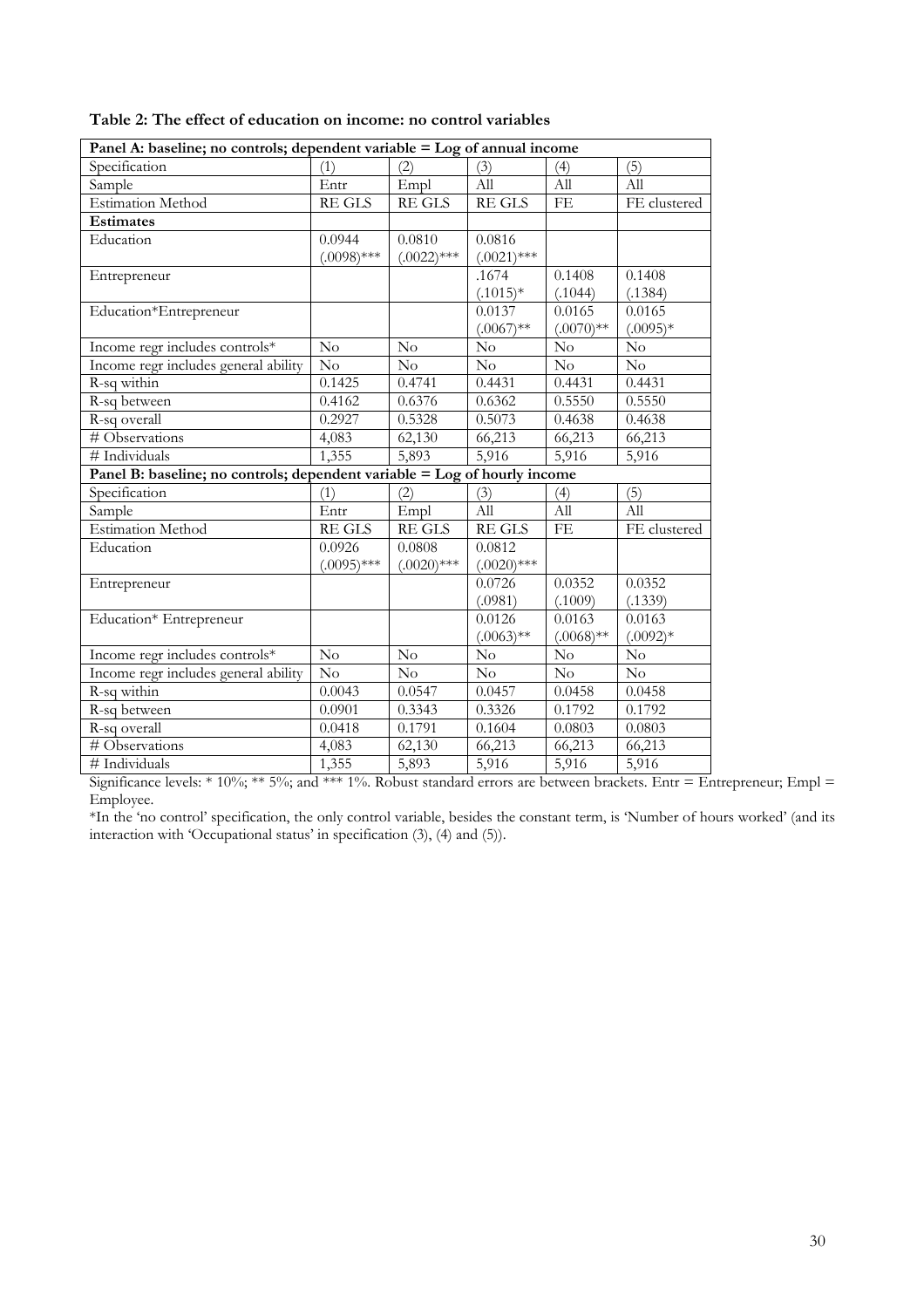| Panel A: baseline; including controls; dependent variable = Log of annual income              |               |                  |                  |                  |                  |  |  |
|-----------------------------------------------------------------------------------------------|---------------|------------------|------------------|------------------|------------------|--|--|
| Specification                                                                                 | (1)           | $\overline{(2)}$ | (3)              | (4)              | $\overline{(5)}$ |  |  |
| Sample                                                                                        | Entr          | Empl             | All              | All              | All              |  |  |
| <b>Estimation Method</b>                                                                      | <b>RE GLS</b> | <b>RE GLS</b>    | RE GLS           | $FE$             | FE clustered     |  |  |
| <b>Estimates</b>                                                                              |               |                  |                  |                  |                  |  |  |
| Education                                                                                     | 0.0644        | 0.0544           | 0.0542           |                  |                  |  |  |
|                                                                                               | $(.0119)$ *** | $(.0027)$ ***    | $(.0025)$ ***    |                  |                  |  |  |
| Entrepreneur                                                                                  |               |                  | $-.4398$         | $-.4165$         | $-.4165$         |  |  |
|                                                                                               |               |                  | (.2778)          | (.2977)          | (.3282)          |  |  |
| Education*Entrepreneurship                                                                    |               |                  | 0.0160           | 0.0223           | 0.0223           |  |  |
|                                                                                               |               |                  | $(.0081)$ **     | $(.0084)$ ***    | $(.0109)$ **     |  |  |
| Income regr includes controls*                                                                | Yes           | Yes              | Yes              | Yes              | Yes              |  |  |
| Income regr includes general ability                                                          | $\rm No$      | $\rm No$         | $\rm No$         | $\rm No$         | $\rm No$         |  |  |
| R-sq within                                                                                   | 0.2786        | 0.6886           | 0.6534           | 0.6538           | 0.6538           |  |  |
| R-sq between                                                                                  | 0.5481        | 0.6923           | 0.6907           | 0.5837           | 0.5837           |  |  |
| R-sq overall                                                                                  | 0.4510        | 0.6773           | 0.6530           | 0.5967           | 0.5967           |  |  |
| # Observations                                                                                | 3,275         | 49,423           | 52,698           | 52,698           | 52,698           |  |  |
| # Individuals                                                                                 | 1,107         | 4,852            | 4,879            | 4,879            | 4,879            |  |  |
| Panel B Estimates; Controls include general ability; Dependent variable: Log of Annual Income |               |                  |                  |                  |                  |  |  |
| Specification                                                                                 | (1)           | (2)              | (3)              | (4)              | (5)              |  |  |
| Sample                                                                                        | Entr          | Empl             | $\overline{All}$ | $\overline{All}$ | $\overline{All}$ |  |  |
| <b>Estimation Method</b>                                                                      | <b>REGLS</b>  | <b>RE GLS</b>    | <b>REGLS</b>     | FE               | FE clustered     |  |  |
| <b>Estimates</b>                                                                              |               |                  |                  |                  |                  |  |  |
| Education                                                                                     | 0.0559        | 0.0437           | 0.0443           |                  |                  |  |  |
|                                                                                               | $(.0130)$ *** | $(.0029)$ ***    | $(.0027)$ ***    |                  |                  |  |  |
| Entrepreneur                                                                                  |               |                  | $-0.2939$        | $-0.3345$        | $-.3345$         |  |  |
|                                                                                               |               |                  | (.2899)          | (.3102)          | (.3424)          |  |  |
| Education* Entr                                                                               |               |                  | 0.0143           | 0.0204           | 0.0204           |  |  |
|                                                                                               |               |                  | $(.0087)*$       | $(.0090)$ **     | $(.0116)*$       |  |  |
| General ability                                                                               | 0.1069        | 0.0834           | 0.0846           |                  |                  |  |  |
|                                                                                               | $(.0351)$ *** | $(.0074)$ ***    | $(.0071)$ ***    |                  |                  |  |  |
| General ability* Entr                                                                         |               |                  | 0.0365           | 0.0385           | 0.0385           |  |  |
|                                                                                               |               |                  | $(.0220)*$       | $(.0224)*$       | (.0303)          |  |  |
| Income regr includes controls*                                                                | Yes           | Yes              | Yes              | Yes              | Yes              |  |  |
| Income regr includes general ability                                                          | Yes           | Yes              | Yes              | Yes              | Yes              |  |  |
| R-sq within                                                                                   | 0.2798        | 0.6894           | 0.6545           | 0.6549           | 0.6549           |  |  |
| R-sq between                                                                                  | 0.5491        | 0.6985           | 0.6958           | 0.5763           | 0.5763           |  |  |
| R-sq overall                                                                                  | 0.4515        | 0.6820           | 0.6573           | 0.5959           | 0.5959           |  |  |
| # Observations                                                                                | 3,109         | 47,336           | 50,445           | 50,445           | 50,445           |  |  |
| # Individuals                                                                                 | 1,052         | 4,583            | 4,607            | 4,607            | 4,607            |  |  |

| Table 3: The effect of education on income: including control variables* |  |  |  |  |  |
|--------------------------------------------------------------------------|--|--|--|--|--|
|--------------------------------------------------------------------------|--|--|--|--|--|

Significance levels: \* 10%; \*\* 5%; \*\*\* 1%. Robust standard errors are between brackets.

\*Controls include all the variables discussed in the previous section, including a set of transformed year, birth year and age dummies according to the method proposed by Deaton (2000). General ability is not included as a regressor in panel A. Specifications (3) to (5) include also interacted terms of all these regressors and the occupational choice dummy 'entrepreneur'.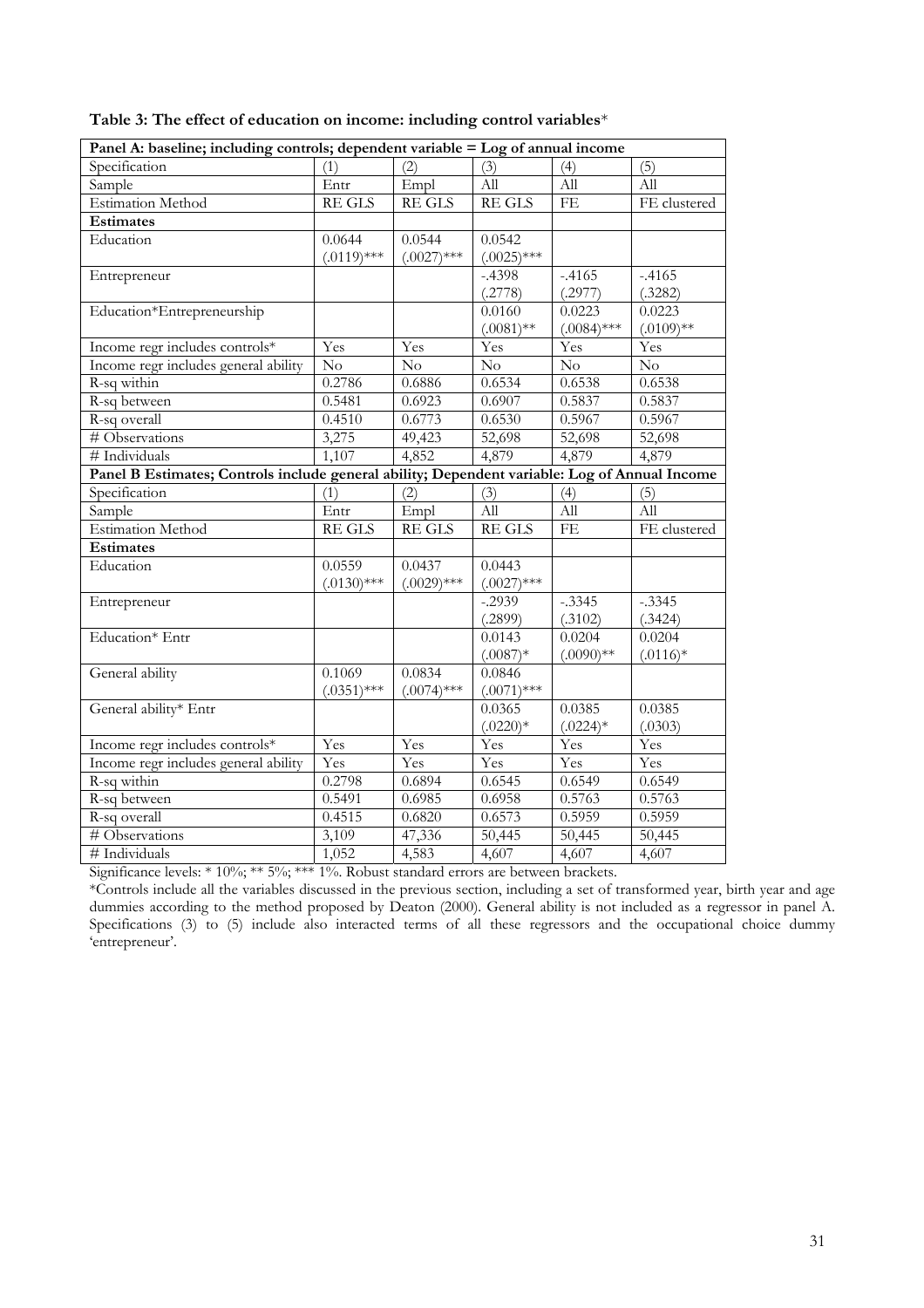| Panel A Base line; Including controls; Dependent variable: Log of Annual Income               |               |               |               |               |               |  |  |
|-----------------------------------------------------------------------------------------------|---------------|---------------|---------------|---------------|---------------|--|--|
| Specification                                                                                 | (1)           | (2)           | (3)           | (4)           | (5)           |  |  |
| Sample                                                                                        | Entr          | Empl          | All           | All           | All           |  |  |
| <b>Estimation Method</b>                                                                      | <b>RE GLS</b> | RE GLS        | <b>RE GLS</b> | FE            | FE clustered  |  |  |
| <b>Estimates</b>                                                                              |               |               |               |               |               |  |  |
| Education                                                                                     | 0.1764        | 0.1273        | 0.1127        |               |               |  |  |
|                                                                                               | $(.0552)***$  | $(.0118)$ *** | $(.0107)$ *** |               |               |  |  |
| Entrepreneur                                                                                  |               |               | $-1.009$      | $-1.284$      | $-1.284$      |  |  |
|                                                                                               |               |               | $(.4535)$ **  | $(.4543)$ *** | $(.3471)$ *** |  |  |
| Education* Entr                                                                               |               |               | 0.0705        | 0.0827        | 0.0827        |  |  |
|                                                                                               |               |               | $(.0202)***$  | $(.0217)$ *** | $(.0460)*$    |  |  |
| Income regr includes controls*                                                                | Yes           | Yes           | Yes           | Yes           | Yes           |  |  |
| Income regr includes general ability                                                          | No            | $\rm No$      | No            | $\rm No$      | No            |  |  |
|                                                                                               |               |               |               |               |               |  |  |
| R-sq within                                                                                   | 0.2782        | 0.6886        | 0.6985        | 0.6981        | 0.6981        |  |  |
| R-sq between                                                                                  | 0.5080        | 0.6476        | 0.7002        | 0.6389        | 0.6389        |  |  |
| R-sq overall                                                                                  | 0.4119        | 0.6505        | 0.6801        | 0.6437        | 0.6437        |  |  |
| # Observations                                                                                | 3,275         | 49,423        | 52,698        | 52,698        | 52,585        |  |  |
| # Individuals                                                                                 | 1,107         | 4,852         | 4,879         | 4,879         | 4,766         |  |  |
| Panel B Estimates; Controls include general ability; Dependent variable: Log of Annual Income |               |               |               |               |               |  |  |
| Specification                                                                                 | (1)           | (2)           | (3)           | (4)           | (5)           |  |  |
| Sample                                                                                        | Entr          | $E_{mpl}$     | All           | All           | All           |  |  |
|                                                                                               |               |               |               |               |               |  |  |
| <b>Estimates</b>                                                                              |               |               |               |               |               |  |  |
| Education                                                                                     | 0.2123        | 0.1181        | 0.0999        |               |               |  |  |
|                                                                                               | $(.0552)$ *** | $(.0163)$ *** | $(.0146)$ *** |               |               |  |  |
| Entrepreneur                                                                                  |               |               | $-1.260$      | $-1.640$      | $-1.640$      |  |  |
|                                                                                               |               |               | $(.4764)***$  | $(.4826)$ *** | $(.4919)$ *** |  |  |
| Education* Entr                                                                               |               |               | 0.1157        | 0.1301        | 0.1301        |  |  |
|                                                                                               |               |               | $(.0254)$ *** | $(.0279)$ *** | $(.0631)$ **  |  |  |
| General ability                                                                               | 0.034         | 0.0101        | 0.0245        |               |               |  |  |
|                                                                                               | (.0788)       | (.0183)       | (.0164)       |               |               |  |  |
| General ability* Entr                                                                         |               |               | $-0.0547$     | $-0.0609$     | $-0.0609$     |  |  |
|                                                                                               |               |               | $(.0243)$ **  | $(.0263)$ **  | (.0612)       |  |  |
| Income regr includes controls*                                                                | Yes           | Yes           | Yes           | Yes           | Yes           |  |  |
| Income regr includes general ability                                                          | Yes           | Yes           | Yes           | Yes           | Yes           |  |  |
| <b>Estimation Method</b>                                                                      | <b>REGLS</b>  | <b>REGLS</b>  | <b>REGLS</b>  | FE            | FE clustered  |  |  |
| R-sq within                                                                                   | 0.2801        | 0.6894        | 0.6975        | 0.6966        | 0.6966        |  |  |
| R-sq between                                                                                  | 0.4851        | 0.6552        | 0.7050        | 0.6289        | 0.6289        |  |  |
| R-sq overall                                                                                  | 0.3919        | 0.6569        | 0.6842        | 0.6402        | 0.6402        |  |  |
| # Observations                                                                                | 3,109         | 47,336        | 50,445        | 50,445        | 50,356        |  |  |
| # Individuals                                                                                 | 1,052         | 4,583         | 4,607         | 4,607         | 4,518         |  |  |

| Table 4: The effect of education on income: Including control variables and estimated by IV |
|---------------------------------------------------------------------------------------------|
|---------------------------------------------------------------------------------------------|

Significance levels: \* 10%; \*\* 5%; \*\*\* 1%. Robust standard errors are between brackets.

\*Controls include all the variables discussed in the previous section, including a set of transformed year, birth year and age dummies according to the method proposed by Deaton (2000). General ability is not included as a regressor in panel A. Specifications (3) to (5) include also interacted terms of all these regressors and the occupational choice dummy 'entrepreneur'. Instruments are described in methodology subsection.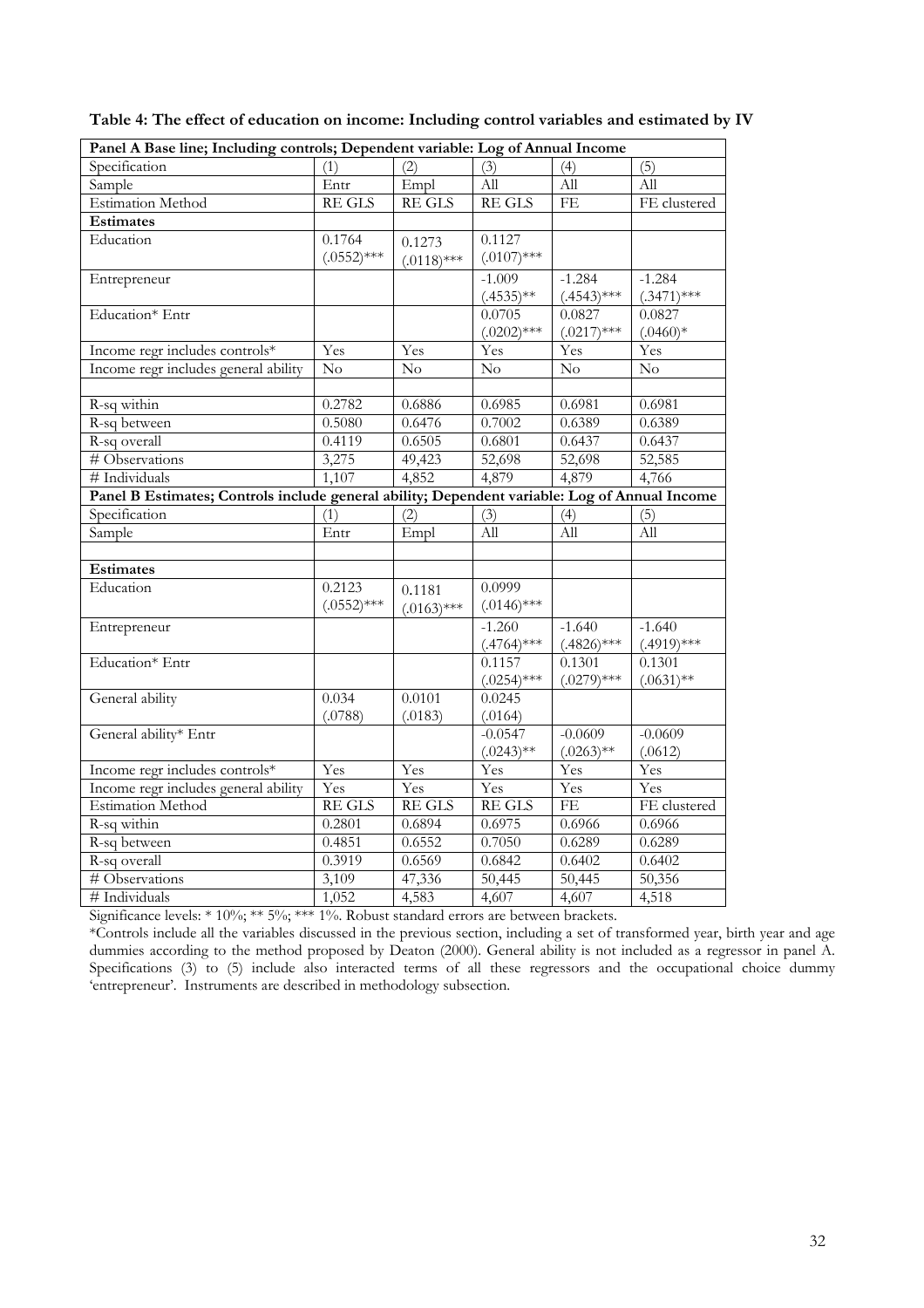|  |  | Table 5: The effect of education on income: Including locus-of-control beliefs |
|--|--|--------------------------------------------------------------------------------|
|  |  |                                                                                |

| Panel A Base line; Including controls; Dependent variable: Log of Annual Income               |               |               |               |                  |              |  |  |
|-----------------------------------------------------------------------------------------------|---------------|---------------|---------------|------------------|--------------|--|--|
| Specification                                                                                 | (1)           | (2)           | (3)           | (4)              | (5)          |  |  |
| Sample                                                                                        | Entr          | Empl          | All           | $\overline{All}$ | All          |  |  |
| <b>Estimation Method</b>                                                                      | RE GLS        | <b>RE GLS</b> | RE GLS        | FE               | FE clustered |  |  |
| Income regr includes controls*                                                                | Yes           | Yes           | Yes           | Yes              | Yes          |  |  |
| Income regr includes general ability                                                          | No            | No            | No            | $\overline{No}$  | No           |  |  |
| Education                                                                                     | 0.0594        | 0.0525        | 0.0523        |                  |              |  |  |
|                                                                                               | $(.0123)$ *** | $(.0027)$ *** | $(.0025)$ *** |                  |              |  |  |
| Entrepreneur                                                                                  |               |               | $-0.4440$     | $-0.4109$        | $-0.4109$    |  |  |
|                                                                                               |               |               | (.2862)       | (.3063)          | (.3381)      |  |  |
| Education* Entrepreneur                                                                       |               |               | 0.0106        | 0.0168           | 0.0168       |  |  |
|                                                                                               |               |               | (.0086)       | $(.0087)*$       | (.0110)      |  |  |
| Internality of Locus of control                                                               | 0.0860        | 0.0331        | 0.0327        |                  |              |  |  |
| (Locus)                                                                                       | $(.0286)$ *** | $(.0059)$ *** | $(.0056)$ *** |                  |              |  |  |
| Locus *Education (demeaned)                                                                   | 0.0047        | $-0.0019$     | $-0.0016$     |                  |              |  |  |
|                                                                                               | (.0114)       | (.0024)       | (.0023)       |                  |              |  |  |
| Locus*Entrepreneur                                                                            |               |               | 0.0373        | 0.0327           | 0.0327       |  |  |
|                                                                                               |               |               | $(.0183)$ **  | $(.0185)*$       | (.0250)      |  |  |
| Locus*Entrepreneur*Education                                                                  |               |               | 0.0170        | 0.0194           | 0.0194       |  |  |
| (demeaned)                                                                                    |               |               | $(.0076)$ **  | $(.0079)$ **     | $(.0093)$ ** |  |  |
| R-sq within                                                                                   | 0.2767        | 0.6885        | 0.6536        | 0.6540           | 0.6540       |  |  |
| R-sq between                                                                                  | 0.5508        | 0.6957        | 0.6942        | 0.5856           | 0.5856       |  |  |
| R-sq overall                                                                                  | 0.4534        | 0.6785        | 0.6544        | 0.5968           | 0.5968       |  |  |
| # Observations                                                                                | 3,235         | 49,198        | 52,433        | 52,433           | 52,433       |  |  |
| # Individuals                                                                                 | 1,097         | 4,826         | 4,851         | 4,851            | 4,851        |  |  |
| Panel B Estimates; Controls include general ability; Dependent variable: Log of Annual Income |               |               |               |                  |              |  |  |
| Education                                                                                     | 0.0529        | 0.0428        | 0.0425        |                  |              |  |  |
|                                                                                               | $(.0134)$ *** | $(.0029)$ *** | $(.0027)$ *** |                  |              |  |  |
| Entrepreneur                                                                                  |               |               | $-0.2972$     | $-0.3219$        | $-0.3219$    |  |  |
|                                                                                               |               |               | (.3007)       | (.3213)          | (.3538)      |  |  |
| Education*Entrepreneur                                                                        |               |               | 0.0090        | 0.0147           | 0.0147       |  |  |
|                                                                                               |               |               | (.0092)       | (.0093)          | (.0118)      |  |  |
| Internality of Locus of control (Locus)                                                       | 0.0720        | 0.0230        | 0.0227        |                  |              |  |  |
|                                                                                               | $(.0294)$ **  | $(.0060)$ *** | $(.0057)$ *** |                  |              |  |  |
| Locus *Education (demeaned)                                                                   | 0.0052        | $-0.0016$     | $-0.0013$     |                  |              |  |  |
|                                                                                               | (.0117)       | (.0024)       | (.0023)       |                  |              |  |  |
| Locus*Entrepreneur                                                                            |               |               | 0.0330        | 0.0279           | 0.0279       |  |  |
|                                                                                               |               |               | $(.0188)*$    | (.0190)          | (.0256)      |  |  |
| Locus*Entrepreneur*Education                                                                  |               |               | 0.0182        | 0.0203           | 0.0203       |  |  |
| (demeaned)                                                                                    |               |               | $(.0078)$ **  | $(.0080)$ **     | $(.0095)$ ** |  |  |
| General ability                                                                               | 0.0974        | 0.0800        | 0.0808        |                  |              |  |  |
|                                                                                               | $(.0355)$ *** | $(.0074)$ *** | $(.0071)$ *** |                  |              |  |  |
| General ability* Entrepreneur                                                                 |               |               | 0.0363        | 0.0414           | 0.0414       |  |  |
|                                                                                               |               |               | (.0228)       | $(.0227)*$       | (.0304)      |  |  |
| R-sq within                                                                                   | 0.2776        | 0.6893        | 0.6548        | 0.6551           | 0.6551       |  |  |
| R-sq between                                                                                  | 0.5507        | 0.6998        | 0.6972        | 0.5768           | 0.5768       |  |  |
| R-sq overall                                                                                  | 0.4530        | 0.6826        | 0.6581        | 0.5960           | 0.5960       |  |  |
| # Observations                                                                                | 3,069         | 47,143        | 50,212        | 50,212           | 50,212       |  |  |
| # Individuals                                                                                 | 1,042         | 4,562         | 4,584         | 4,584            | 4,584        |  |  |

Significance levels: \* 10%; \*\* 5%; \*\*\* 1%. Robust standard errors are between brackets. \*Controls include all the variables discussed in the previous section. General ability is not included as a regressor in panel A. Specifications (3) to (5) include also interacted terms of all these regressors and the occupational choice dummy 'entrepreneur'. Instruments are described in the methodology subsection.